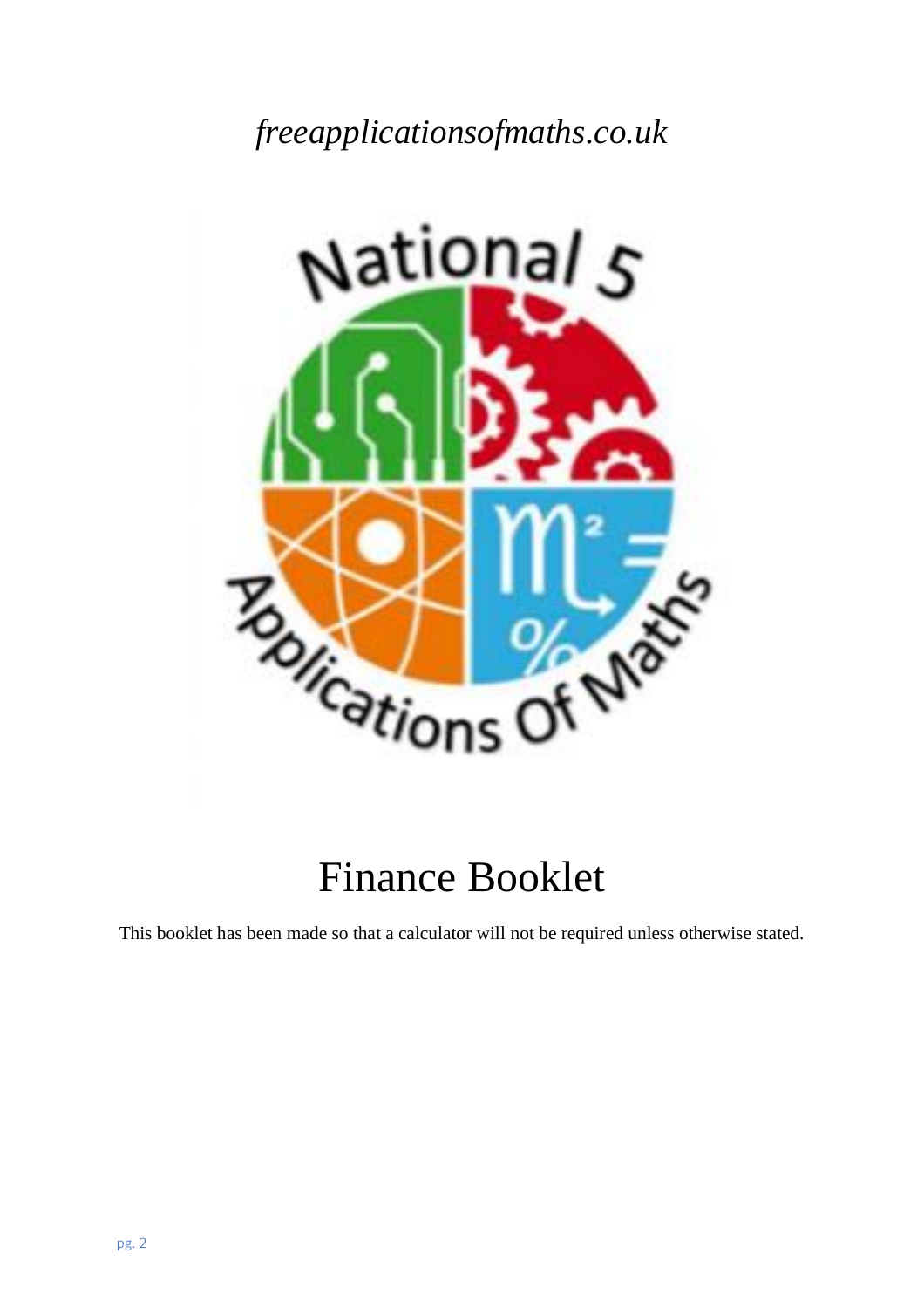## Contents

[Basic Wages](#page-2-0)

**[Overtime](#page-5-0)** 

**[Commission](#page-8-0)** 

**[Deductions](#page-11-0)** 

[National Insurance Payments](#page-14-0)

[Saving Wages](#page-19-0)

[Wages Mixed Questions](#page-25-0)

[Foreign Exchange](#page-30-0) Basic

[Foreign Exchange Exam Questions](#page-33-0)

[Shares](#page-40-0)

[Hire Purchase](#page-43-0)

Interest and Loan [Payments](#page-48-0)

<span id="page-1-0"></span>[Comparing Cost and Best Deals](#page-52-0)

[Answers](#page-1-0)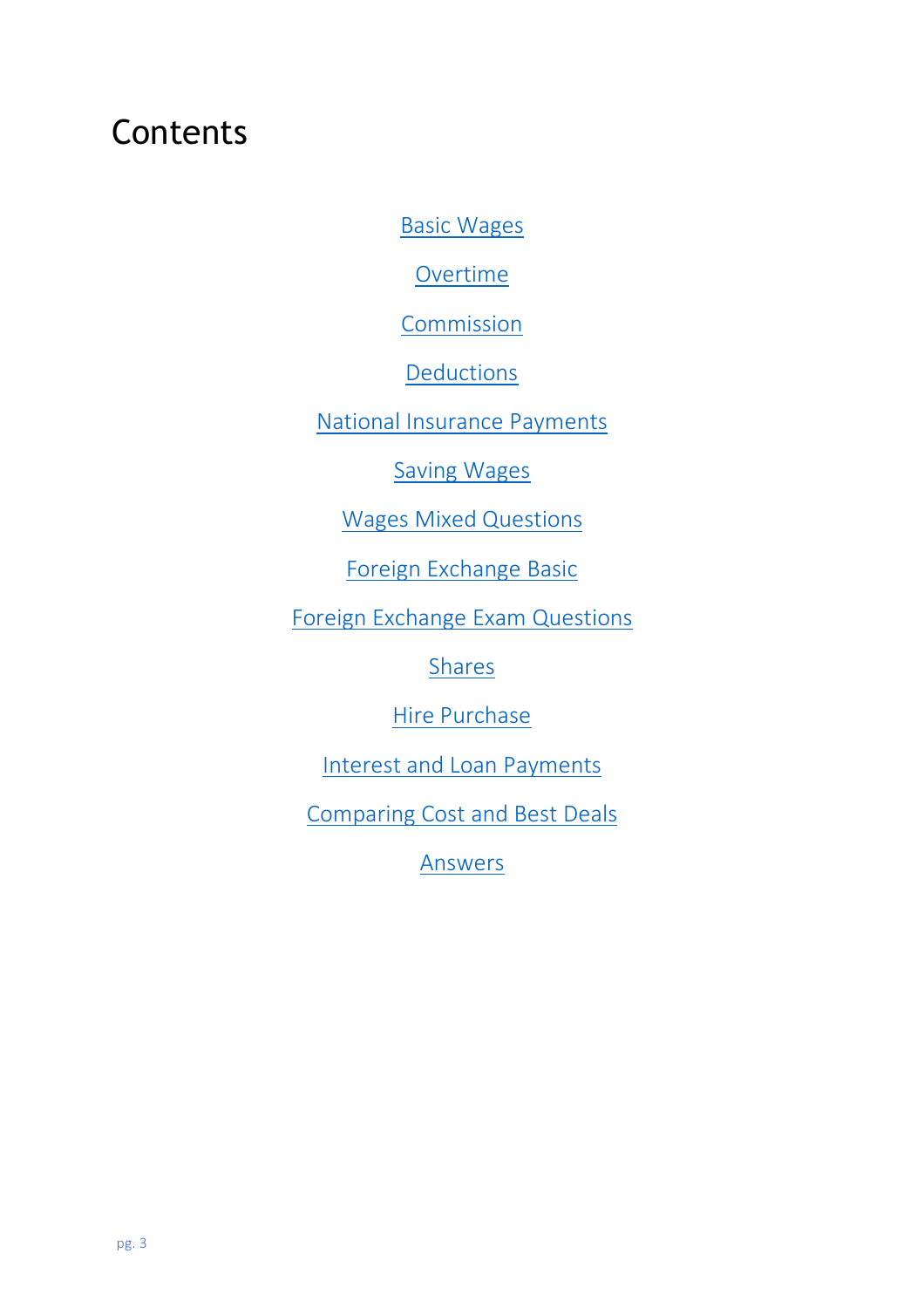## <span id="page-2-0"></span>Chapter 1: Basic Wages

- 1. For each of the following calculate the person's weekly salary.
- (a) Amal works for 30 hours this week earning £7.40 an hour.
- (b) Thomas works for 40 hours this week and earns £8.45 an hour.
- (c) Mariam works for 35 hours this week and earns £10.50 an hour.
- (d) Heather works for 42 hours this week and earns £9.50 an hour.
- (e) Paul has a weekly salary of £12.60, how much will he earn if he works 20 hours this week.
- (f) Freya earns £8.50 an hour. How much will she make if she works for 36 hours.
- $(g)$  Ian works for 50 hours in a week. If he is paid  $E9.25$  per hour, how much will he make this week?
- (h) Ryan has a weekly salary of £14.20. If he works 30 hours this week how much will he make?
- (i) Orla works for 25 hours this week. If she earns £7.35 an hour, how much will she make?
- (j) Eilidh works for 35 hours this week. If she earns £8.85 an hour, what will her weekly salary be?
- (k) William works for 45 hours this week. If he earns £9.40 an hour, what will his weekly salary be?
- (l) Harper works for 25 hours this week. If she earns £11.30 an hour, how much will she make this week?
- (m) Tiya earns £9.60 an hour. How much will she make if works 35 hours this week?
- (n) Alex earns £7.85 an hour. How much will he make if he works 42 hours this week?
- 2. The following will show the monthly salary, calculate their annual salary.
- (a) David £3,400
- (b) Emma £1,350
- (c) Amanda £2,550
- (d) Mo £1,560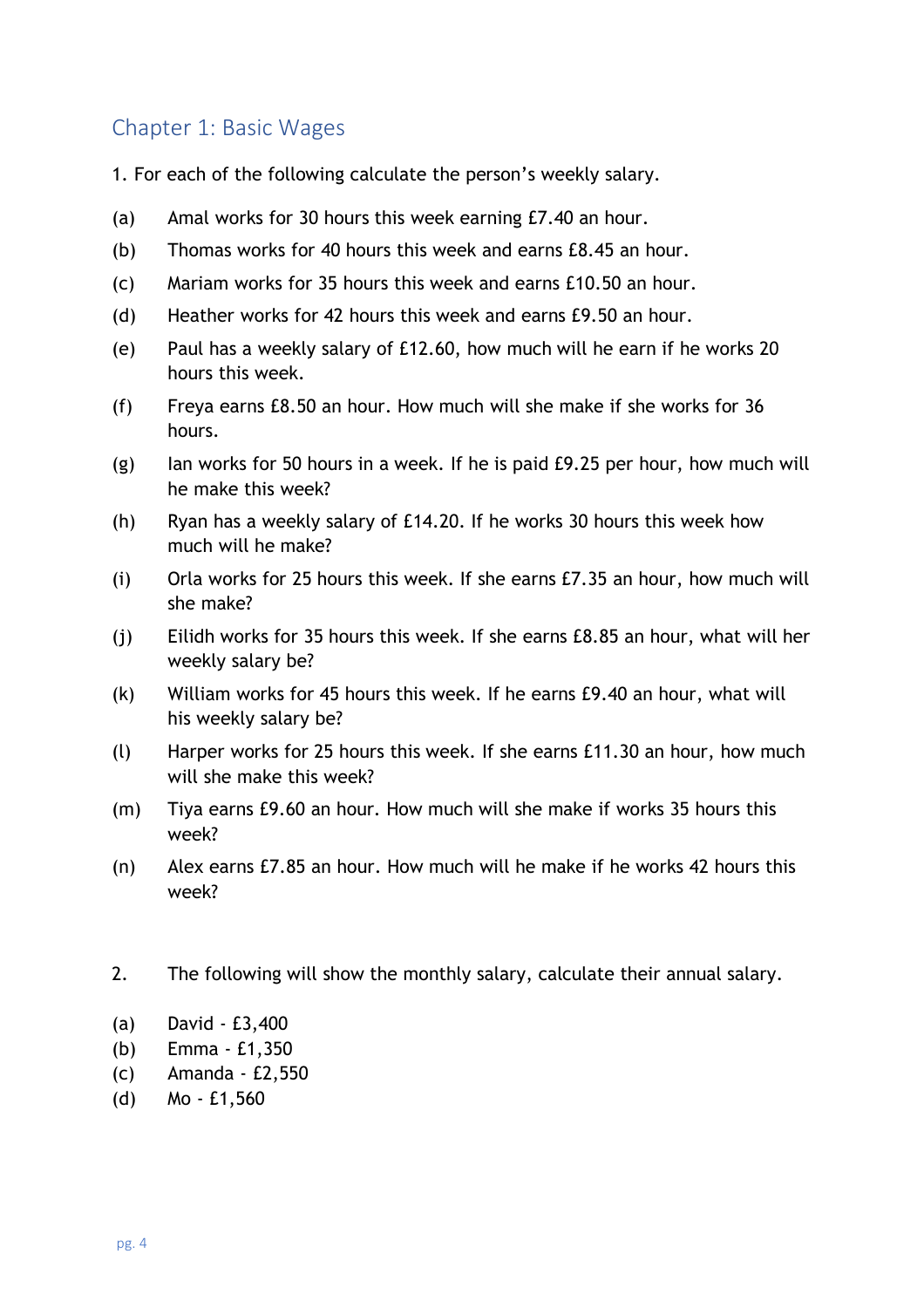- 3. The following will show the weekly salary, taking there to be 52 weeks in the way calculate the annual salary.
- (a) Simon £500
- (b) Samantha £1100
- (c) Roger £600
- (d) Martha £925

4. From the following the annual salaries, calculate the monthly salary.

- (a) £19,200
- (b) £18,000
- (c) £31,200
- (d) £38,400

5. Jim works the following shifts this week. Mon-Wed 9am – 4pm Fri: 9am – 4pm Sat: 10am – 5pm

If Jim is paid £8.50 an hour, how much will he earn this week?

6. Alison work the following shifts this week.

Tues: 9am – 5pm Wed-Sat: 8am – 4pm Sun: 7am – 5pm

If Alison is paid £9.25 an hour, how much will she earn this week?

- 7. Jamie works the following shifts Mon-Wed: 5pm – midnight Friday: 7pm – 1am Saturday: 9pm – 2am If Jamie is paid £10.50 an hour, how much will he make this week?
- 8. Rona works the following shifts Mon-Thurs: 11am – 7pm Saturday: 9am – 3pm Sunday: Midday – 3pm

If Rona earns £13 an hour, how much will she make this week?

9. Millie works the following shifts Tues – Thurs: 3pm – 9pm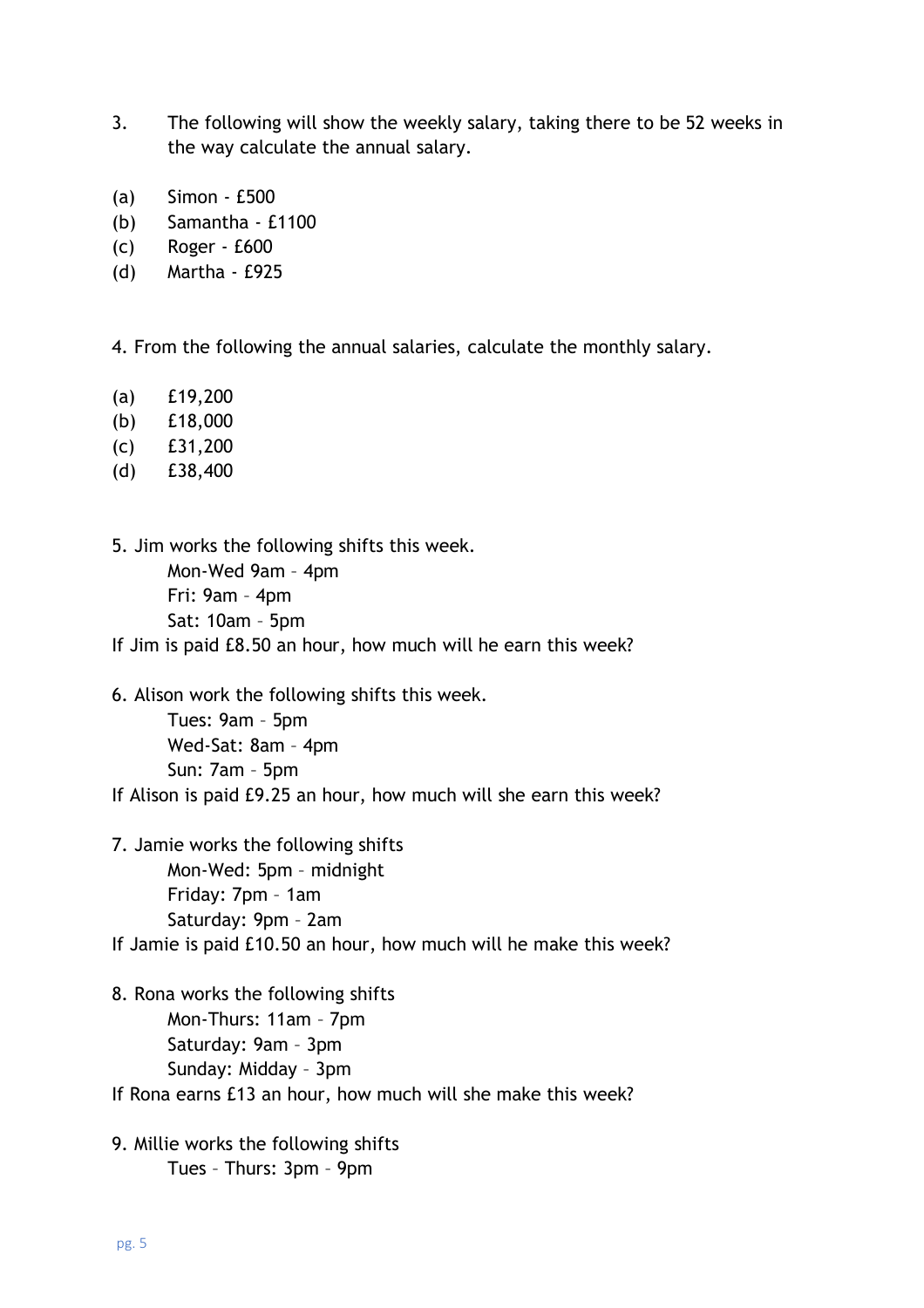Fri-Sun: 2pm – 10pm If Millie is paid £9.50 an hour, how much will she earn this will?

10. Sara works the following shifts Mon – Thurs: 9am – 4pm Fri: 8am – 3pm If Sara earns £8.75 an hour, how much will she make this week?

11. Will works the following shifts. Wed: 7am – 5pm Thursday: 8am – 5pm Friday: 8am – 7pm Saturday: 8am – 6pm If Will earns £10.25 an hour, how much will he make this week?

12. Beth works the following shifts. Sat-Tuesday: 6pm-1am Friday: 7pm – 3am If Beth is paid £10.50 an hour. How much will she make this week?

13. Zach works the following shifts. Mon: 7am – 4pm Thurs: 9am – 5pm Sat: 9am – 5pm If Zach earns £9.50 an hour, how much will he make this week?

14. Victoria works the following shifts. Mon-Wed: 9.30am – 4.30pm Fri: 10am – 7pm Sat: 12.30pm – 4.30pm If Victoria earns £8.70 an hour how much will she make this week?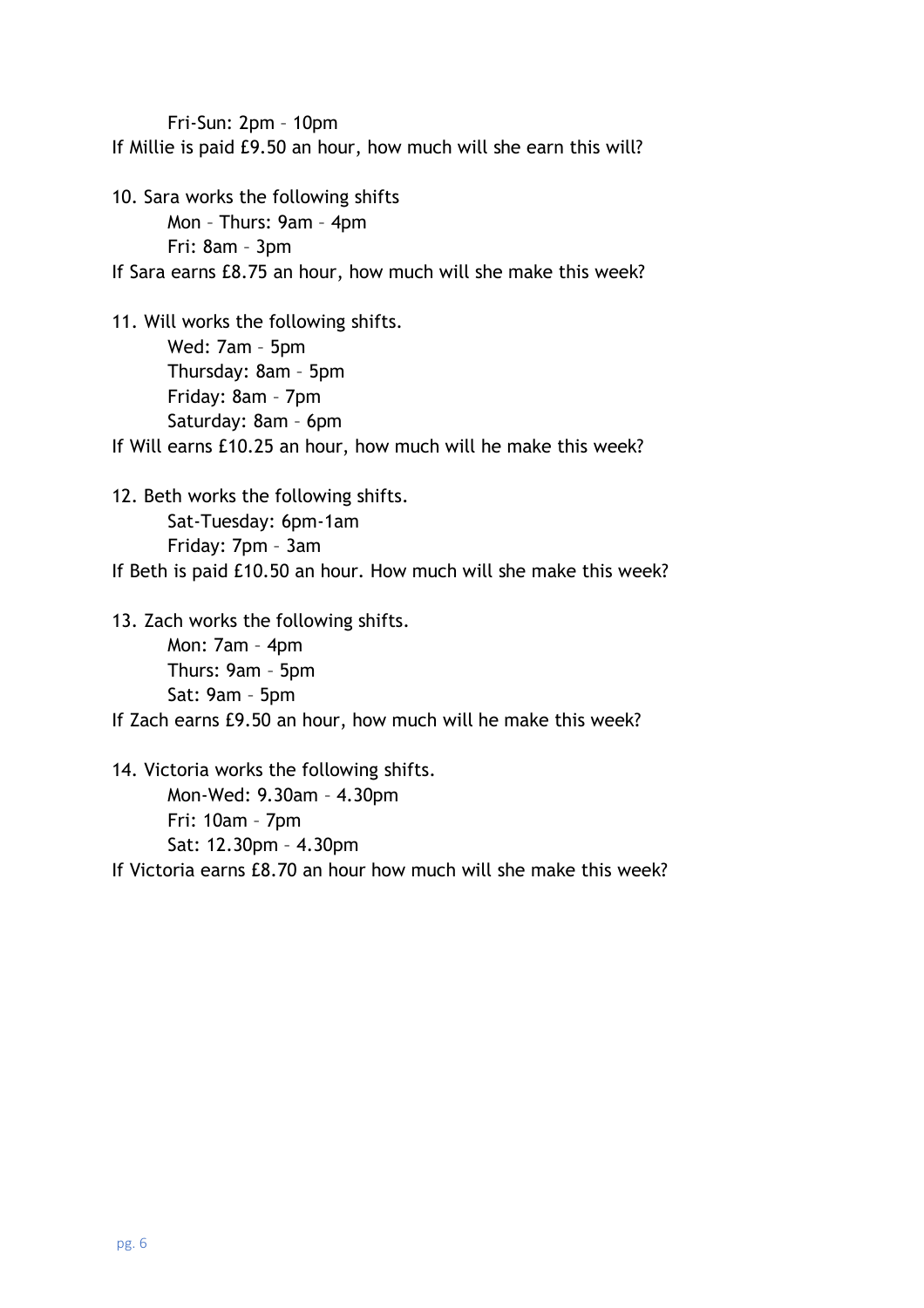#### <span id="page-5-0"></span>Chapter 2: Overtime

1. For each of the following wages, calculate how much each person would get paid per hour if they got *time and a half and double time*.

- (a) £9.00 an hour
- (b) £14.00 an hour
- (c) £11 an hour
- (d) £8.50 an hour
- (e) £9.40 an hour
- (f) £10.20 an hour
- (g) £14.30 an hour
- (h) £23.70 an hour
- 2. Calculate how much money each of the following people will make on the day of their shift.
- (a) Joe earns £9.60 an hour. On Saturdays he is paid hourly at **time and a half**, how much will he make on a Saturday if he works 10 hours?
- (b) Mary earns £7.50 an hour. If on a Saturday she is paid hourly at **double time**, how much will she make is she works 7 hours?
- (c) India earns £8.50 an hour. When she works past 4pm she is paid at **time and a half.** On Tuesday she works from 4pm to 9pm. How much will she be paid.
- (d) Sam normally earns £7.50 an hour. If he works at the weekend he is paid at **time and a half**. This weekend he works on Saturday for 4 hours and Sunday for 7 hours. How much will he make this weekend.
- (e) Rebecca normally earns £8.25 an hour. If she works past 5pm she is paid **double time**. This week she worked 5pm to 10pm twice. How much will Rebecca earn for working these hours this week?
- (f) Ross earns £9.75 an hour. If he works Sunday he is paid **triple time**. This week Ross works for 4 hours on Sunday, how much will he make?
- (g) Sophie earns £10.90 an hour. If she works at the weekend she earns is paid at '**time and a half'**. This weekend she works 8 hours on Saturday and 7 hours on Sunday. How much will she earn this weekend working?
- (h) Jake is paid at **time and a half** when he works after 5pm during the week. If he works from 5pm to 8pm three times this week and is normally paid at £9.20 how much will he get paid this week for working those hours?
- 3. Aminah earns £9 an hour. When she works at the weekend she is paid **double time**. She works the following shifts.

Monday: 9am – 4pm Tuesday: 9am – 4pm Friday: 9am – 3pm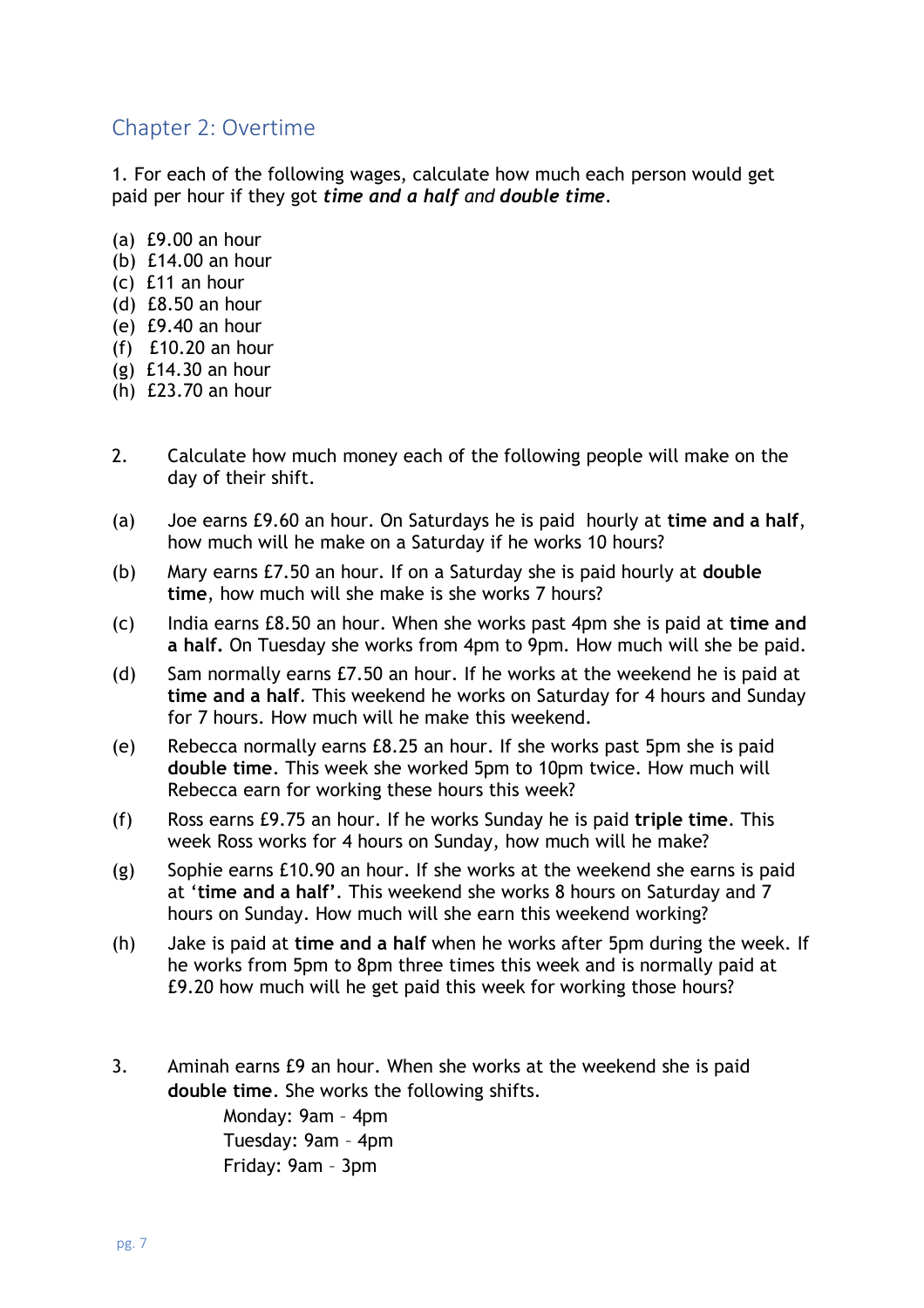Saturday: Midday – 5pm Calculate how much Aminah will be paid for these shifts.

4. Kyle earns £8.40 an hour. He is paid **time and a half** when he works at the weekend. He works the following shifts.

Mon: 4pm – 9pm Wed: 4pm – 10pm Thurs:4pm – 9pm Fri: 5pm – 9pm Sat: 3pm – 9pm Calculate how much money Kyle will earn working this week.

5. Adam earns £10.40 an hour. He is paid **time and a half** when he works after 5pm on any day of the week. He works the following hours

Mon: 9am – 5pm Tues: Midday – 7pm Wed: Midday – 7pm Sun: 9am – 6pm Calculate how much money Adam will earn this week.

6. Aileen earns £9.80 an hour. She is paid **time and a half** when she works at the weekend. She works the following hours

Mon: 2pm – 9pm Tues: 3pm – 9pm Wed-Thurs: 2pm – 8pm Sat-Sun: 1pm – 6pm Calculate how much money Aileen will make this week.

- 7. Henry earns £10.20 an hour. He is paid **triple time** when he works on Sundays. He works the following hours this week. Wed: 9am – 9pm Fri-Sun: Midday – 4pm Calculate how much Henry will earn this week.
- 8. Dana earns £12.50 an hour. She is paid **time and a half** at the weekend. She works the following shifts this week.

Mon: 6am – 10am Thurs-Fri: 5am-10am Sat: 5am-10am

9. Callum earns £10.50 an hour. He is paid at **time and a half** when he works during the week after 5pm and on Saturdays. He is also paid at **double time** if he works Sundays. Callum works the following shifts this week.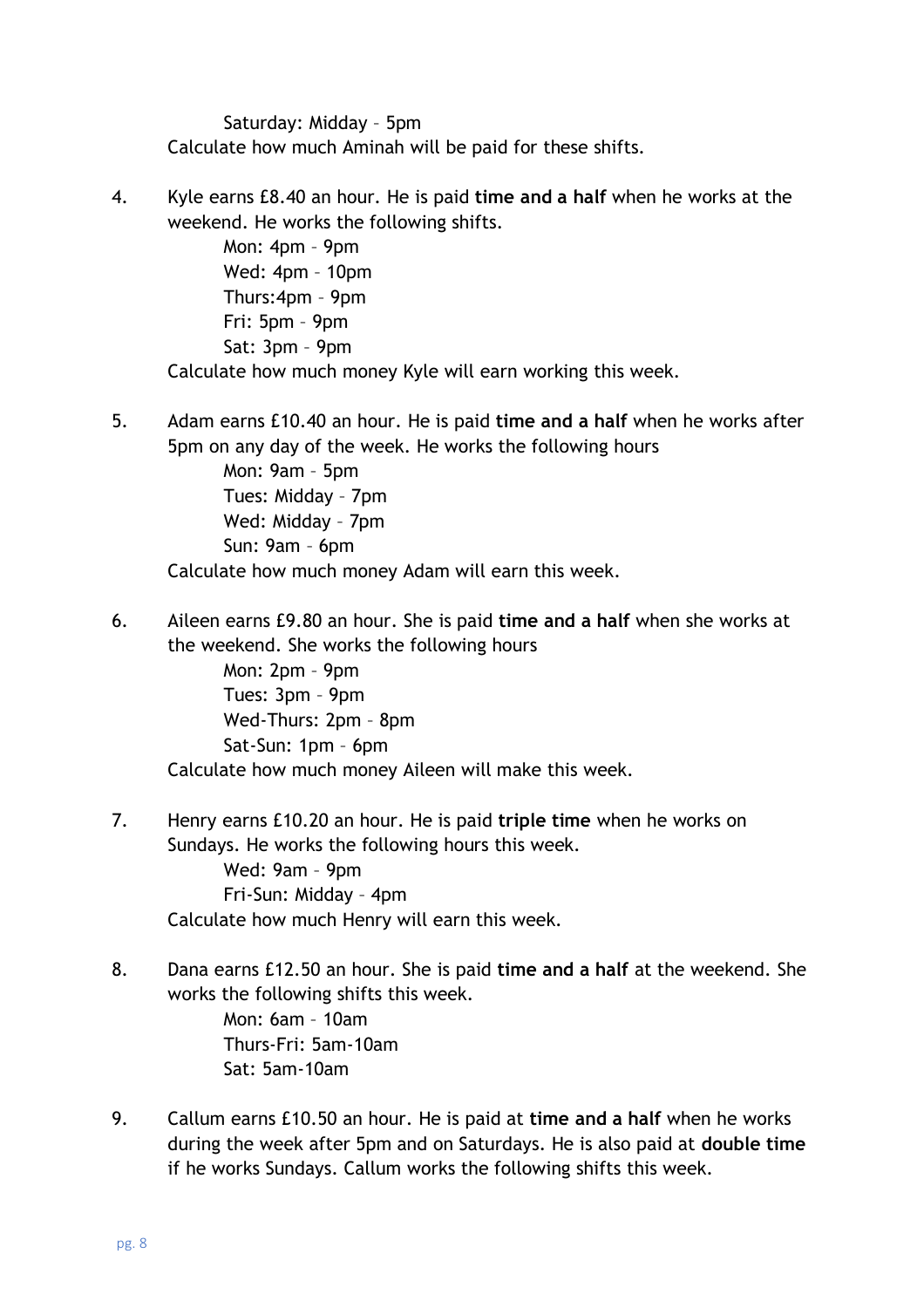Mon- Tues: 10am – 7pm Friday: Midday – 6pm Sat: Midday – 4pm Sun: Midday – 4pm Calculate how much Callum will make this week.

10. Myriam is paid £8.50 an hour. She is paid **time and a half** when she works during the week after 5pm. If she works during the weekend then she is paid at **double time**.

Mon – Wed: 9am – 6pm Fri: 11am – 8pm Sat: 9am – 6pm Sun: Midday – 3pm Calculate how much Myriam is paid this week?

11. Stephen is paid £10.20 an hour. He is paid **time and a half** when he work after 5pm during the week or at the weekend until 5pm. He is also paid **double time** when he works at the weekend after 5pm. Stephen works the following shifts this week.

Mon – Tues: 9am – 5pm Wed: Midday – 7pm Sat: 9am – 7pm Sun: 9am – 1pm Calculate how much money Stephen will earn this week.

12. Kirsty is paid £9.80 an hour. She is paid **time and a half** when she works after 5pm during the week or at the weekend until 5pm. She is also paid **triple time** when she works at the weekend after 5pm. Kirsty works the following shifts this week.

Tues- Thurs: 9am – 3pm Fri: 1pm – 9pm Sun: 9am – 7pm Calculate how much Kirsty will get paid this week.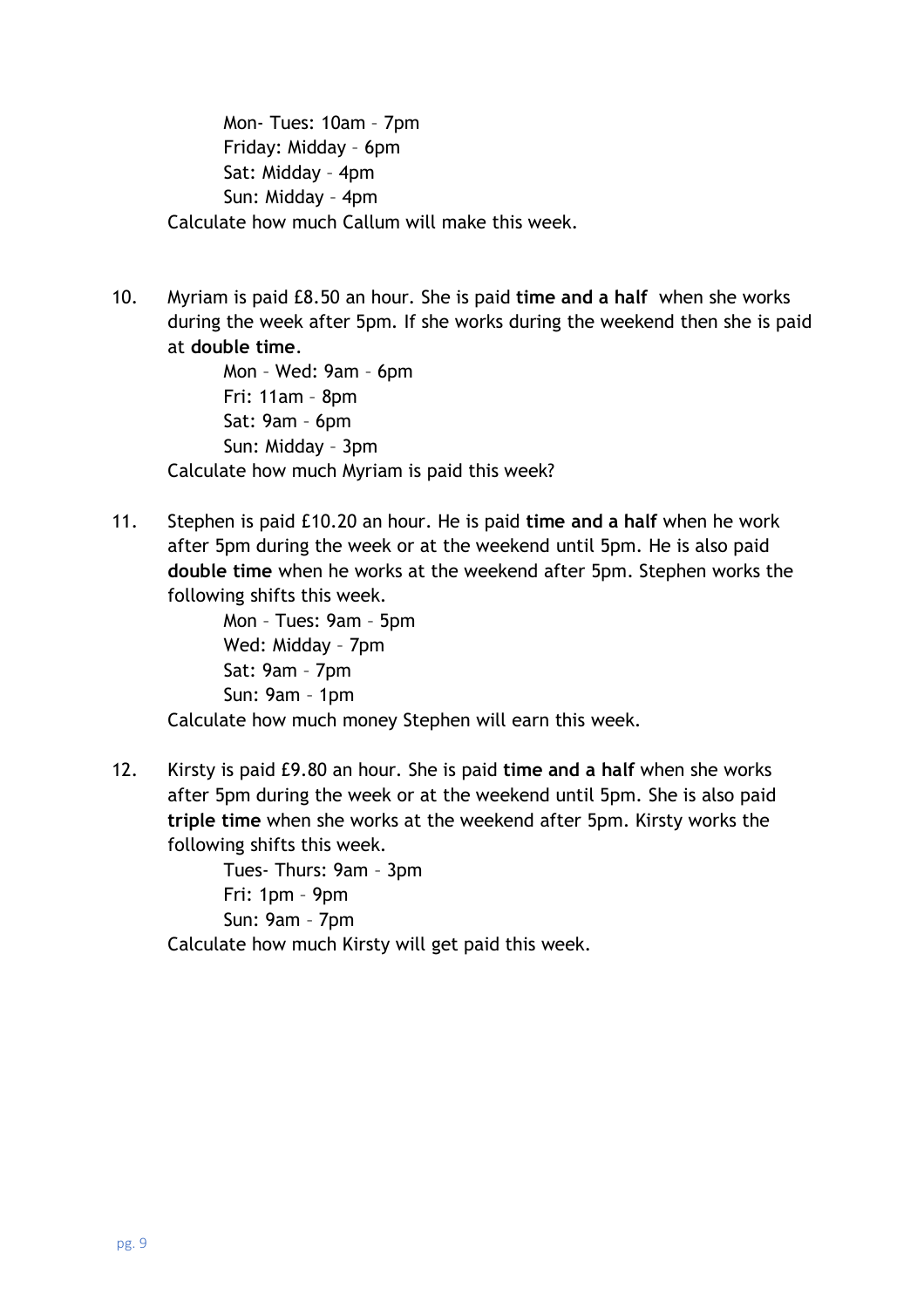## <span id="page-8-0"></span>Chapter 3: Commission

- 1. Harris gets paid 5% on commission on his sales. If he makes £1800 worth of sales then how much commission will he get?
- 2. Anna earns 12.5% commission on any sales she makes, if her total sales come to £3000, how much commission will she make?
- 3. Tom earns 35% commission on his sales. If his total sales come to £1200, how much commission will he make.
- 4. Idris sells TVs. He receives commission of 3% from his total sales. Idris sells TVs for the following prices; £900, £750, £1250, £800 and £2200. Calculate what Idris's total commission will be from the sale of all these TVs.
- 5. Beth works in a jewellery store. She receive commission of 5% on any items she sells that are worth more than £100. During this week she sells items at the following prices. £140, £250, £80, £120, £340 Calculate Beth's total commission for this week.
- 6. Abigail earns £8% commission on any sales she makes over £200. This week she makes the following sales. £350, £250, £300, £420, £140 Calculate Abigail's total Commission for this week.
- 7. Jake sells cars. Jake has a quota of £10000. Jake is then paid commission of 6% for his total sales over £10000. This week Jake sold £12,000 worth of cars. Calculate the amount of commission that Jake has made this week.
- 8. Liam is a salesman. For all of his sales over £1000 he receives a commission fee of 7.5%. Liam made the following sales for each day this week.
	- Mon: £240 Tues: £300 Wed: £370 Thurs: £510 Fri: £340

Calculate Liam's total commission for this week.

- 9. Sofia is a saleswoman. When Sofia's sales total more than £2000 she receives a commission fee of 12% of the sales over £2000. Sofia's sales are the following £800, £290, £400, £900, £650, £350 Calculate the commission earned by Sofia.
- 10. Carly works for a mobile phone company. She works 30 hours a week and is paid £10.70 an hour. She also receives commission 8% on her total sales.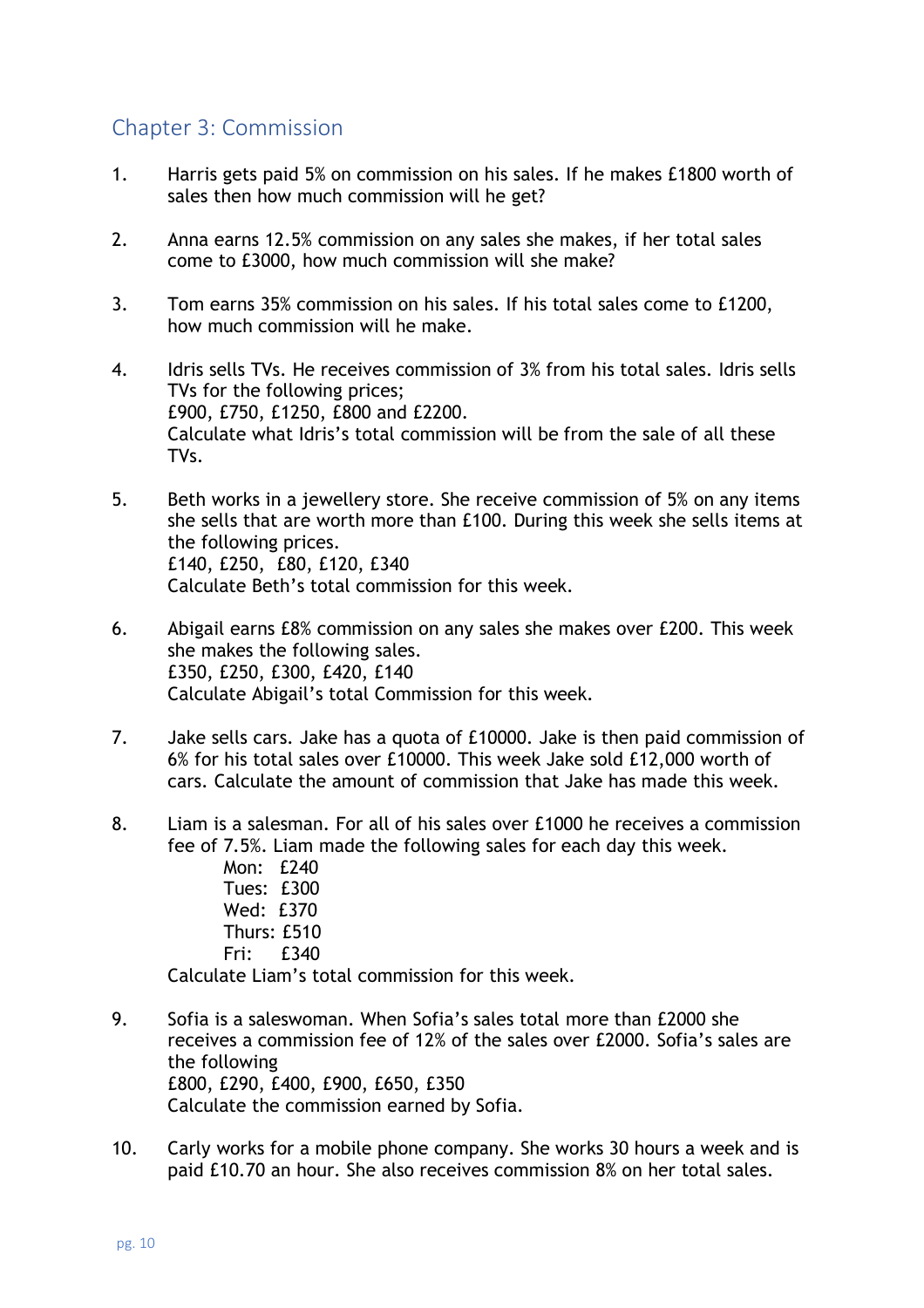Carly's sales this week come to a total of £800. Calculate Carly's total income this week?

- 11. Elena works for as an estate agent. She is paid £15.50 an hour and is paid 0.5% commission on any houses she sells. This week she works 20 hours and sells 2 properties at a total cost of £190,000. Calculate how much Elena will earn this week.
- 12. Michael is a sofa salesman. He is paid a wage of £8.20 an hour. He also receives 5% commission on his sales. If Michael works 40 hours this week and sells £5000 worth of sofas. Calculate how much money Michael will make this week.
- 13. Dale is a salesman. He is paid £9.50 an hour. He also receives 12% commission on his total sales over £10,000. This month he works 100 hours and his total sales comes to £14,500. Calculate how much money Dale will earn this month.
- 14. Claire works for a gym. For every new client who Claire signs up, she receives £2.80. This week Claire signs up 12 new clients. Claire is also paid an hourly wage of £7.50 an hour. This week he works 35 hours. How much money will Claire make this week.
- 15. Daniel works for an engineering company shipping parts out to international markets. He is paid 15% on his total sales after £10,000. Daniel is paid £16 an hour and works 40 hours this week and his total sales are £17,500. How much will Daniel make this week?
- 16. Fred works in a restaurant supply chain. His is paid an hourly salary of £10.40 an hour. He also is paid 6% commission on all of his sales. The following shows his shift schedule and daily sales.

Mon: 9am – 5pm, £120 Tues: 9am – 5pm , £80 Thurs: 9am – 4pm, £75 Sat: Midday – 9pm, £245 Calculate how much money Fred will make this week.

- 17. Angus is paid £11.80 an hour and is paid 5% on his total commission for the week. Angus works the following shifts and is his sales each day are shown. Mon: 4pm – 10pm, £200 Thurs: 2pm – 10pm, £340 Sat: 1pm – 6pm, £280 Calculate how much Angus will make this week.
- 18. James is paid £12.50 an hour and is paid 10% commission on his sales throughout the week. He is also paid **time and a half** at the weekend. Below are James's shifts for this week along with his sale.

Mon: 9am – 3pm, £140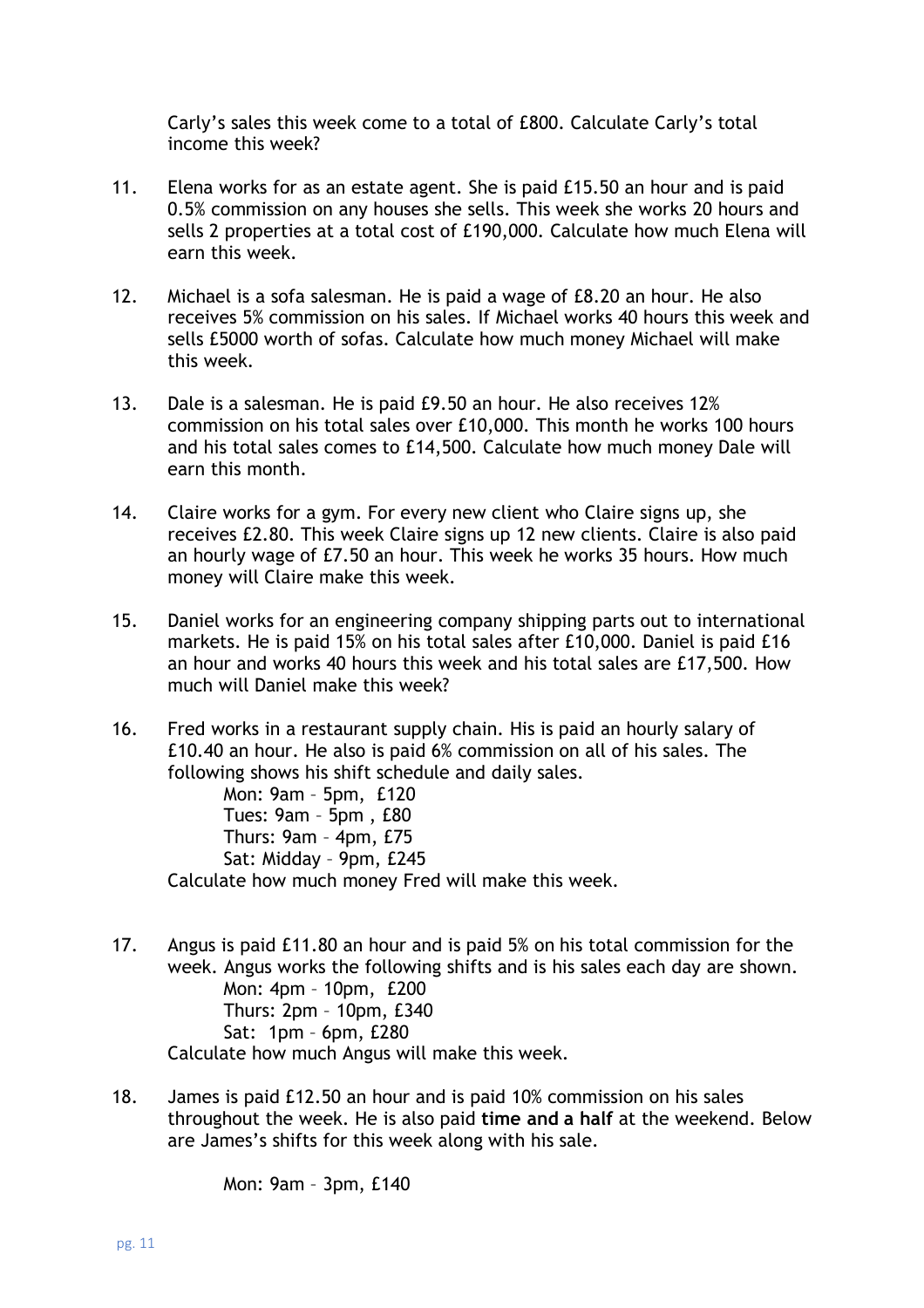Tues: 9am – 4pm, £80 Thurs: 9am – 5pm, £120 Sat: 9am – 3pm, £100 Calculate how much James will earn this week.

- 19. Grace is paid £13.40 an hour and is paid 5% commission on her sales throughout the week. She is also paid at **time and a half** after 5pm each day. This is Grace's shifts this week along with her sales that day. Tues: 9am – 6pm, £200 Wed: 9am – 6pm, £300 Thurs: Midday – 8pm, £400 Friday: 9am – 6pm, £200 Calculate how much Grace will each this week.
- 20. Owen is paid £9.20 an hour. He also gets paid 7% for commission on his total sales over £2000. Owen is also paid **double time** when he works on Sundays. This is Owen's shifts this week along with his sales for each day.

Mon: 9am – 4pm, £490 Tues: 8am – 6pm, £550 Wed: 9am – 6pm, £500 Thurs: 9am – 4pm, £600 Sat: 9am – 3pm, £400 Sun: 9am – 2pm, £310

Calculate how much Owen is going to make this week.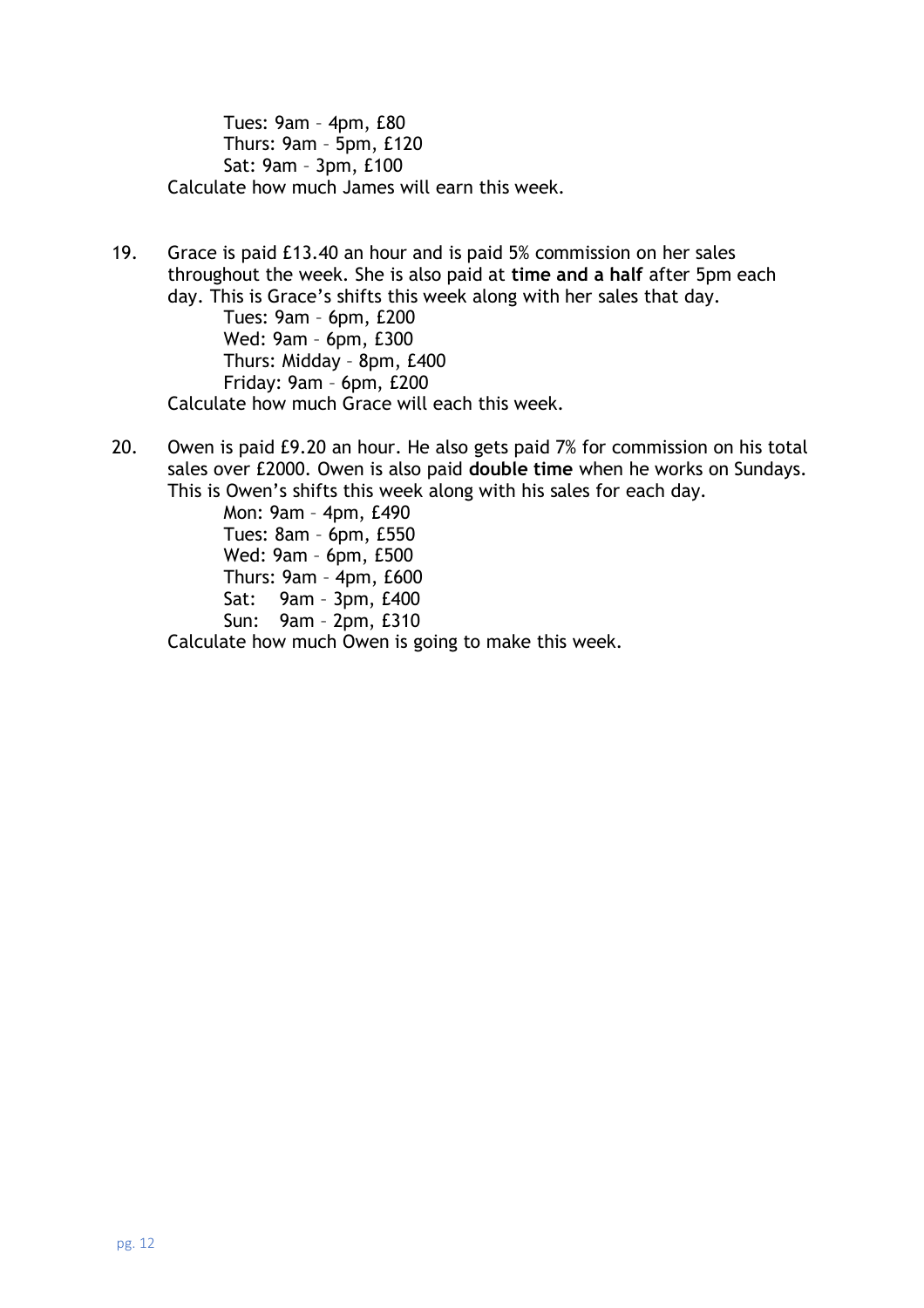## <span id="page-11-0"></span>Chapter 4: Deductions

1. For each of the following people calculate their *total deductions*.

(a) Income Tax – £38.60, Superannuation – £24.30, National Insurance - £41.10

(b) Income Tax – £63.15, Superannuation – £49.95, National Insurance - £52.40

(c) Income Tax – £54.20, Superannuation – £43.20, National Insurance - £28.66

2. Calculate the **take home pay** for the following people.

- (a) Holly earns £450 a week. Income Tax is 15% of her wage, she also pays £21.40 for superannuation and her national insurance payment per week is £18.55.
- (b) Sean earns £1560 a month. Income Tax is 20% of his wage. He also pays £80.40 for superannuation and £56.20 for national insurance.
- (c) Ralph earns £510 a week. Income Tax is 15% of his wage. Superannuation is £75.50 and his national insurance contribution is 7% of his wage.
- (d) Ali warns £2340 a month. Income tax is charged at 12%. Superannuation is 4.5% of his wage and his national insurance contribution is 7% of his wage.
- 3. Natalie is paid £15.20 an hour. This week she works 40 hours. Her income tax is £23.20, superannuation is £41.50 and her national insurance contribution is £36.40. Calculate her **take home pay**.
- 4. Nicky is paid £12.60 an hour. This week she works 50 hours. Her income tax is £34.50. She also pays £56 for superannuation and her national insurance contribution is £41.30. Calculate her **take home pay**.
- 5. Gavin is paid £38,600 per year. He receives £12,000 of this tax free. After this income Tax is paid at 12%. He also pays £1900 off his salary for superannuation and £1760 for his national insurance payments. Calculate his **yearly take home pay**.
- 6. **(Calculator)** Lucy is paid £43,500 per year. She receives £12,000 of this tax free. After this income tax is paid at 12%. She also pay £2250 for superannuation and her national insurance contributions are £2470. Calculate her **monthly** take home pay.
- 7. **(Calculator)** Kelsey is paid £29,000 per year.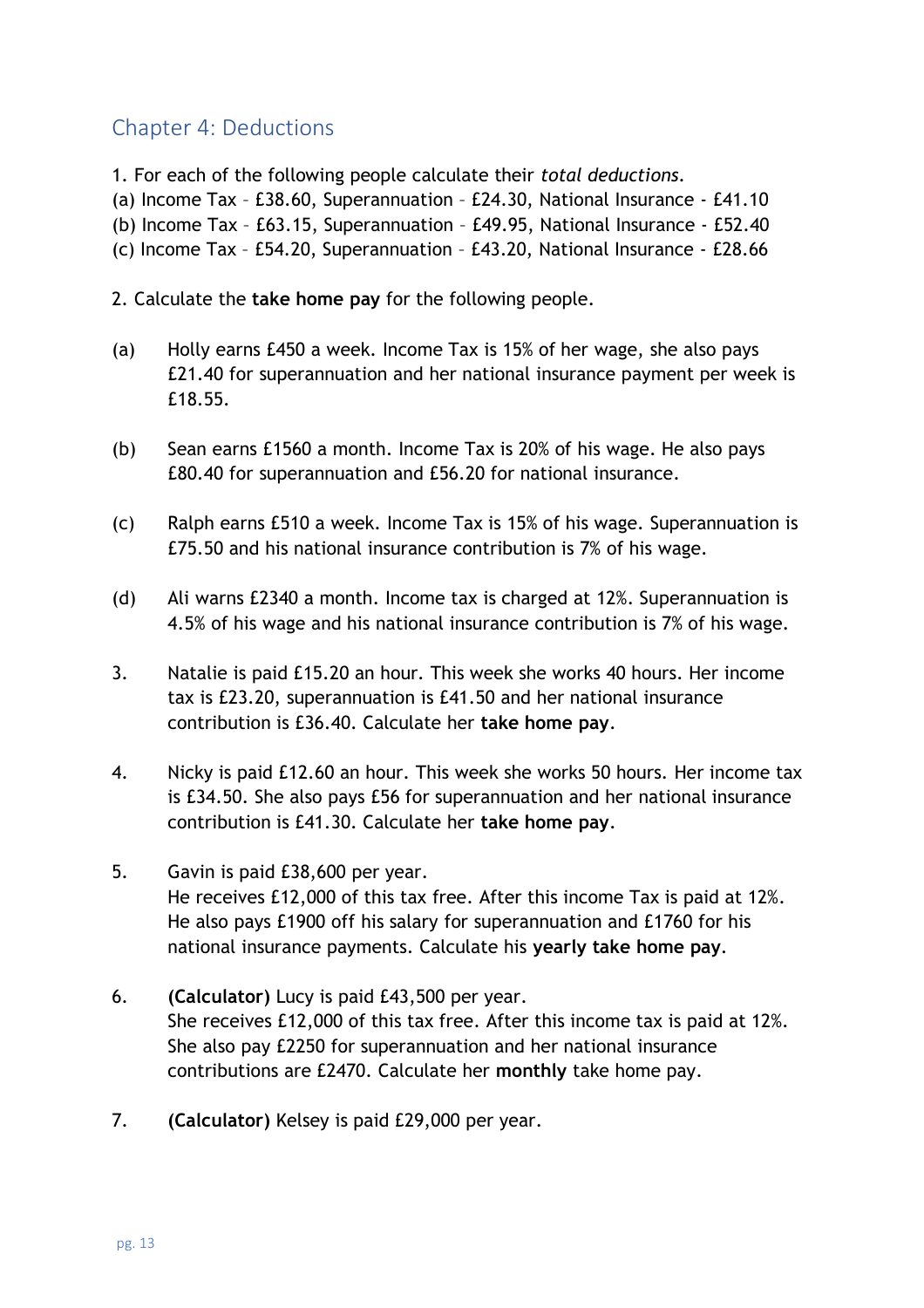She receives £15,000 of this tax free. After this income is paid at 15%. She also pays £1290 for superannuation and her national insurance contributions are £1560. Calculate her **monthly** take home pay.

- 8. Morgan is paid £7.90 an hour. She works 200 hours this month. Her income tax is 15%. She also pays £156.50 for superannuation and £98.20 for national insurance. Calculate her take home pay this month.
- 9. Bruce is paid £9.50 an hour. He works 35 hours this week. His income tax is 12% of his total wage. He also pays £52.40 in superannuation and £35.25 in national insurance contributions. Calculate Bruce's weekly take home pay.
- 10. Rachel is paid £12.40 an hour. She works 45 hours this week. Her income tax is 15% of her total wage. She also pays 62.80 in superannuation and £59.10 in national insurance contributions. Calculate Rachel's take home pay this week.
- 11. Katie is paid £14.50 an hour. She works 30 hours this week. She is also paid 14% commission on the £950 of sales this month. (a) Calculate Katie's **gross pay**.

Katie also pays 10% of her gross pay for income tax. She pays £37.10 for superannuation and £25.60 for national insurance. (b) What is Katie's take home pay?

12. Scott is paid £11.80 an hour, except at the weekends in which she is paid **time and a half**.

> Mon: 9am – 5pm Tues: 9am – 3pm Wed-Thurs: 9am – 5pm Sat: 10am – 4pm

(a) Calculate Scott's gross pay.

Scott pays 10% of his gross pay for Income Tax. £21.95 for superannuation and £33.50 for national insurance. (b) Calculate Scott's take home pay.

13. Cillian is paid £8.40 per hour. He is also paid 5% commission on all of his sales. The following shows the hours each works each day followed by his total sales for the day.

Tues: 8am – 4pm, £70 Wed: 9am – 4pm, £90 Thurs: 9am – 6pm, £140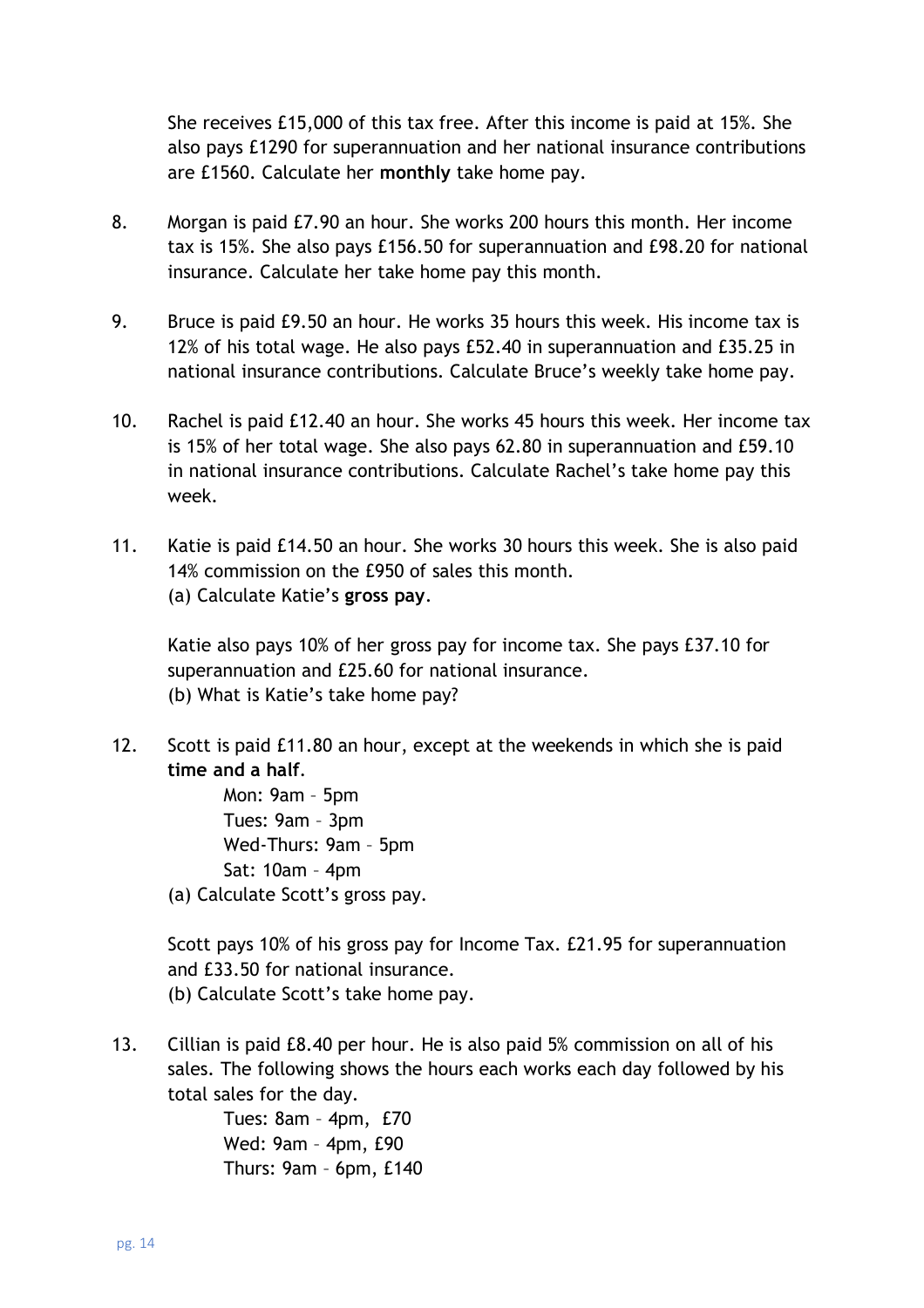Sat: 9am – 5pm, £230 Sun: 9am – 2pm, £110

(a) Calculate Cillian's gross pay for the week.

Cillian also pays £41.20 for income tax, £34.35 for superannuation and £35.15 for national insurance. (b) Calculate Cillian's take home pay.

14. Chris is paid £12.30 an hour. He works for 45 hours this week. Chris is also paid on commission of 11% on all his total sales over £3000. This week Chris makes the following sales; £900, £1300, £450, £800, £1500. (a) Calculate Chris's gross pay this week?

Chris pays 15% of his gross pay for income tax. £66.70 is for superannuation and £51.20 is for national insurance. (b) Calculate Chris's take home pay?

15. Maggie is paid £15.30 an hour. She is also paid **time and a half** when she works after 5pm during the week and gets paid **double time** at the weekend. She works the following shifts.

Mon: 9am – 5pm Tues: 4pm – 10pm Wed: 9am – 3pm Thurs: Midday – 8pm Sun: 9am – 1pm (a) Calculate Maggie's gross pay this week.

Income Tax is deducted at 10% of her total wage. She also pays £51.20 as superannuation and £76.15 as national insurance. (b) Calculate Maggie's take home pay.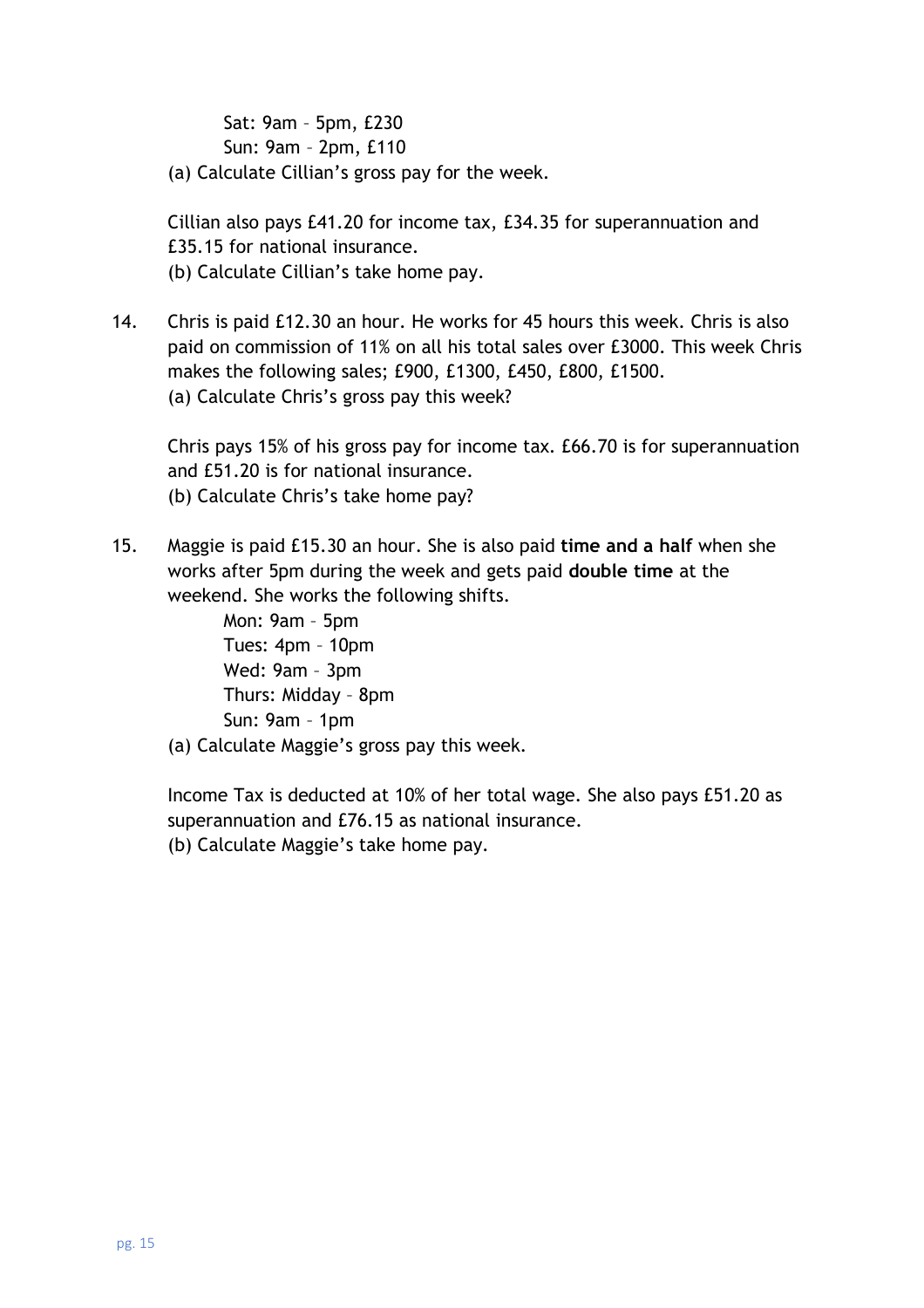#### <span id="page-14-0"></span>Chapter 5: National Insurance Payments

#### **All the questions below should be done with a calculator.**

1. Alan earns £22000 a year. National insurance is calculated on a person's salary before deductions such as pension contributions.

| <b>National Insurance Rates</b> |     |
|---------------------------------|-----|
| Up to £9000                     | በ%  |
| From £9000 to £38000            | 12% |
| Over £38000                     |     |

Calculate Alan's annual national insurance payment.

2. Maddie earns £34000 a year. National insurance is calculated on a person's salary before deductions such as pension contributions.

| <b>National Insurance Rates</b> |     |
|---------------------------------|-----|
| Up to £9000                     | 0%  |
| From £9000 to £38000            | 12% |
| Over £38000                     | 7%  |

Calculate Maddie's annual national insurance payment.

3. Isa earns £31,950 a year. National insurance is calculated on a person's salary before deductions such as pension contributions.

| <b>National Insurance Rates</b> |     |
|---------------------------------|-----|
| Up to £8655                     | 0%  |
| From £8655 to £42,400           | 12% |
| Over £42,400                    | 2%  |

Calculate Isa's annual national insurance payment.

4. India earns £39,220 a year. National insurance is calculated on a person's salary before deductions such as pension contributions.

| <b>National Insurance Rates</b> |     |
|---------------------------------|-----|
| Up to £8655                     | 0%  |
| From £8655 to £42,400           | 12% |
| Over £42,400                    | 2%  |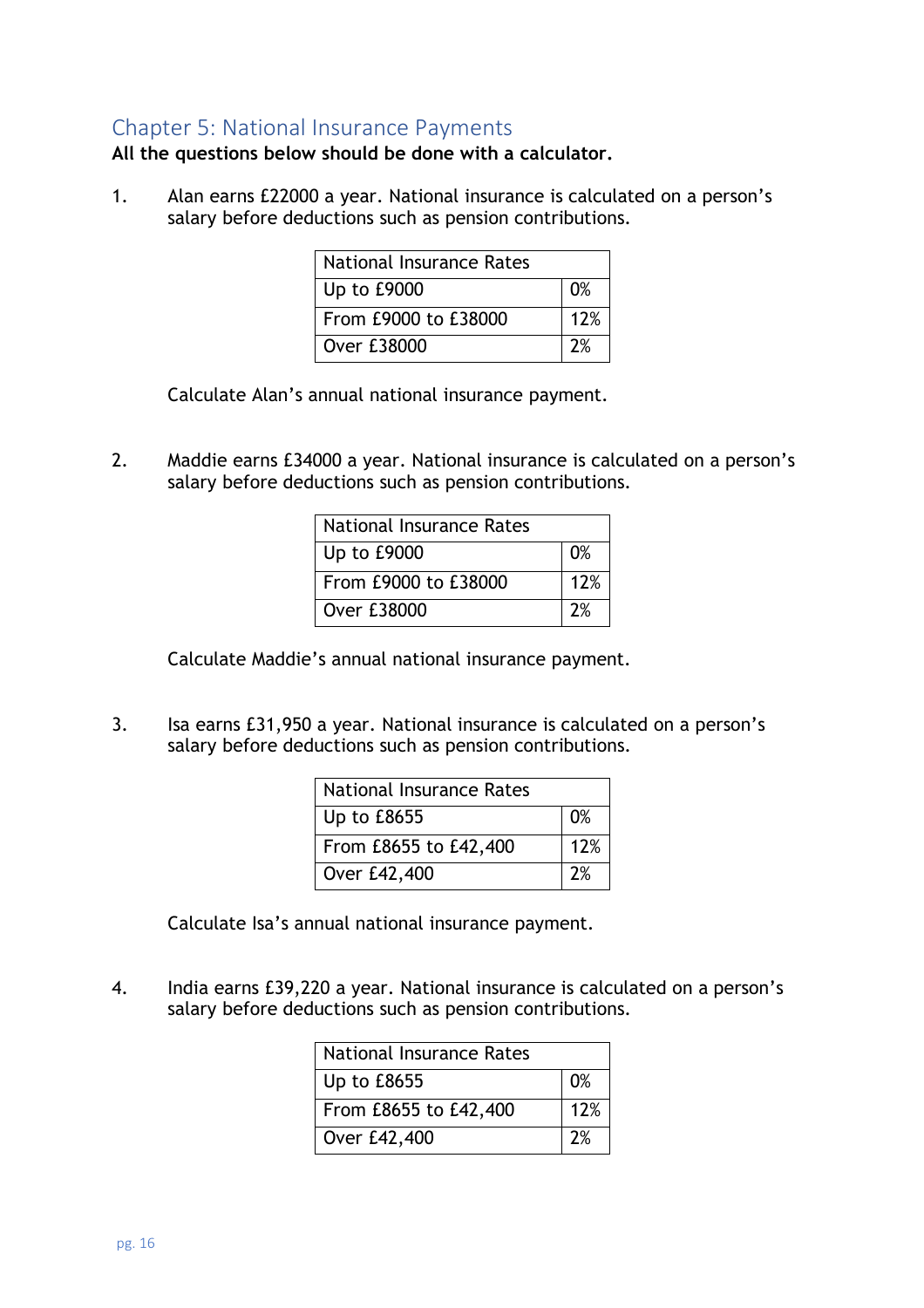Calculate India's annual national insurance payment.

5. Kenny earns £47,550 a year. National insurance is calculated on a person's salary before deductions such as pension contributions.

| <b>National Insurance Rates</b> |     |
|---------------------------------|-----|
| $ $ Up to £9000                 | በ%  |
| From £9000 to £38000            | 12% |
| Over £38000                     | 2%  |

Calculate Kenny's annual national insurance payment.

6. Sally earns £58,750 a year. National insurance is calculated on a person's salary before deductions such as pension contributions.

| <b>National Insurance Rates</b> |                |
|---------------------------------|----------------|
| Up to £9000                     | 0 <sup>%</sup> |
| From £9000 to £38000            | 12%            |
| Over £38000                     | 2%             |

Calculate Sally's annual national insurance payment.

7. Sofia earns £51,625 a year. National insurance is calculated on a person's salary before deductions such as pension contributions.

| <b>National Insurance Rates</b> |     |
|---------------------------------|-----|
| Up to £9000                     | በ%  |
| From £9000 to £38000            | 12% |
| Over £38000                     | 7%  |

Calculate Sofia's annual national insurance payment.

8. Erin earns £49,700 a year. National insurance is calculated on a person's salary before deductions such as pension contributions.

| <b>National Insurance Rates</b> |     |
|---------------------------------|-----|
| Up to £8655                     | 0%  |
| From £8655 to £42,400           | 12% |
| Over £42,400                    | 2%  |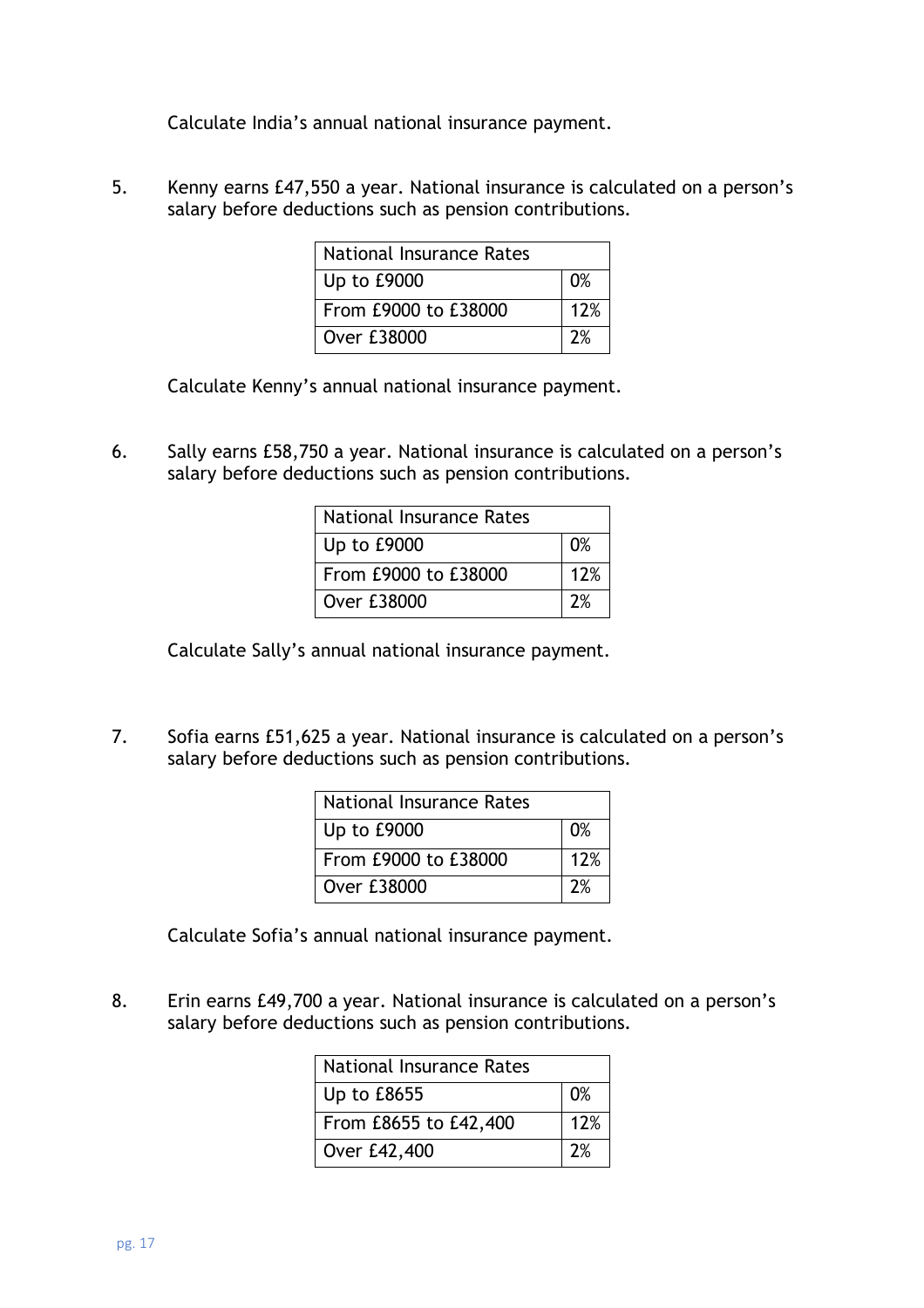Calculate Erin's annual national insurance payment.

9. David earns £81,500 a year. National insurance is calculated on a person's salary before deductions such as pension contributions.

| <b>National Insurance Rates</b> |     |
|---------------------------------|-----|
| Up to $£8655$                   | 0%  |
| From £8655 to £42,400           | 12% |
| Over £42,400                    | 2%  |

Calculate David's annual national insurance payment.

10. Julie earns £65,980 a year. National insurance is calculated on a person's salary before deductions such as pension contributions.

| <b>National Insurance Rates</b> |     |
|---------------------------------|-----|
| Up to £7855                     | 0%  |
| From £7855 to £38,496           | 12% |
| Over £38,496                    | 2%  |

Calculate Julie's annual national insurance payment.

11. Graham earns £35,750 a year. National insurance is calculated on a person's salary before deductions such as pension contributions.

| <b>National Insurance Rates</b> |     |
|---------------------------------|-----|
| Up to £7855                     | 0%  |
| From £7855 to £38,496           | 12% |
| Over £38,496                    | 2%  |

a) Calculate Graham's annual national insurance payment.

Graham also pays 15% of his wages for his income tax. He also pays £1940 for superannuation.

b) Calculate Graham's annual **take home pay**.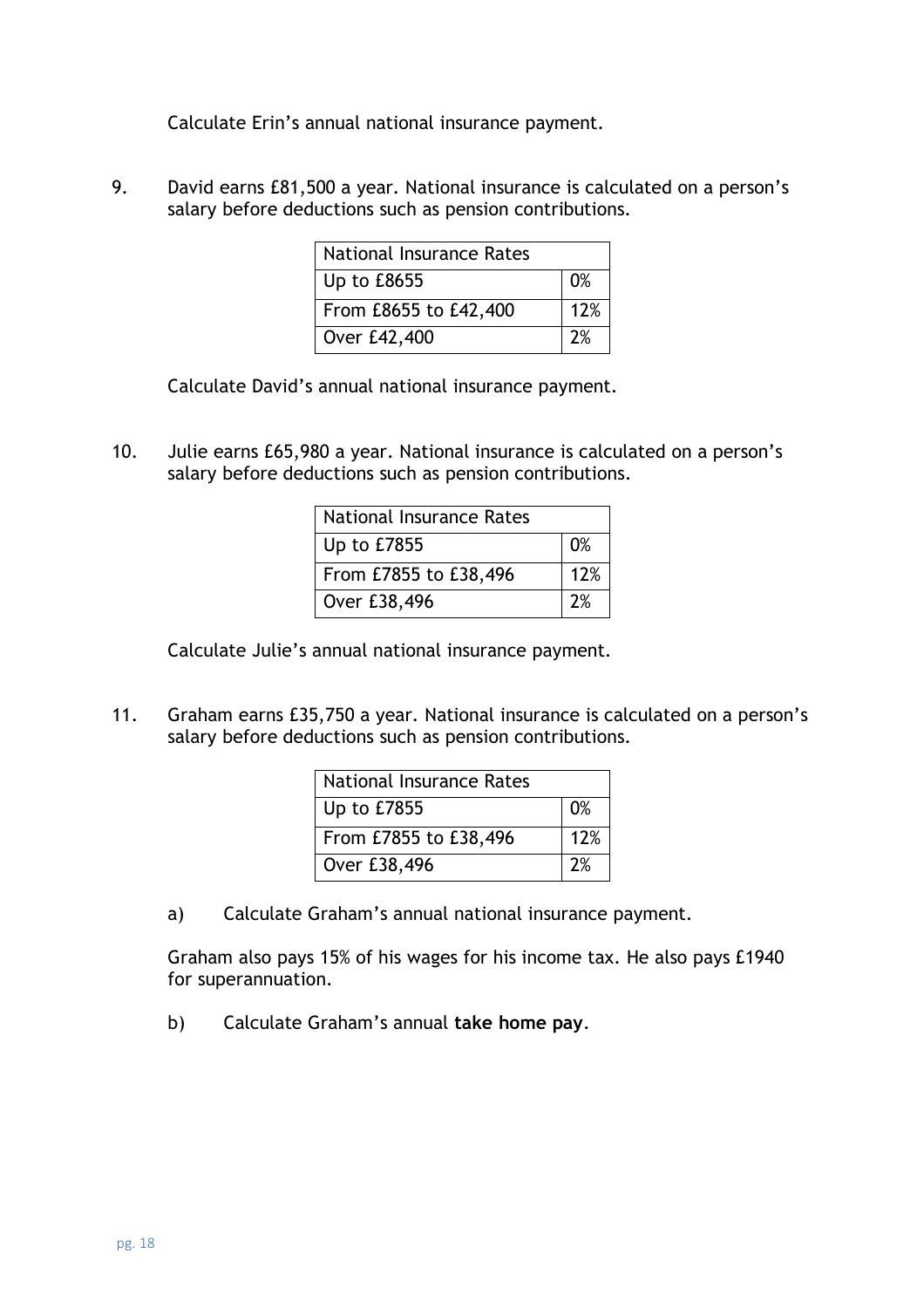12. Jacqui earns £63,190 a year. National insurance is calculated on a person's salary before deductions such as pension contributions.

| <b>National Insurance Rates</b> |                |
|---------------------------------|----------------|
| Up to £9650                     | 0 <sup>%</sup> |
| From £9650 to £41,450           | 12%            |
| Over £41,450                    | 7%             |

a) Calculate Jacqui's annual national insurance payment.

Annually Jacqui pays £4,518 for her income tax. She also pays £2,867 for superannuation. She is paid in 12 even instalments.

- b) Calculate Jacqui's **monthly take home pay**.
- 13. Lee earns £32,300 a year. National insurance is calculated on a person's salary before deductions such as pension contributions.

| <b>National Insurance Rates</b> |     |
|---------------------------------|-----|
| Up to £9650                     | 0%  |
| From £9650 to £41,450           | 12% |
| Over £41,450                    | 2%  |

a) Calculate Lee's annual national insurance payments

For income tax Lee must pay 12% of his wages. He also pays £2140 for superannuation.

- b) Calculate Lee's **annual take home pay**.
- 14. Katherine earns £53,600 a year. National insurance is calculated on a person's salary before deductions such as pension contributions.

| <b>National Insurance Rates</b> |     |  |
|---------------------------------|-----|--|
| Up to £9650                     | 0%  |  |
| From £9650 to £39,450           | 12% |  |
| Over $£39,450$                  | 2%  |  |

a) Calculate Katherine's annual national insurance payments.

Katherine pays 17% of her wages for income tax. She also pays £3,510 for superannuation.

b) Calculate Katherine's **annual take home pay**.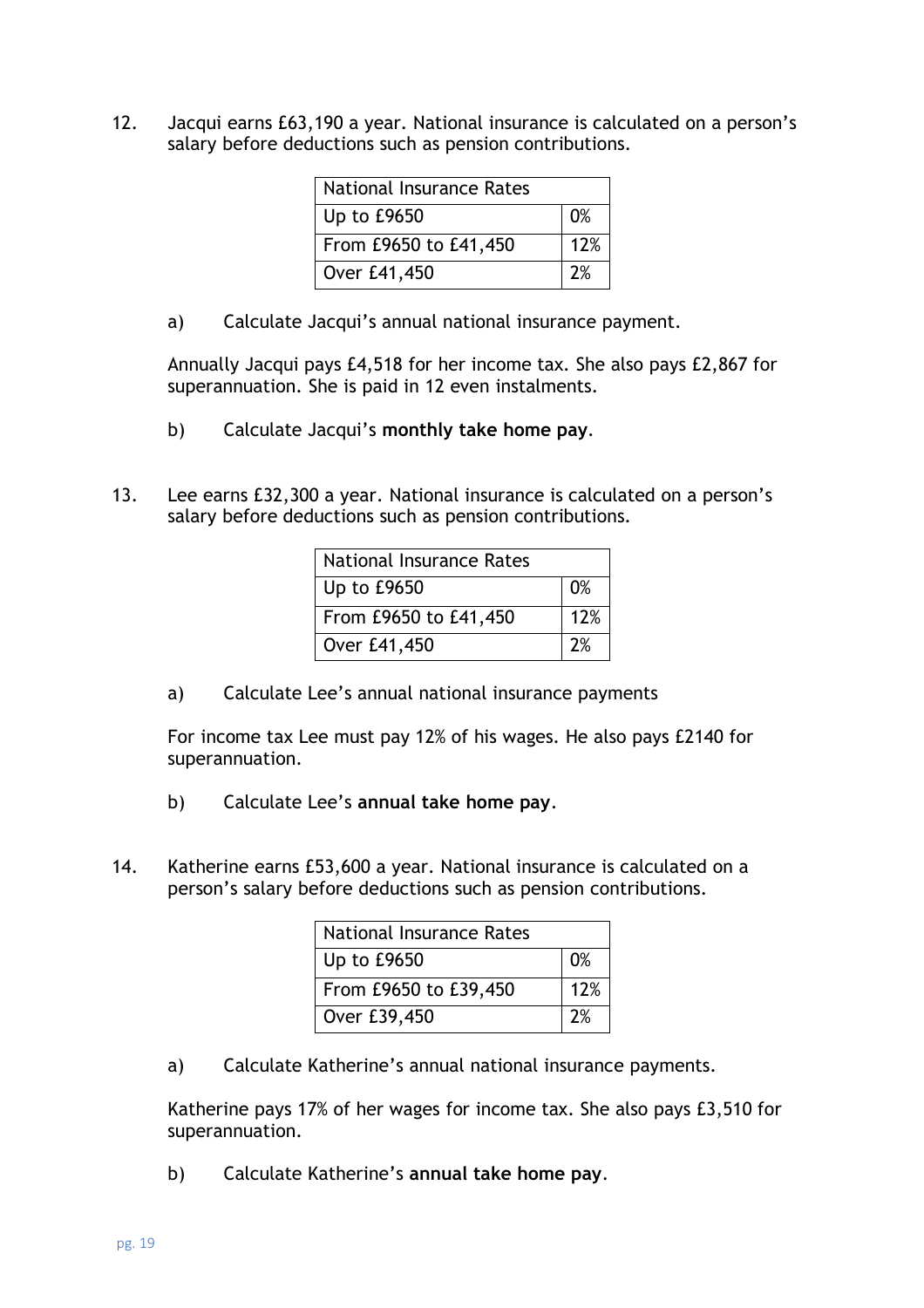15. Jordan earns £44,750 a year. National insurance is calculated on a person's salary before deductions such as pension contributions.

| <b>National Insurance Rates</b> |                |
|---------------------------------|----------------|
| Up to £8850                     | 0 <sup>%</sup> |
| From £8850 to £39,450           | 12%            |
| Over £39,450                    | 7%             |

a) Calculate Jordan's national insurance contributions

Jordan also pays £3512 a year for income tax and £2870 for superannuation. Jordan is also paid in 12 equal monthly instalments.

b) Calculate Jordan's **monthly** take home pay.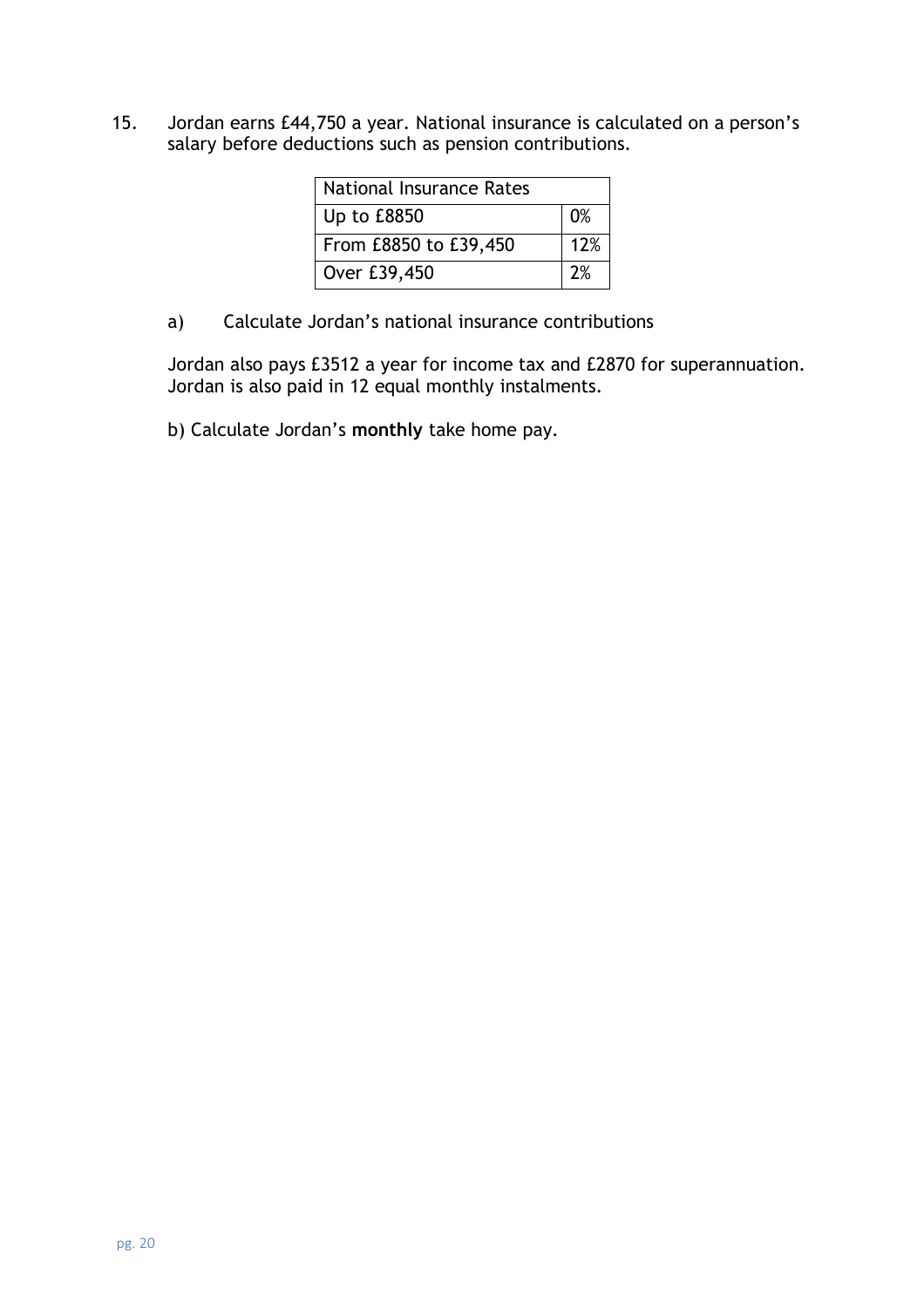## <span id="page-19-0"></span>Chapter 6: Saving Wages

1. Lisa is paid £8.50 an hour. She works 30 hours a week.

a) Calculate Lisa's gross pay.

Lisa also pays £75 in her weekly **deductions**. She then saves 10% of her wages a week.

b) How much money will she save in 7 weeks?

2. James is paid £10.20 an hour. This week he works 40 hours.

a) Calculate James' gross pay.

James also pays £133 for his weekly **deductions**. He then saves 20% of his wages a week.

- b) How much will James have saved in 6 weeks?
- 3. Robert is paid £9.60 an hour. He works 30 hours this week.

a) Calculate Robert's gross pay.

Robert pays £51.30 for income tax, £34.80 for superannuation and £22.40 for national insurance.

b) Calculate Robert's take home pay.

Robert saves 10% of his wages a week.

c) Calculate how much Robert will save in 4 weeks.

4. Jessica is paid £11.50. This week she works 30 hours.

a) Calculate Jessica's gross pay.

Jessica pays 20% of her wages for income tax. She also pays £46.20 for national insurance and £27.80 for superannuation.

b) Calculate Jessica's take home pay.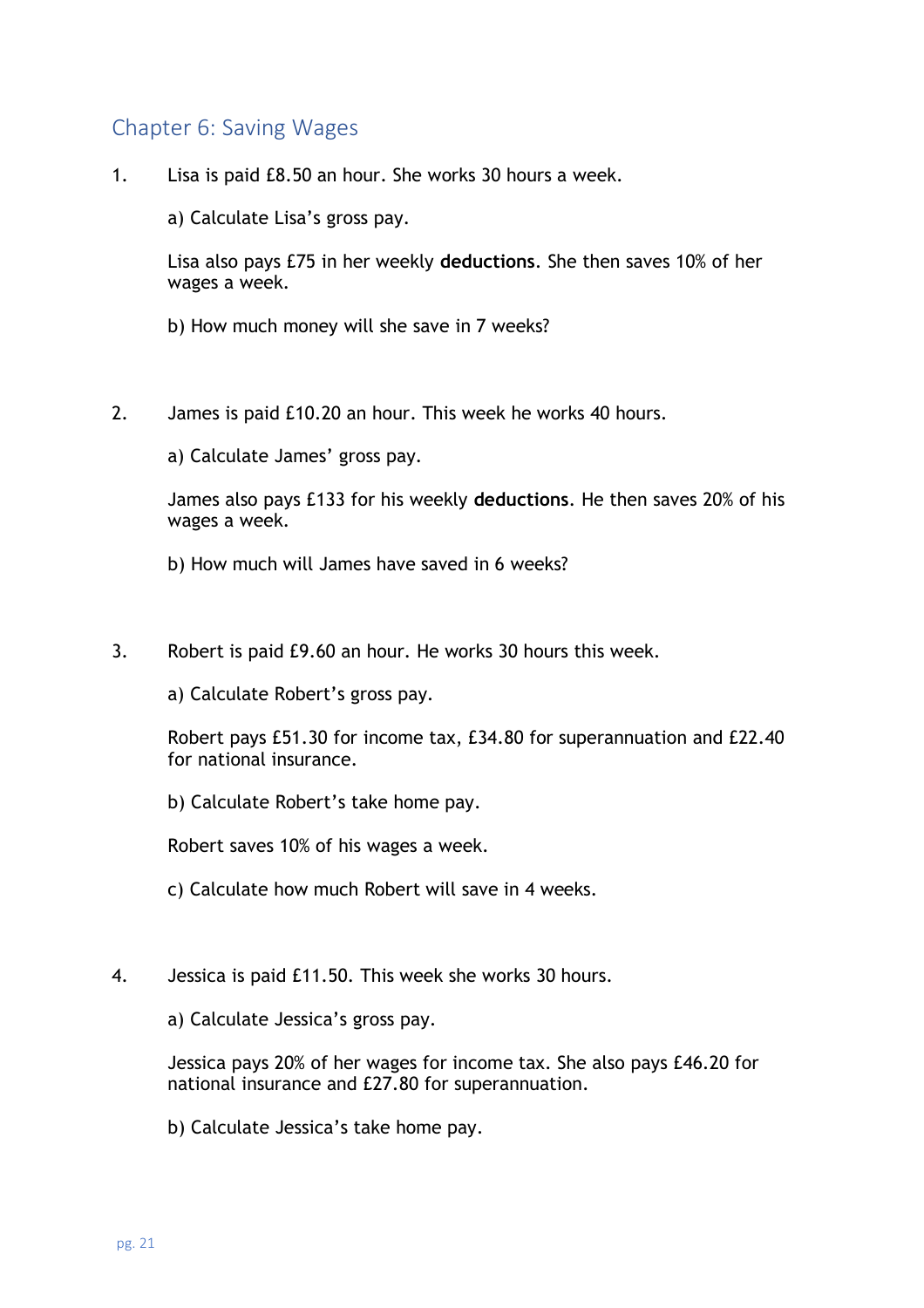Jessica saves 15% of her wages a week. She is trying to save up for a bicycle worth £420.

c) If she saves for 11 weeks will she have enough money?

5. Mr Jones is paid £1800 a month.

1  $\frac{1}{5}$  of his wages are deducted from Income Tax and National Insurance

He also pays £240 in Superannuation.

(a) Calculate Mr Jones' take home pay every month.

Mr Jones plans to save £300 every month.

(b) What is £300 as a percentage of his **take home pay**.

Mr Jones is saving up for a holiday. The holiday costs £1455 but he also wants to bring some extra money to spend while he is there.

(c) If Mr Jones saves £300 a month for 6 months, how much extra will he have to spend while he is on holiday?

6. Ellie is paid £9.80. This week she works 40 hours.

a) Calculate Ellie's gross pay.

Ellie pays 10% of this for income tax. She also pays £27.40 for national insurance and £31.40 for superannuation.

b) Calculate Ellie's take home pay.

Ellie then saves 30% of her wages every week. Ellie is trying to buy a new Laptop for £790.

c) Will Ellie have enough money in 9 weeks to buy the laptop?

7. John is paid £13.50. This week he works 50 hours.

a) Calculate John's gross pay

John pays 20% of this wage for Income Tax. £88.50 is paid for superannuation and national insurance.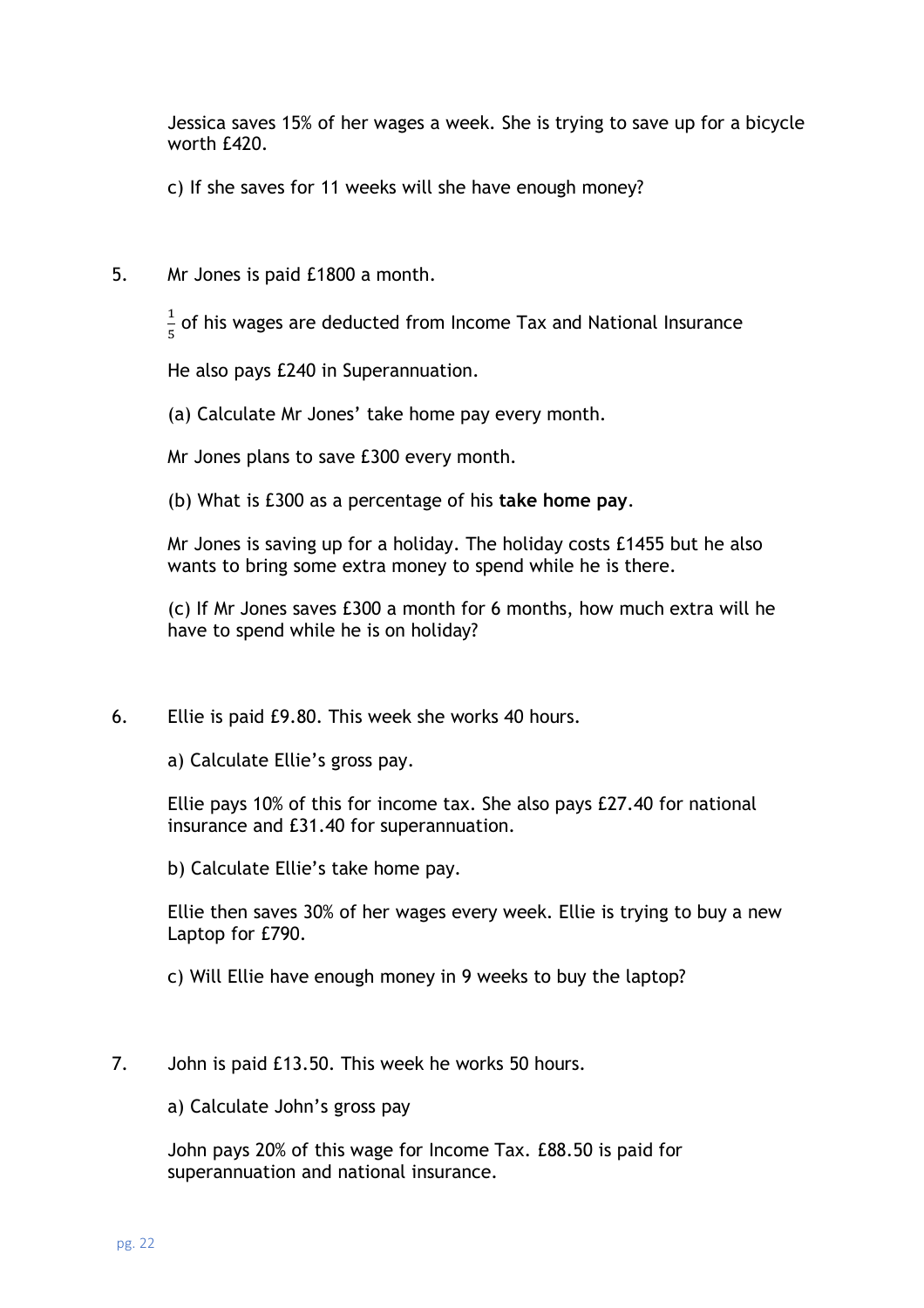b) Calculate John's take home pay

c) If John saves half of his take home pay a week. How much will he have in 5 weeks?

John needs to save up £1200 for a deposit on a holiday. d) After 5 weeks how many more weeks will John need to save to have enough for his deposit?

8. Gemma works as a waitress. She earns £9.50 an hour. Gemma works 40 hours this week and also earns £112 in tips.

a) Calculate Gemma's gross pay

Gemma pays 10% of all her income to income tax. She also pays £45.40 for superannuation and £28.40 for national insurance.

b) Calculate Gemma's take home pay

Gemma's expenses for the week are as follow

Rent - £75 Bills - £15 Food - £29

c) Gemma plans to save £100 of whatever she has leftover, what is this as a percentage of the amount she has left after her expenses are paid

9. Sam is paid £9 an hour. This week he works 45 hours.

a) Calculate Sam's gross pay.

Sam pays 15% of this for income tax. £28.90 is paid for superannuation and 38.35 is paid for national insurance.

b) Calculate Sam's take home pay.

The table below shows Sam's weekly expenditure

|               | Income | Expenditure |
|---------------|--------|-------------|
| Take home pay |        |             |
| Rent          |        | £90         |
| Gas           |        | £12         |
| Electricity   |        | f11         |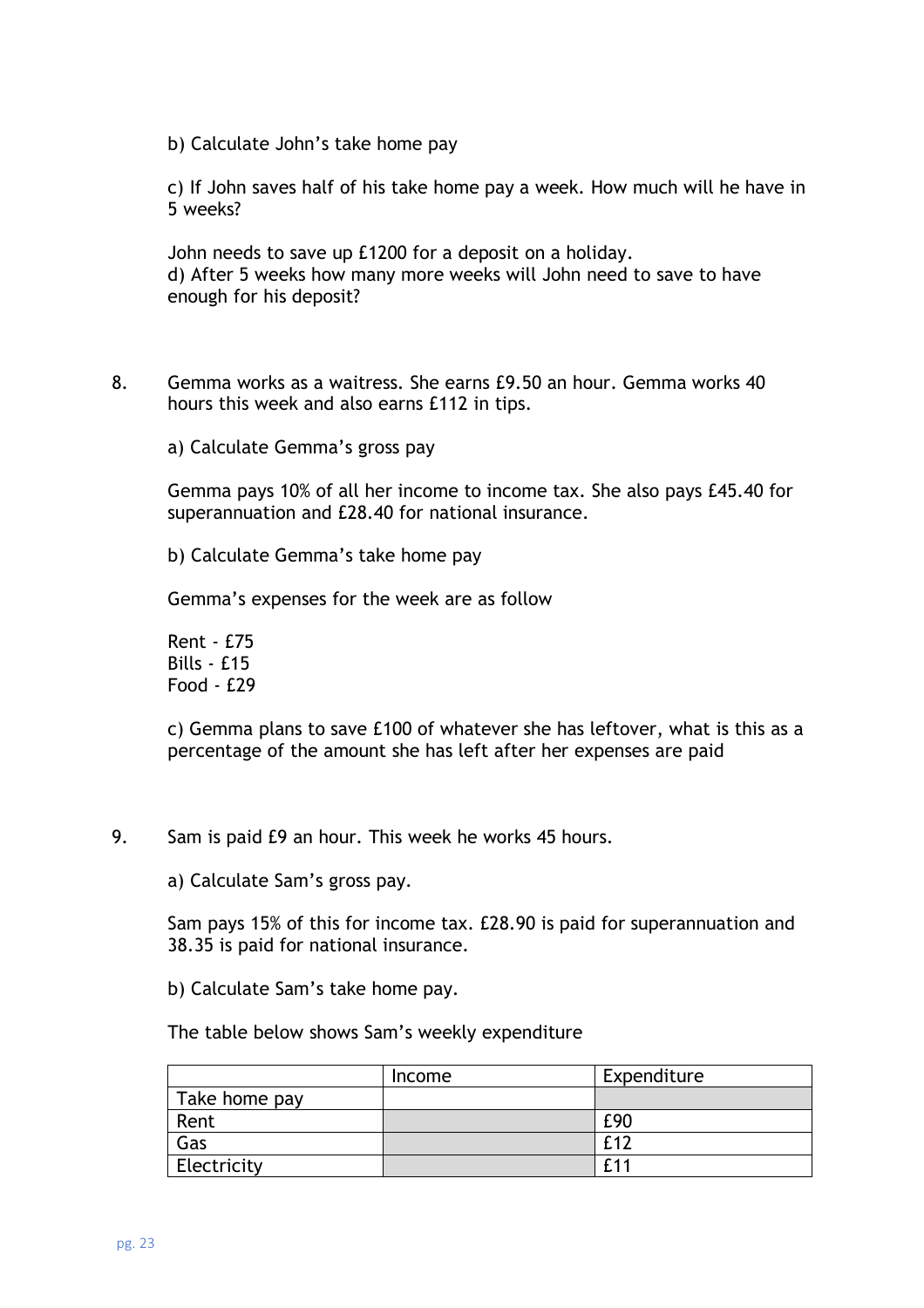| $\overline{\phantom{a}}$<br>ood | <u>.</u><br>___ | 40 |
|---------------------------------|-----------------|----|
|---------------------------------|-----------------|----|

c) Calculate how much Sam will have leftover.

Sam saves 10% of his wage.

d) How much will he have saved in 7 weeks?

- 10. (Calculator Question) Miss Baker is a Car Salesperson. She is paid £15.20 an hour. This week she works 35 hours. She is also paid commission of 0.5% on all the cars she sells. This week she sells £72,000 worth of cars.
	- a) Calculate her gross pay for the week.
		- $\bullet$   $\frac{4}{3!}$  $\frac{4}{25}$  of her gross pay is for income tax.
		- She also pays 5% of her gross pay for superannuation.
		- 7.5% of her gross pay is for national insurance.

b) Calculate Miss Baker's take home pay

Miss Baker then decides to pay for a new car herself. She receives an employee discount on monthly payments of the car. The discount is 12%. The car Miss Baker wishes to get is £280 a month before discount.

c) After the discount is calculated what percentage of Miss Baker's take home pay would she be spending on her car?

11. (Calculator question) Aileen is a teacher. She earns £38,400 a year. Given she is paid in even monthly instalments.

a) Calculate her monthly gross home pay.

Aileen pays 15% of her wages for income tax. She also pays £219 for superannuation and £101 for national

b) Calculate Aileen's take home pay.

Aileen creates a spreadsheet for how she spends the rest of her money and produces a pie chart from the results.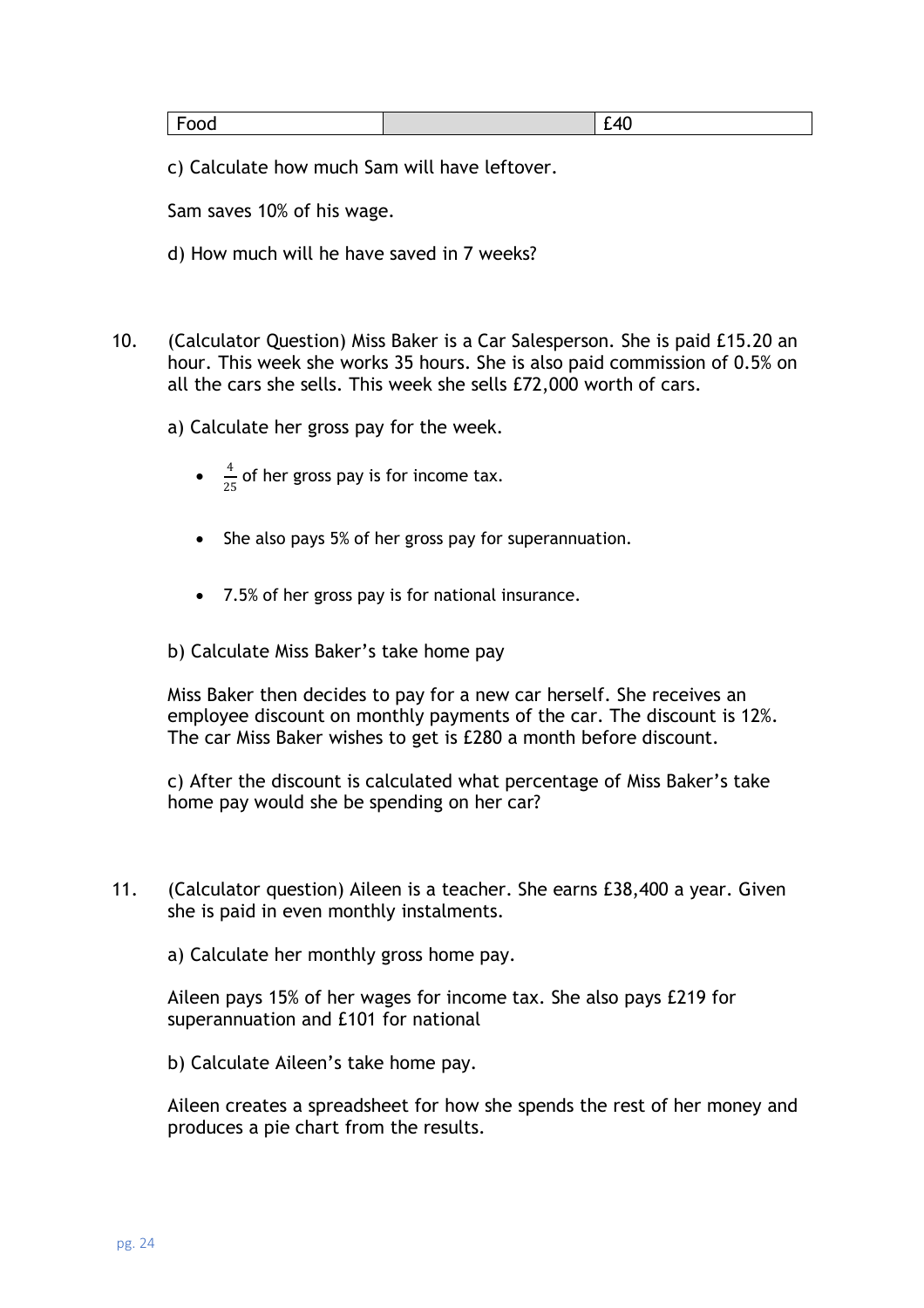

c) Calculate how much Aileen saves every month.

Aileen is planning a month long holiday to America in the summer. The expenses are as follows,

Plane Tickets - £1200 Hotels - £520 Travel - £215

d) How many months will Aileen need to save before she can afford her holiday?

12. (Calculator Question) Mona is a Doctor. She is paid £61,500 a year. National insurance is calculated on a person's salary before deductions such as pension contributions.

| <b>National Insurance Rates</b> |     |  |
|---------------------------------|-----|--|
| Up to £8850                     | 0%  |  |
| From £8850 to £39,450           | 12% |  |
| Over £39,450                    | 2%  |  |

a) Calculate Mona's national insurance contributions

Mona's annual income tax is £5180 and her national insurance contributions is £3720.

b) Given that she is paid in 12 equal instalments, calculate Mona's **monthly**  take home pay.

Mona pays the following throughout the month.

|               | Income | Expenditure |
|---------------|--------|-------------|
| Take home pay |        |             |
| Rent          |        | £410        |
| Gas           |        |             |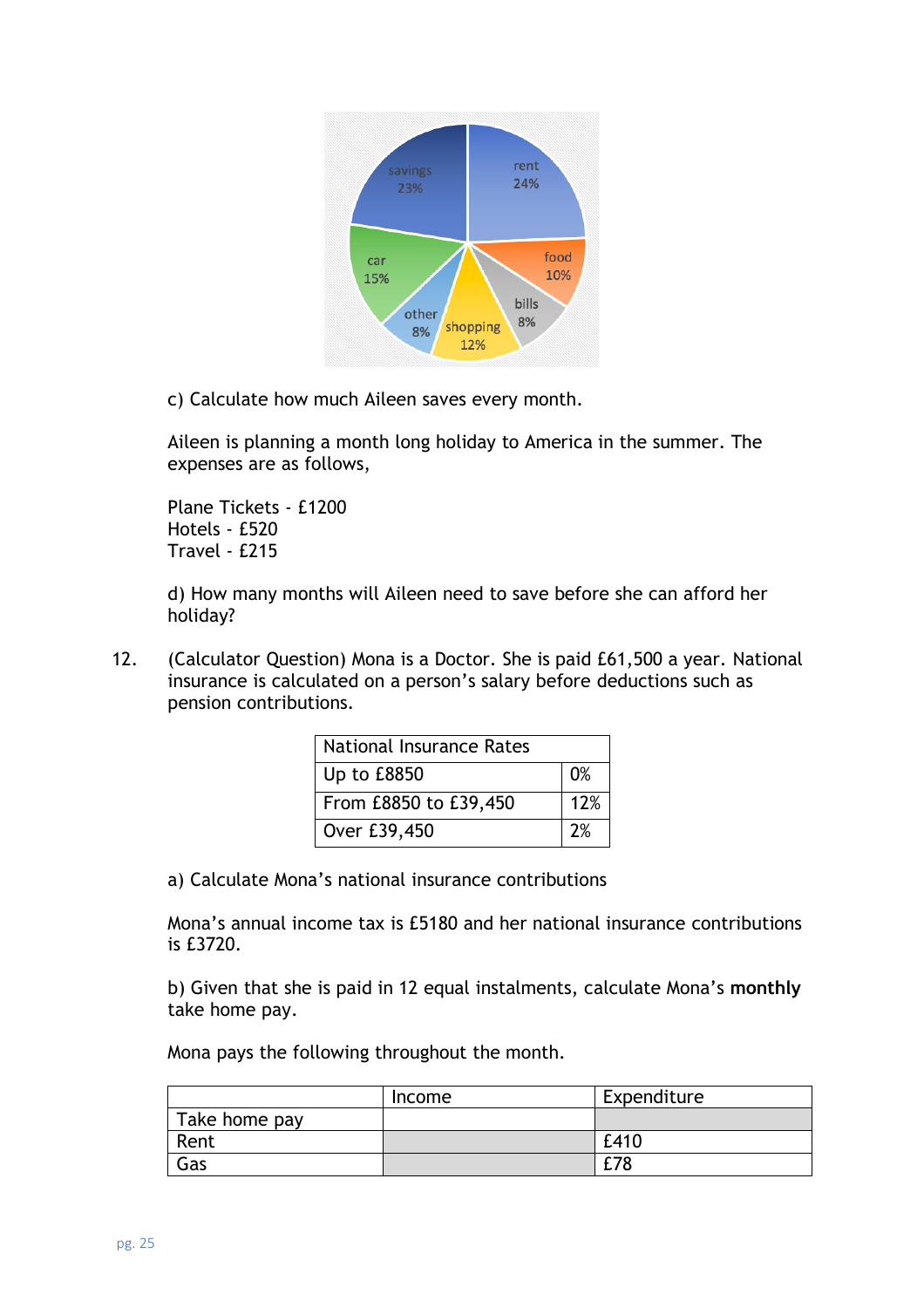| Electricity         | £65  |
|---------------------|------|
| Food                | £400 |
| <b>Credit Cards</b> | £200 |

c) Calculate how much Mona has left over after this.

Mona then saves 5% of this per month. She is trying to buy a sofa worth £1200.

d) Will she have enough after 8 months?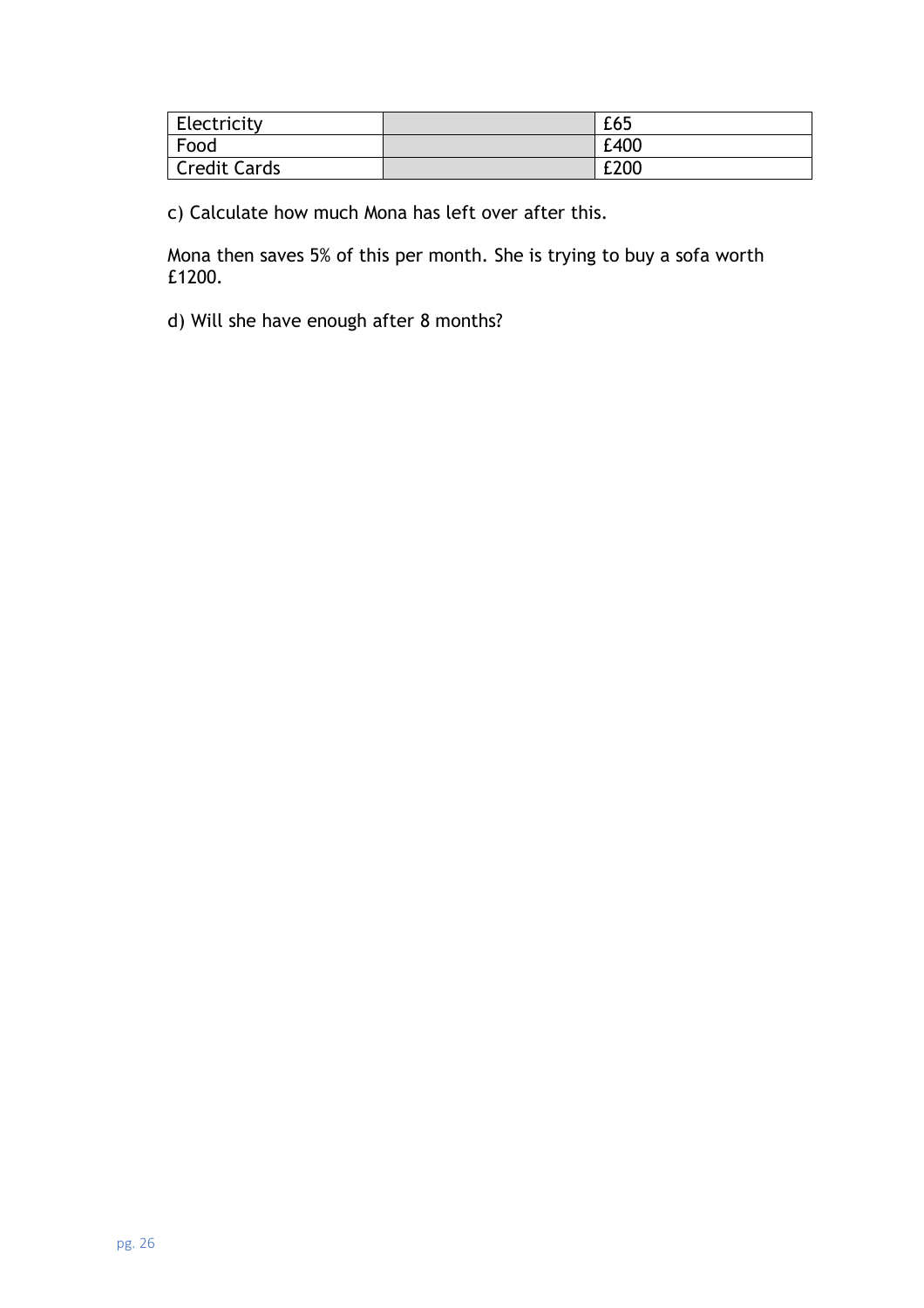## <span id="page-25-0"></span>Chapter 7: Mixed Wages Questions

10 Exam Style Questions on wages questions. Similar that that which has appeared so far in applications papers. Remember there has only been 2 years of papers. All questions are non calculator unless otherwise stated.

1. Greg works as a personal trainer. He earns £9.40 an hour. He works 30 hours this week. He also pays £32.40 for income tax, £16.85 for superannuation and £12.15 for national insurance.

a) Calculate Greg's take home pay.

Greg's weekly expenses are as follows.

Rent - £65 Bills - £38 Travel - £12 Other - £45

b) Calculate how much money Greg will have leftover after this.

Greg is saving for a holiday in 8 weeks that costs £450

c) If he saves what he has left for the 8 weeks will Greg be able to afford the holiday?

2. **(Calculator)** Lea works as a builder.

Her annual salary is £24,820.

National insurance is calculated on a person's salary before deductions.

| <b>National Insurance Rates</b> |     |  |
|---------------------------------|-----|--|
| Up to £8850                     | 0%  |  |
| From £8850 to £39,450           | 12% |  |
| Over £39,450                    | 2%  |  |

a) Calculate Lea's annual national insurance payment.

Lea pays 6.5% of her annual salary into her pension and £1042.52 into income tax.

b) Calculate Lea's annual net pay.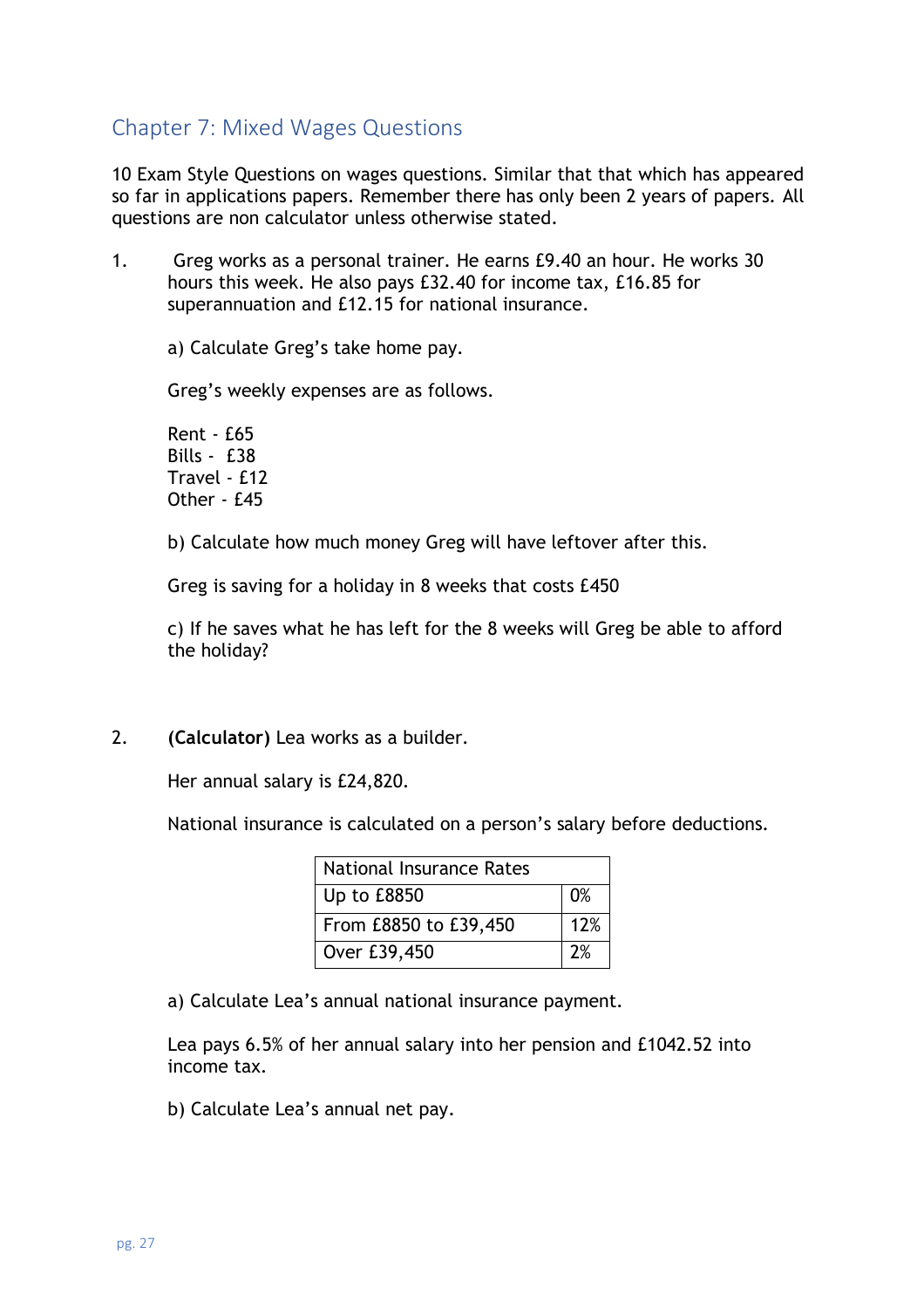3. Katie works as a café manager. The table show's Katie's shifts this week.

|           | <b>Start Time</b> | <b>End Time</b> |
|-----------|-------------------|-----------------|
| Monday    | 09:00             | 18:00           |
| Wednesday | 09:00             | 18:00           |
| Friday    | 11:00             | 18:00           |
| Saturday  | 10:00             | 16:00           |

Katie's basic hourly rate is £14.50 an hour.

Kate is paid time and a half when she works at the weekend.

Calculate Katie's take home pay for the week.

4. (Calculator) Colin is an optician. Colin is paid £17 an hour for his basic salary. This week Colin works 40 hours.

a) Calculate Colin's gross pay for the week.

Colin pays 10% of his salary for income tax. He also pays £31.43 for superannuation and £46.57 for national insurance.

b) Calculate Colin's take home pay.

Colin records his income and outgoings on a table.

|              | Income | Outgoings |
|--------------|--------|-----------|
| Take home    |        |           |
| pay          |        |           |
| Rent         |        | £70       |
| Food         |        | £25       |
| <b>Bills</b> |        | £18       |
| Other        |        | £36       |

c) Calculate how much Colin has leftover.

Colin then puts 50% of this into savings.

d) Calculate how much Colin will have saved up in 15 weeks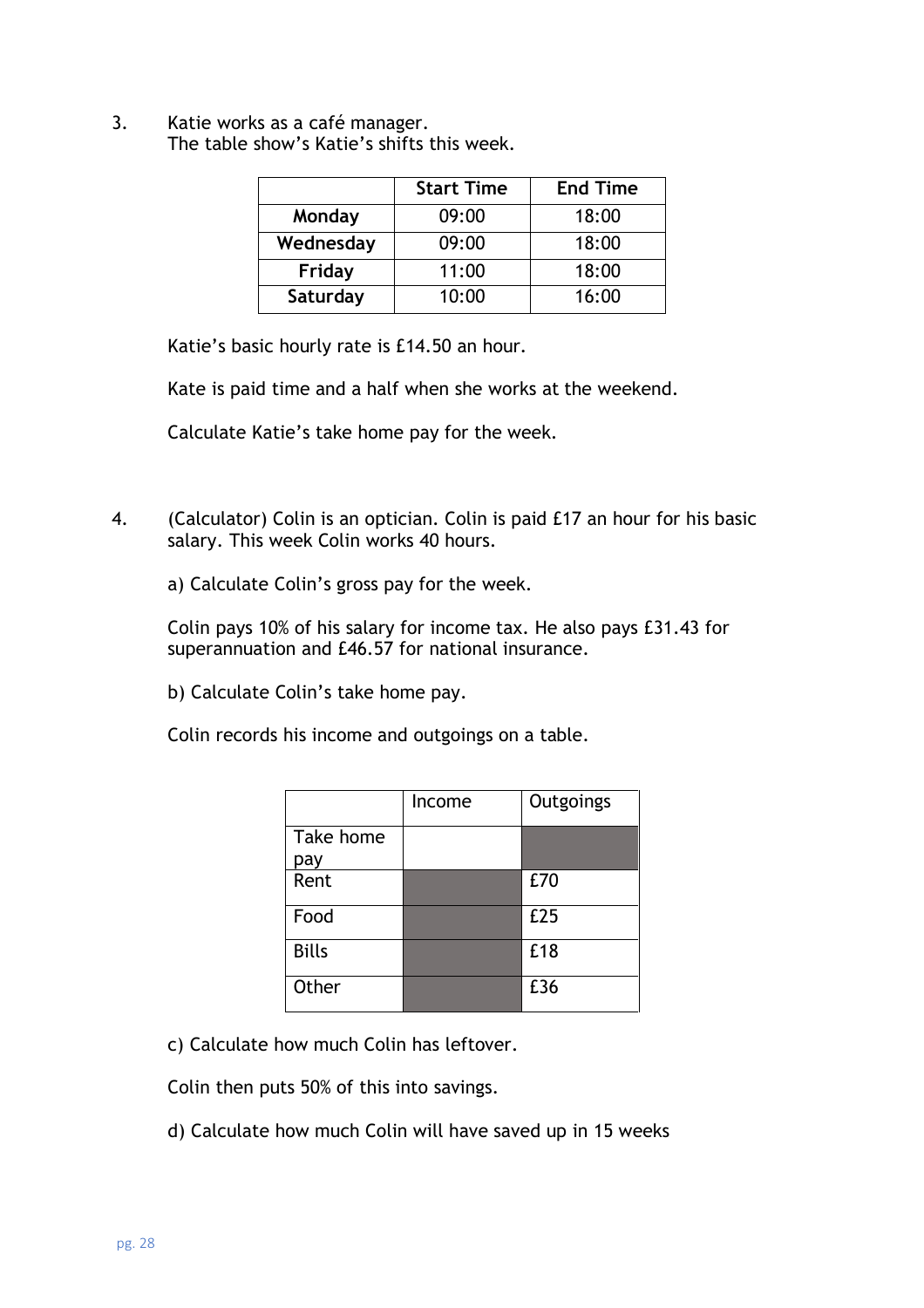#### 5. Frank works in a deli

|        | <b>Start Time</b> | <b>End Time</b> |
|--------|-------------------|-----------------|
| Monday | 12:00             | 19:00           |

**Wednesday** 12:00 19:00 **Thursday** 14:00 20:00 **Friday** 12:00 14:00 **Saturday** 18:00

This week Franks works the following hours.

Frank is paid a basic rate of £7.80 an hour. He is paid time and a half when he works at the weekend and on the weekdays after 5pm.

Calculate Frank's take home pay.

#### 6. **(Calculator)** Amy works as sales person.

She paid a basic annual salary of 28,800 in 12 even monthly instalments.

Amy is also paid 3.5% commission on her sales over £5000.

In the month of May Amy's total sales were £10000.

a) Calculate Amy's gross pay for the month of May.

In her May payslip she has the following deductions.

- Income Tax £312.80
- National Insurance £215.60
- Pension **£195.40**

b) Calculate Amy's take home pay for the month of May.

- 7. Gary works the night shift
	- He works from 2200 to 0900 the next day.
	- His basic rate of pay is £12.50 per hour.
	- Gary is paid time and a half between 0000 and 0600
	- Gary works this shift 4 times this week.

Calculate Gary's weekly gross pay.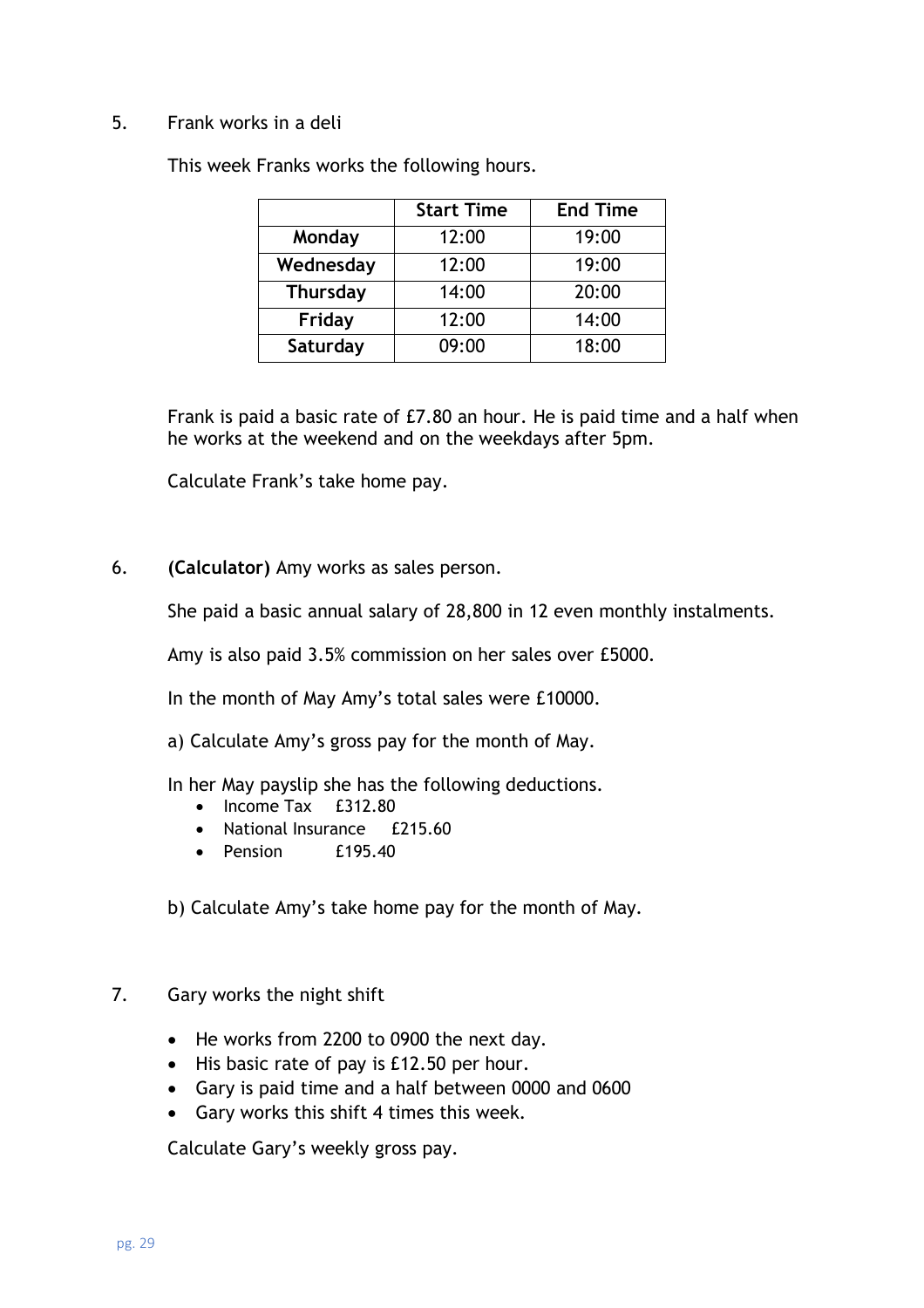8. Stuart works for a bathroom fitting company.

He is paid a basic monthly salary of £1200

This month Stuart receives a 7% bonus.

a) Calculate Stuart's gross income

Stuart's monthly deductions are 14% of his gross income.

b) Calculate Stuart's take home pay

Stuart pays the following bills this month.

| Rent            | £260 |
|-----------------|------|
| Food            | £140 |
| Gas\Electricity | £100 |

c) Calculate how much Stuart spends on bills as a percentage of his **take home pay**. Give your answer to 1 decimal place.

9. **(Calculator)** Michael works as a Lawyer.

His annual salary is £58,900.

National insurance is calculated on a person's salary before deductions.

| <b>National Insurance Rates</b> |            |
|---------------------------------|------------|
| Up to £8850                     | $\Omega\%$ |
| From £8850 to £39,450           | 12%        |
| Over £39,450                    | 2%         |

a) Calculate Michael's annual national insurance payment.

Michael pays 11.5% of his annual salary into his pension and £2042.52 into income tax.

b) Calculate Michael's annual net pay.

- 10. Mhairi works as an engineer. She receives a basic monthly salary of £1950
	- Mhairi's total overtime for the month of February earns her an extra £240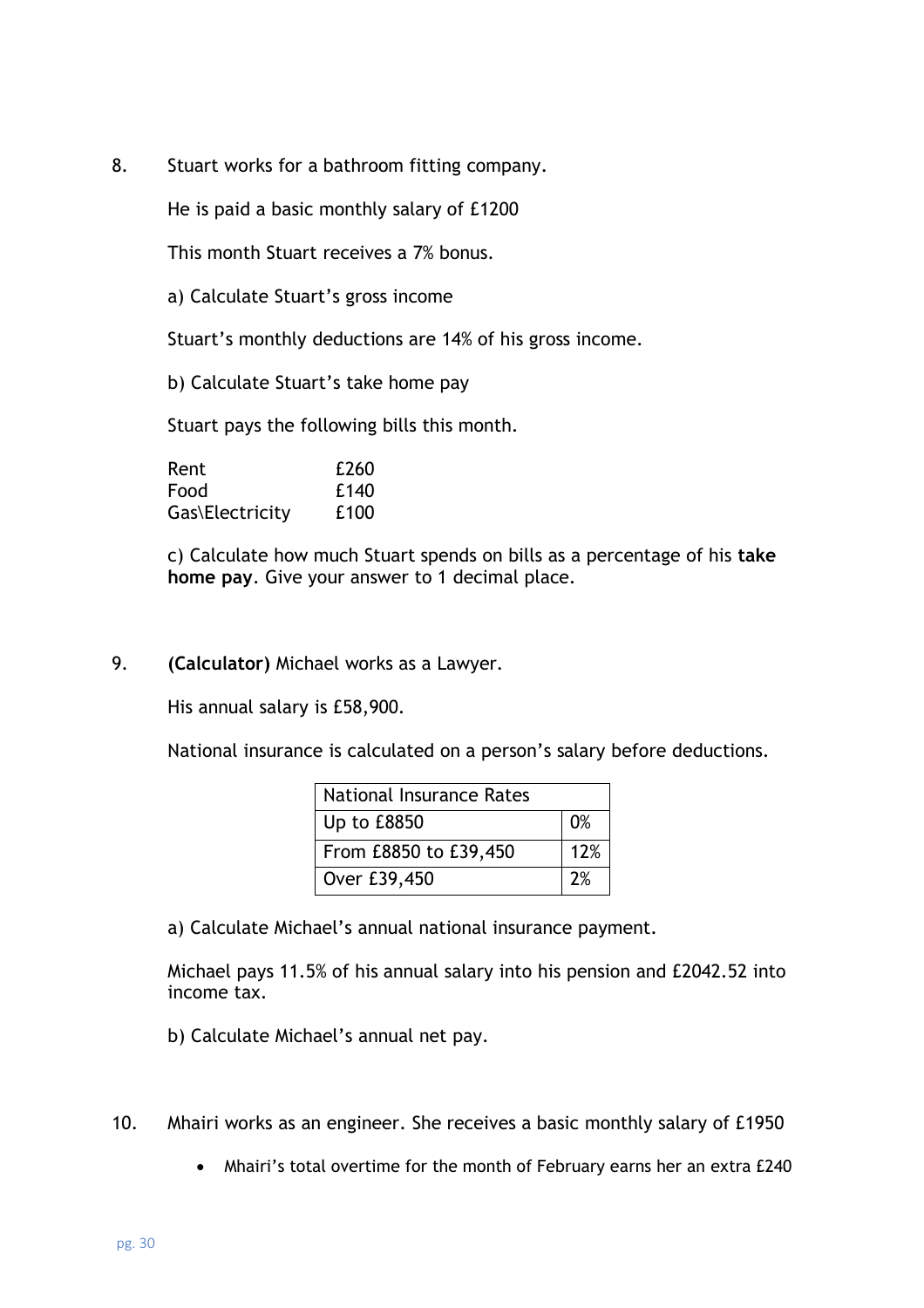- Mhairi pays 15% of her **total wages** (including overtime) for national insurance
- Mhairi pays £385 in total for her superannuation and national insurance

a) Calculate her take home pay.

Mhairi uses the following table to balance her finances.

|               | Income | Outgoings |
|---------------|--------|-----------|
| Take home     |        |           |
| pay           |        |           |
| Rent          |        | £550      |
| Food          |        | £235      |
| <b>Bills</b>  |        | £198      |
| Entertainment |        | £247      |

Once Mhairi has calculated her outgoings Mhairi wants to spend 30% of what is left on her car payments.

b) Calculate how much Mhairi wants to spend on her car payments.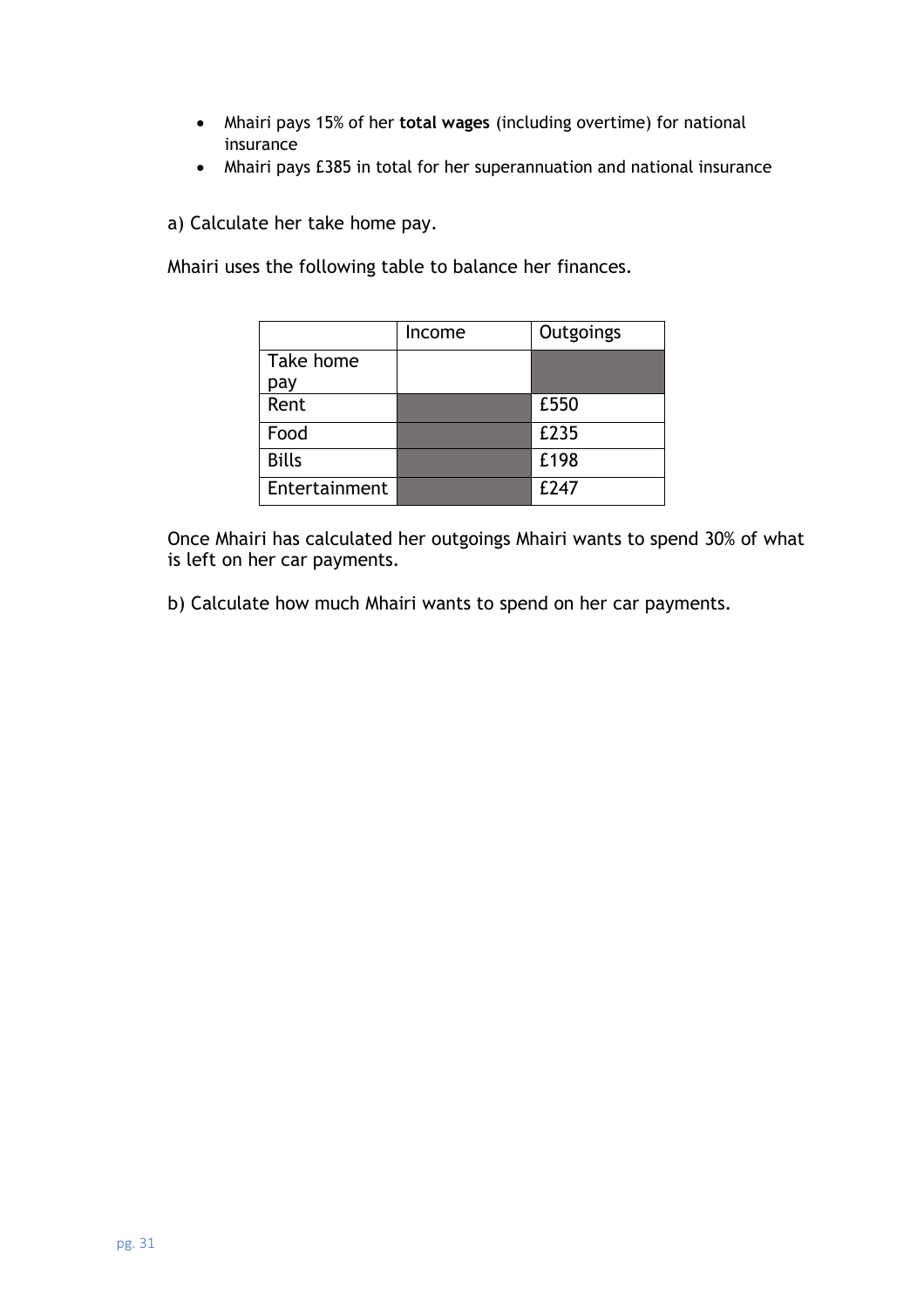## <span id="page-30-0"></span>Chapter 8: Foreign Exchange (Basic)

For the following questions use these exchange rates unless otherwise stated. A calculator should be used in all the following questions.

| Currency | Euro | Dollar | Zloty | Yen    | Peso                                                      | Yuan | Australian |
|----------|------|--------|-------|--------|-----------------------------------------------------------|------|------------|
|          |      | (US)   |       |        | $(Poland)$ $ $ $(Japan)$ $ $ $(Mexico)$ $ $ $(China)$ $ $ |      | Dollar     |
|          | 1.14 | 1.28   | 4.91  | 140.51 | 24.36                                                     | 8.85 | 1.90       |

- 1. Convert the following currencies.
	- (a) £120 into Euros
	- (b) £450 into Peso
	- (c) £800 into Yen
	- (d) £88 into Zloty
	- (e) £1200 into Australian Dollars
	- (f) Michael got 600 Euros for £500, is his deal better or worse than the one above?
- 2. The following questions should be attempted **without a calculator**.
	- (a) Take 1 pound = 5 Zloty, convert £280 into Zloty.
	- (b) Take 1 pound = 150 Yen. Convert £25 into Yen.
	- (c) Take 1 pound = 1.10 euros. Convert £90 into Euros.
- 3. The following currencies need to be convert back into pound.
	- (a) 300 Dollars. (b) 800 Peso. (c) 30,000 Yen. (d) 5000 Yuan. (e) 288 Australian Dollars. (f) 1700 Euros.
- 4. The following questions should be attempted **without a calculator**.
	- (a) Take 1 pound = 9 Yuan. Convert 1143 Yuan into pounds.
	- (b) Take 1 pound = 5 Zloty. Convert 485 Zloty into pounds.
- 5. The following require two conversions, into pounds and then into the desired currency.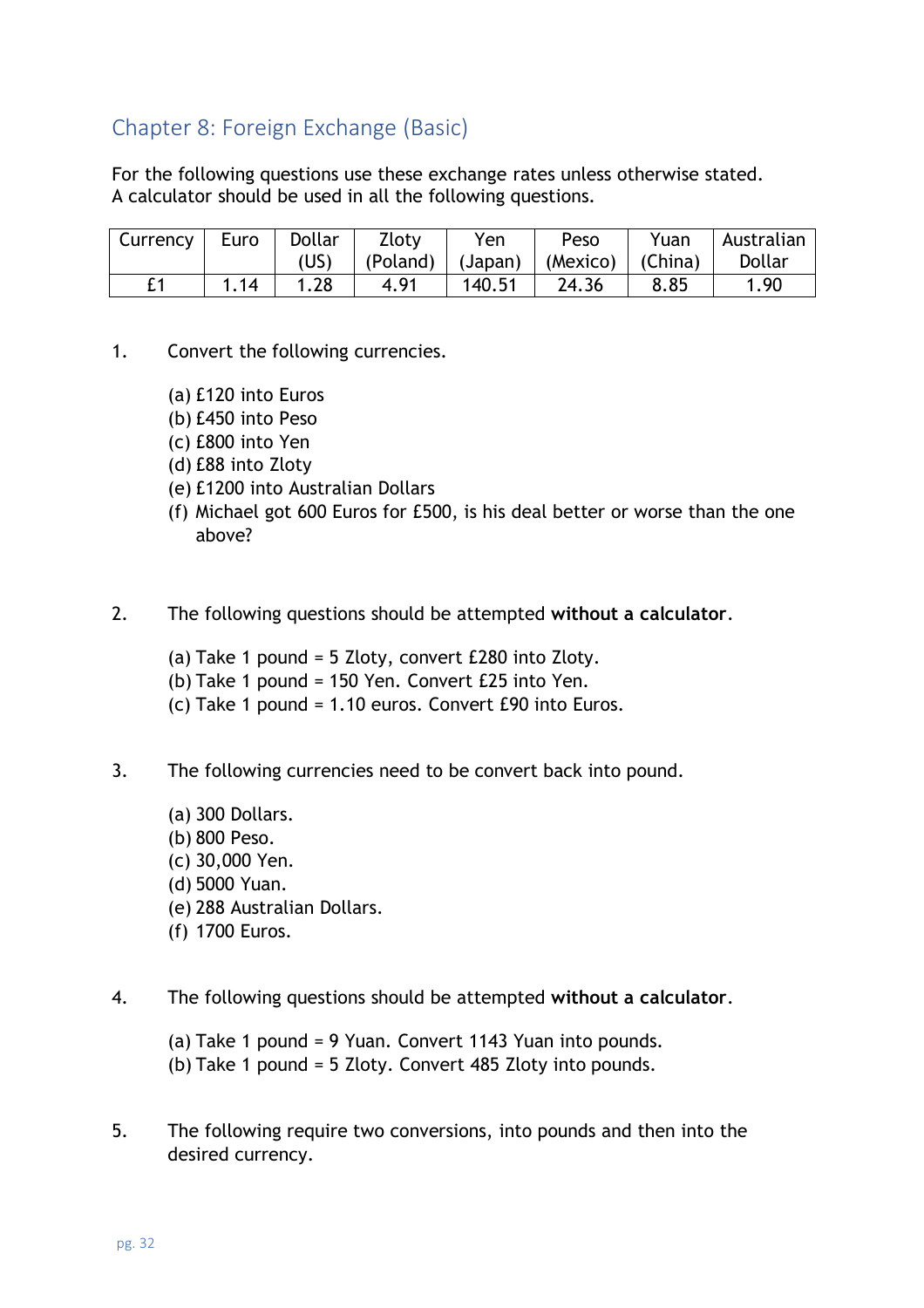- (a) Convert 450 Dollars into Euros.
- (b) Convert 25000 Yen into Peso.
- (c) Convert 200 Zloty into Australian Dollars.
- (d) Convert 8000 Peso into Euros.
- 6. For the following you need to look at the conversions to work out what the exchange rate is.
	- (a) Alan got 300 euros for £250. What exchange rate did Alan get?
	- (b) Sophie received 5000 Peso for £180. What exchange rate did Sophie get?
	- (c) Elle received 10000 Yen for £64. What exchange rate did she get?
- 7. Bethany goes on holiday to France for 4 days. She decides to convert £500 for spending money. Every day she spends 60 euros.
	- (a) How many euros will she have left at the end of the trip?
	- (b) When she converts this back to pounds how much will she have left?
- 8. Neil buys a new pair of shoes while he is visiting family in America. The shoes cost 130 dollars.
	- (a) How much would this be in pounds?
	- (b) When he gets him to the UK and see them for £115. How much did he save buying them in America?
- 9. Henry is travelling to Mexico. He brings 5000 pesos with him. How much is this in pounds to the nearest whole pound?
- 10. Arsenal have just bought a new centre forward for 58million Euro. How much is this in pounds to the nearest million.
- 11. The following is the cost of a jacket in 4 different countries  $UK = f.88$ Spain = 110 Euros America = 140 dollars Japan = 12500 Yen Which country was the cheapest?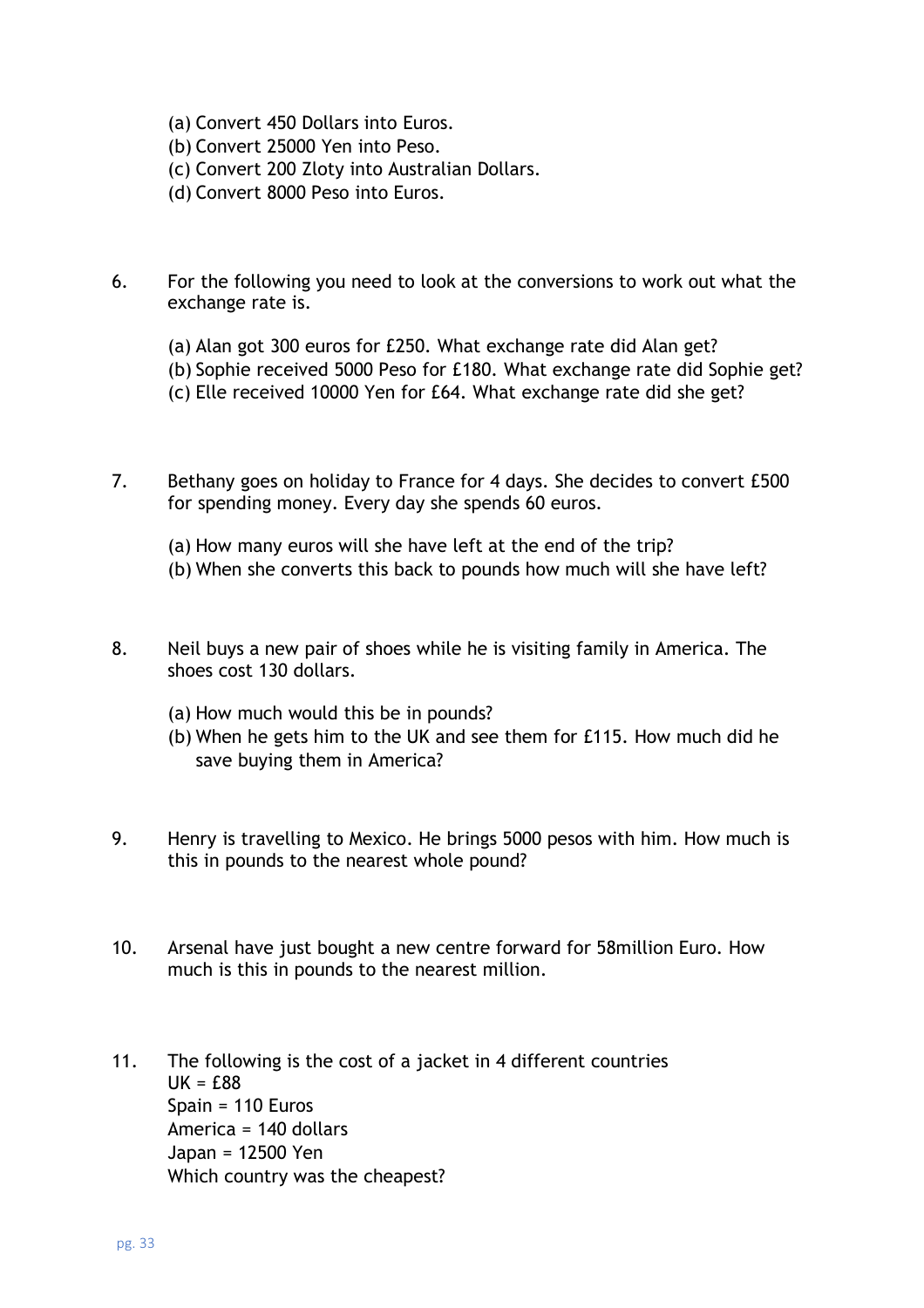- 12. Ben is offered a job teaching in China where he will be paid 450 000 Yuan a year. How much would this be in pounds?
- 13. Jack goes on holiday to Holland. He has £1200 which he converts into Euros. He spends 850 euros while he is there. How much in pounds does he have left?
- 14. Amii goes on holiday to America with £700. If she comes home with £280 how much did she spend in dollars?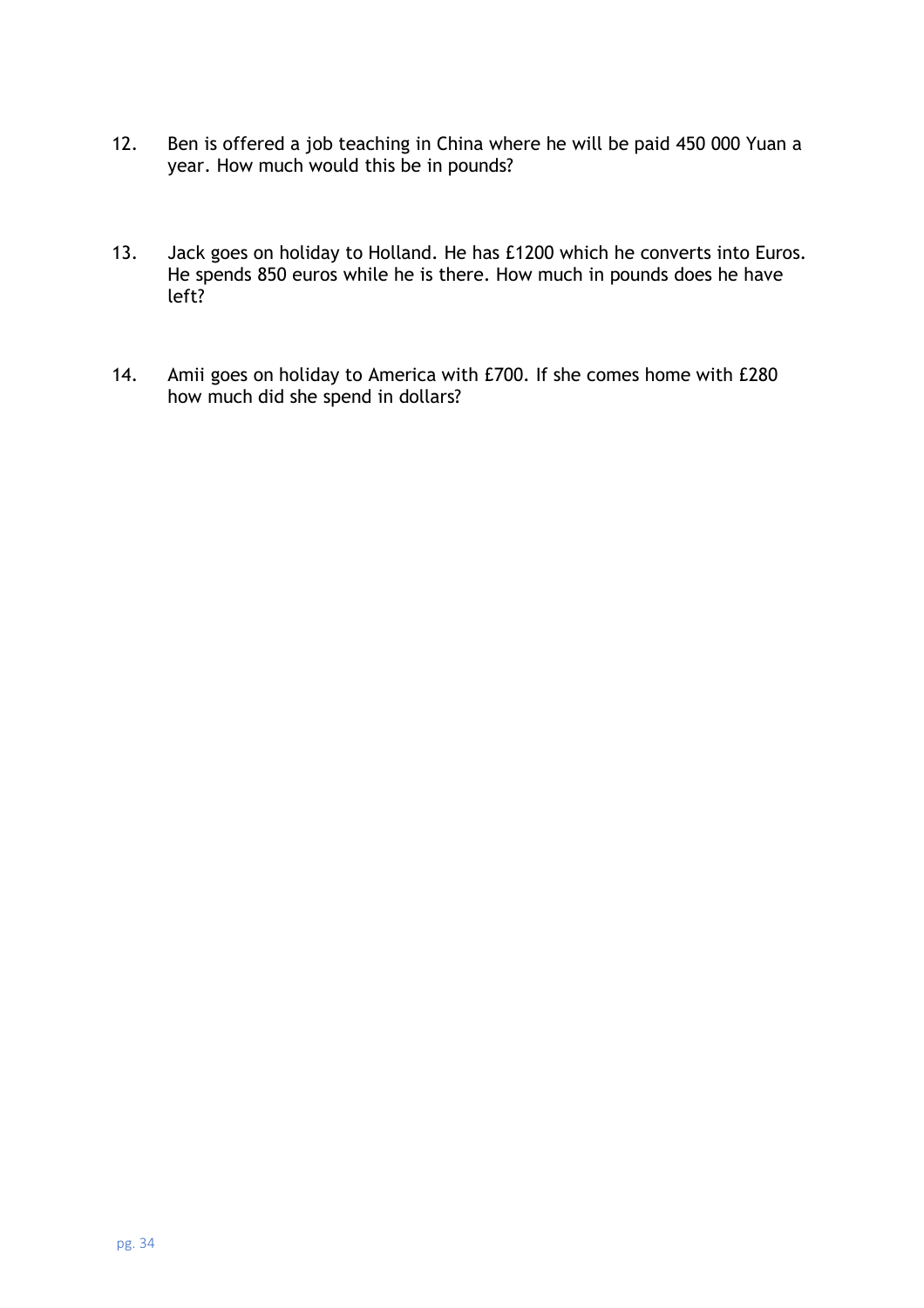## <span id="page-33-0"></span>Chapter 9: Foreign Exchange Exam Questions

Only use a calculator when stated.

1. Angelo is travelling to Australia. He changes £2000 into Australian Dollars.

| <b>Currency Exchange</b> |                         |
|--------------------------|-------------------------|
| <b>Pounds Sterling</b>   | Currencies              |
|                          | 1.75 Australian Dollars |
|                          | 4 Brazilian Real        |

a) How many Australian Dollars will he receive?

He then spends 375 Australian Dollars a day for 5 days.

b) How much Australian Dollars will Angelo have left.

2. Becky is travelling to France. She changes £900 into Euros.

| <b>Currency Exchange</b> |                 |
|--------------------------|-----------------|
| <b>Pounds Sterling</b>   | Currencies      |
|                          | 1.45 Euros      |
|                          | 1.63 US Dollars |

a) How many Euros will she receive?

She then spends 235 euros a day for 4 days.

- b) How much Euros will she have left?
- 3. Sasha is travelling to Hungary. She changes £1500 into Forint.

| Currency Exchange      |            |
|------------------------|------------|
| <b>Pounds Sterling</b> | Currencies |
|                        | 400 Forint |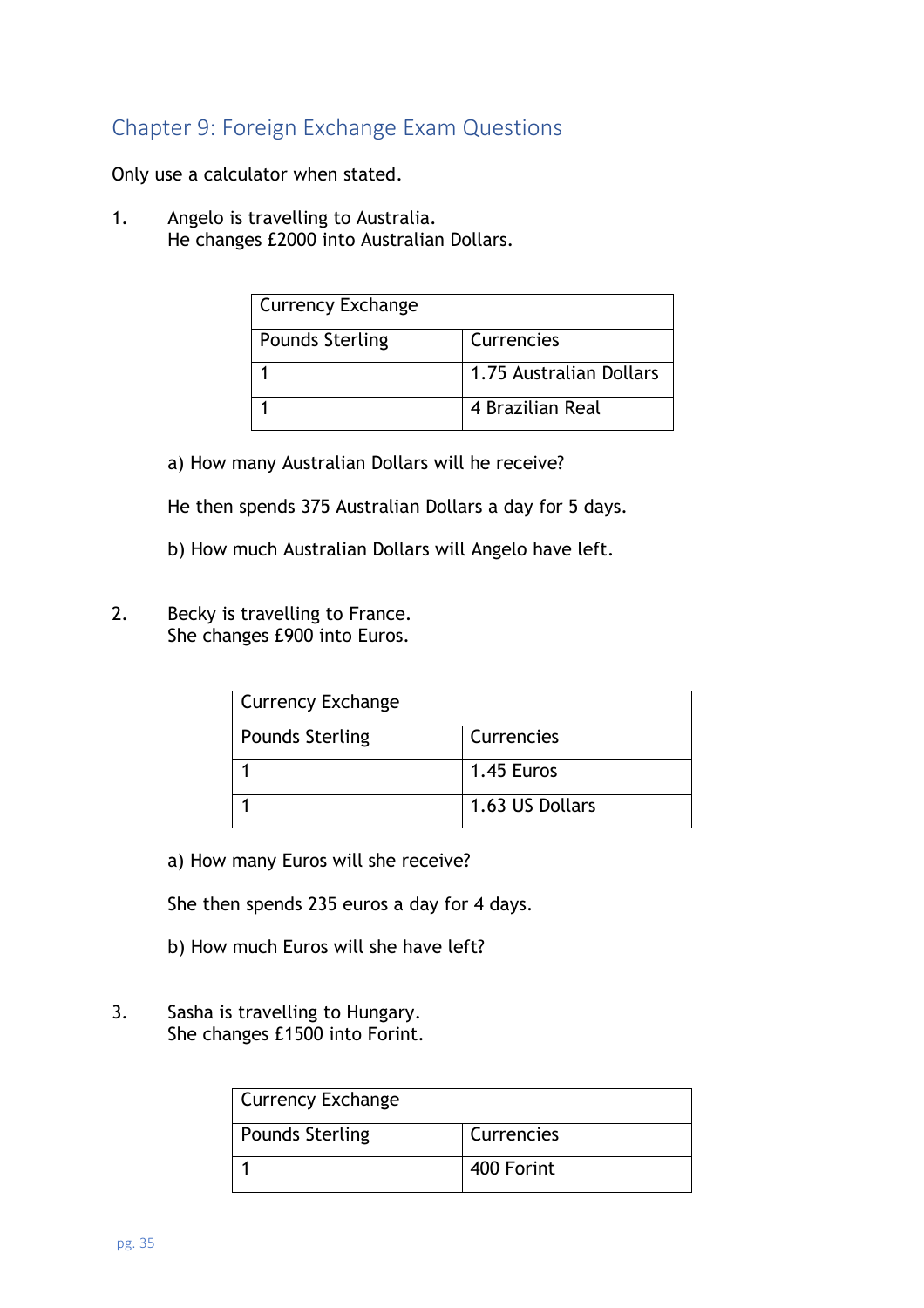|  | $-11600$<br><br>∽<br>$1.3$ LUI US |
|--|-----------------------------------|
|  |                                   |

a) How many Forint will she receive?

She spends 80,000 Forint for 4 days. She then converts the rest of her money into Euros.

- b) How much Euros will she have?
- 4. James is travelling to Poland. He changes £2800 into Zloty.

| <b>Currency Exchange</b> |                |
|--------------------------|----------------|
| <b>Pounds Sterling</b>   | Currencies     |
|                          | 5 Zloty        |
|                          | 9 Danish Krone |

a) How many Zloty will he receive?

He spends 835 Zloty for 7 days. He then converts the rest of his money into Danish Krone.

He then spend 2400 Danish Krone for 3 days every day he is in Denmark and then converts his money back into pounds

- b) How much pounds will James be left with?
- 5. Patrick is travelling to Argentina. He changes 3000 into Argentine Peso.

| <b>Currency Exchange</b> |                  |
|--------------------------|------------------|
| <b>Pounds Sterling</b>   | Currencies       |
|                          | 6 Argentine Peso |
|                          | 5 Brazilian Real |

a) How many Argentine Peso will he receive?

He spends 1120 Argentine Peso for 5 days. He then converts the rest of his money into Brazilian Real.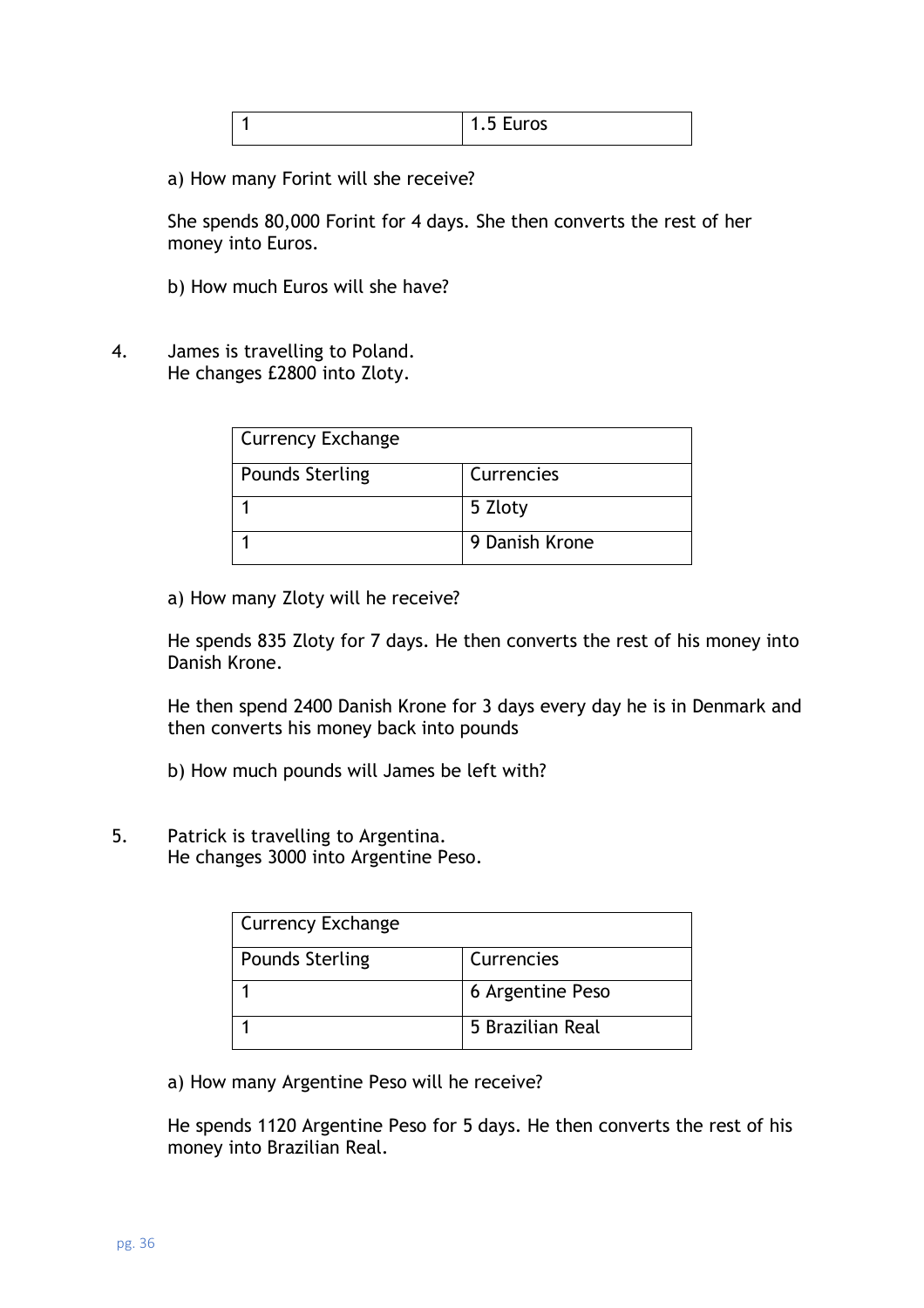He then spend 1150 Brazilian Real for 5 days every day he is in Brazil and then converts his money back into pounds

- b) How much pounds will Patrick be left with?
- 6. Jane is travelling to Norway. She changes £2200 in Norwegian Krone.

| <b>Currency Exchange</b> |                   |
|--------------------------|-------------------|
| <b>Pounds Sterling</b>   | Currencies        |
|                          | 8 Norwegian Krone |
|                          | 1.5 Euros         |

a) How many Krone will she receive?

She spends 1400 Krone for 4 days. She then converts the rest of her money into Euros.

- b) How much Euros will she have?
- 7. **(Calculator)** Clare is travelling to Japan. She changes £3500 in Japanese Yen.

| <b>Currency Exchange</b> |                        |
|--------------------------|------------------------|
| <b>Pounds Sterling</b>   | Currencies             |
|                          | 120 Japanese Yen       |
|                          | 1.8 Australian Dollars |

a) How many Japanese Yen will she receive?

She then spends 33,000 Yen a day for 5 days. After this she converts the rest of her money into Australian Dollars.

- b) How much Australian Dollars will she receive?
- 8. **(Calculator)** Oscar is travelling to Turkey for a 6 day holiday. He changes £2600 into Turkish Lira.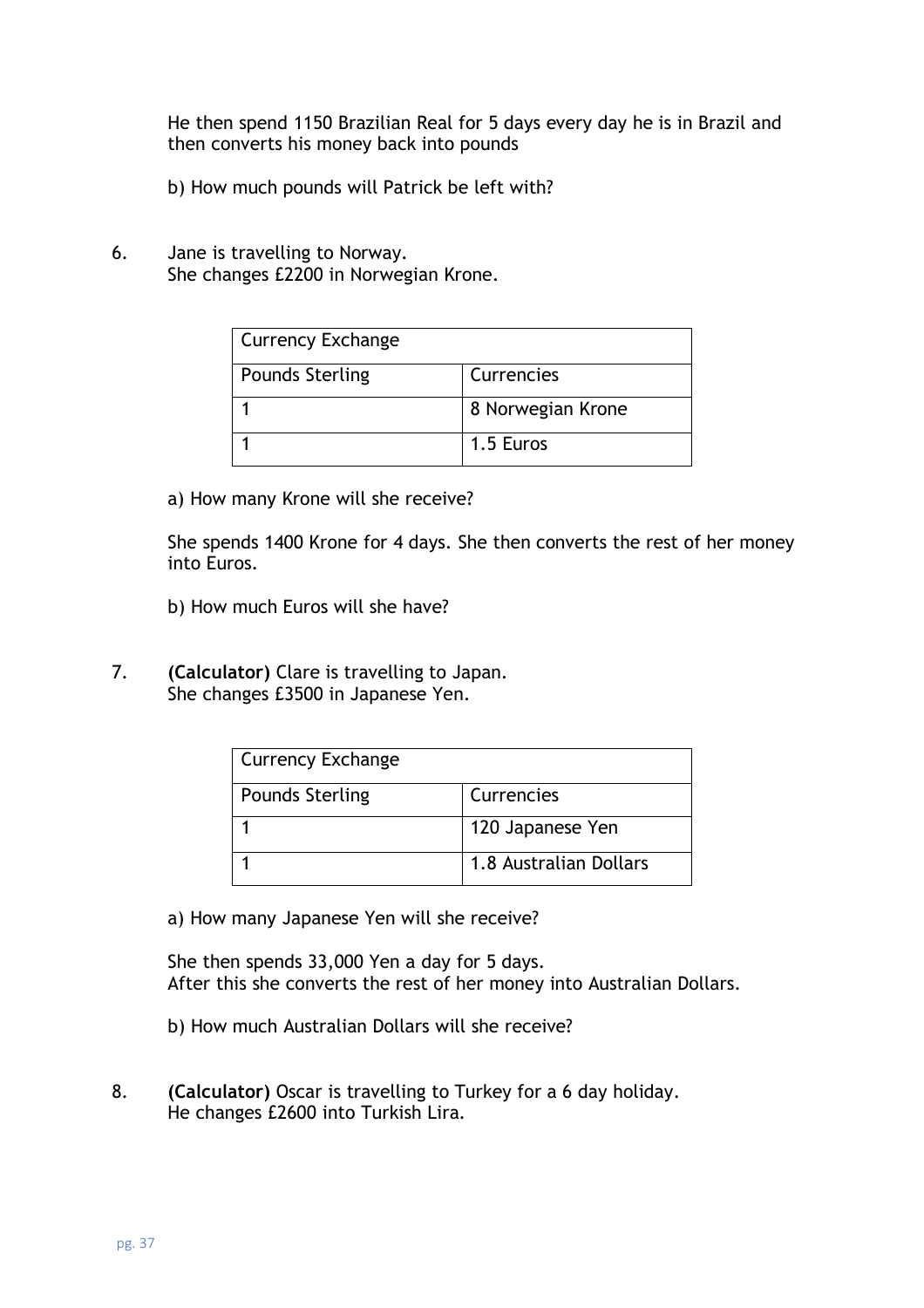| <b>Currency Exchange</b> |                  |
|--------------------------|------------------|
| <b>Pounds Sterling</b>   | Currencies       |
|                          | 9.7 Turkish Lira |
|                          | 1.3 Swiss Franc  |

a) How many Turkish Lira will he receive?

He spends 1400 Turkish Lira every day and converts the rest of his money into Swiss Francs

- b) How much Swiss Francs will he receive?
- 9. **(Calculator)** Grant is looking at buying a new car from Germany. He has two choices
	- Grant can pay for the car from a supplier who will charge £17,500 plus 4.5% commission.
	- Or Grant can buy it directly from the factory in Germany. The cost is 21,000 Euros plus 350 euros to ship the car over.

Using the exchange rate of £1 = 1.35 Euros. Which option should Grant choose?

- 10. **(Calculator)** Rona is looking at buying a new laptop from a Japanese company. She has three options.
	- To buy from a UK store for £799.99
	- Buy it from a European supplier, it will cost 900 Euros, plus 60 euros to ship the laptop.
	- To buy the laptop straight from the company for 90,000 Yen.

Rona's bank will issue a 5% fee on any purchases from foreign countries. Using the following exchange rates

 $£1 = 1.4$  Euros

£1 = 125 Yen

Which option should Rona choose?

- 11. **(Calculator)** Graham is looking at installing a new kitchen. He has two choices.
	- To buy from a UK supplier for £2575
	- To buy from a European Supplier for 3300 Euros plus a charge of 3.5% for an international payment.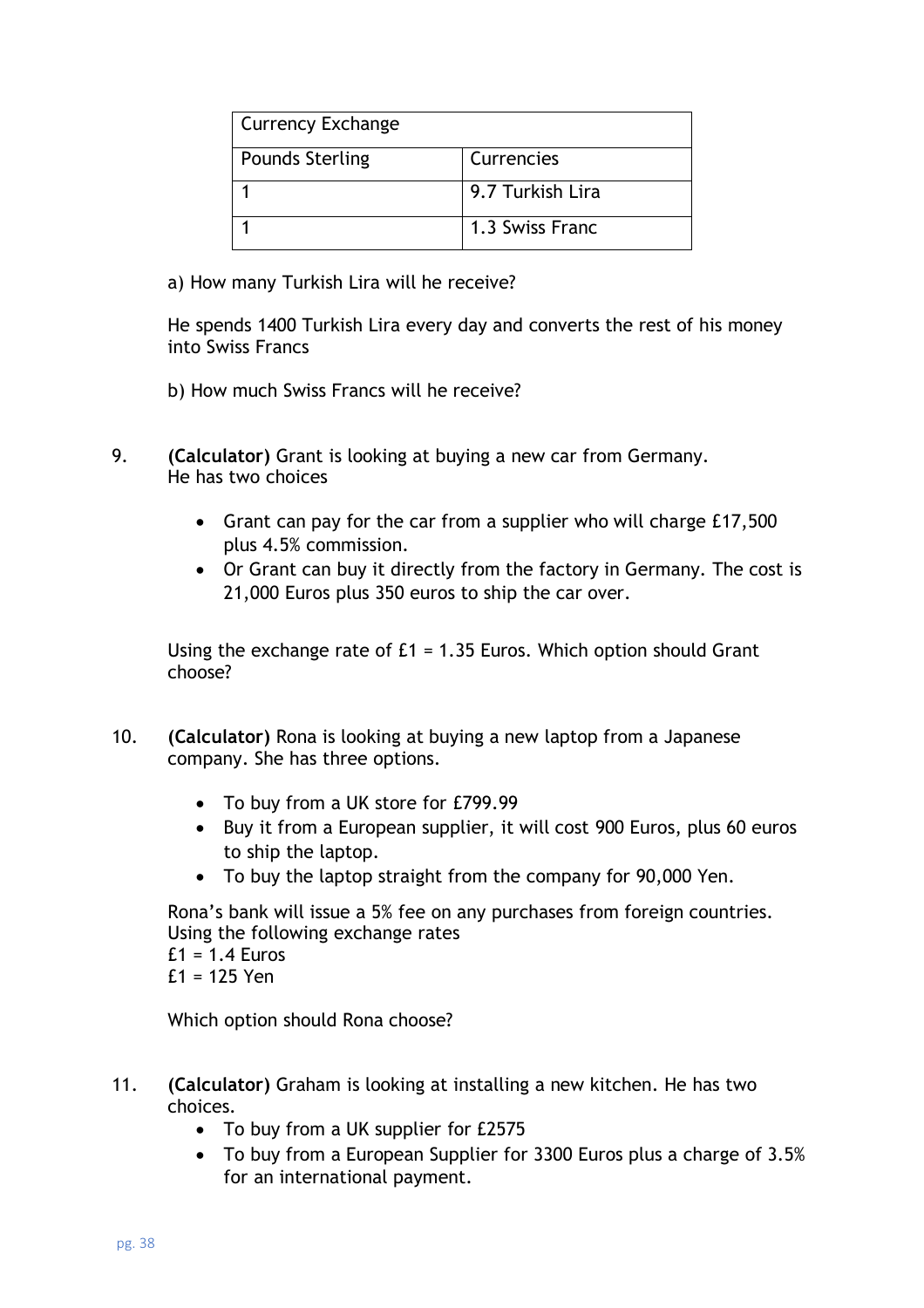Using exchange rate of  $E1 = 1.4$  euros Which option should Graham use?

- 12. **(Calculator)** A group of 5 Maths teachers in the UK form a band which are going to tour across Europe. An event's organiser in Germany is asking how much it would cost for them to play at a local festival, stating they will also cover the bands expenses for travel and accommodation.
	- The bands standard fee is £1000
	- A return ticket for flights is £140 per person
	- To ship the instruments to and from the UK is an extra £100
	- A suite in a hotel for 5 people is 550 euros

Using the exchange rate £1 = 1.31 euros. The event organiser offers 2800 euros, would this be enough to cover all the costs?

13. (Calculator) Alan is looking at the following website, which are all for the same hotel in Zurich in Switzerland

|                    | The UKs<br><b>Best Europe</b><br><b>Deals</b> | Le Hotels | Hotel de pas<br>cher       |
|--------------------|-----------------------------------------------|-----------|----------------------------|
| Single Room        | £96                                           | 112 euros | 116 Swiss<br><b>Francs</b> |
| Double<br>Room     | £116                                          | 148 euros | 153 Swiss<br><b>Francs</b> |
| <b>Triple Room</b> | £149                                          | 171 euros | 180 Swiss<br><b>Francs</b> |

Alan and his wife are looking for a double room. Using the following exchange rates

 $f1 = 1.25$  euros 1 euro = 1.1 Swiss Franc

Which website offers the cheapest deal that Alan can get?

- 14. The Smiths take £3600 on a cruise They exchange 25% of their money into Euros for a day trip. The exchange rate is  $£1 = 1.25$  euros. How many euros will they receive?
- 15. (Calculator) The Hendries go on holiday and take £4200 to the airport They convert 65% of this into Euros at the airport with the exchange rate of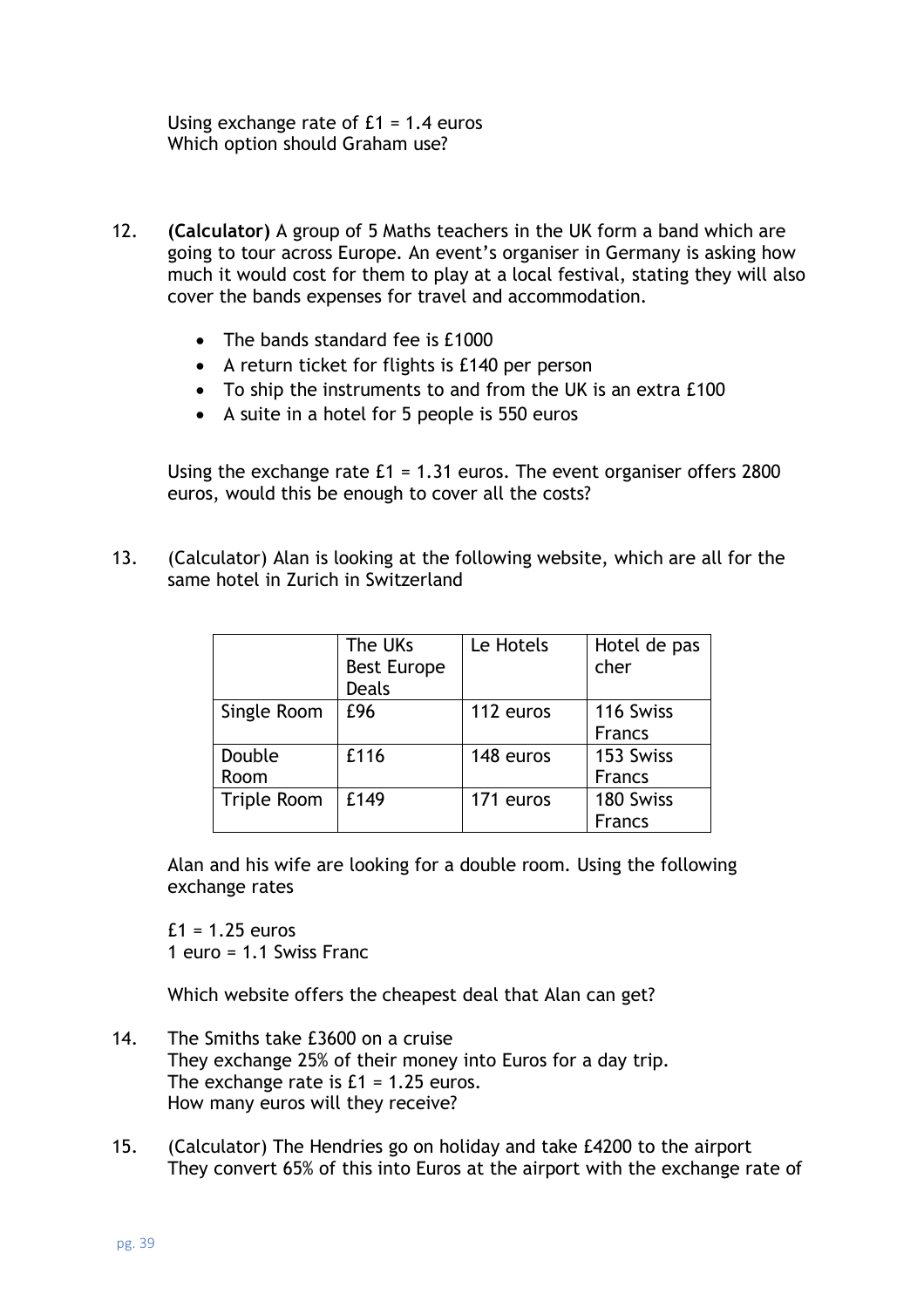$£1 = 1.33$  euros If they spend 2039 euros. How much euros will they have left at the end of this?

- 16. (Calculator) The Addisons are going on holiday with £2800 They convert 55% of their money into American dollars The exchange rate is  $£1 = $1.45$ If they spend 1365 dollars how much American Dollars will they have left?
- 17. (Calculator) The graph shows how many Euros can be bought for £1 Sterling



Ali converts 340 pounds into euros on the 24<sup>th</sup> of January.

- a) How many Euros will he receive?
- Ali later in the week exchanges 190 pounds into 228 Euros.
- b) Which day did Ali make this exchange?
- 18. (Calculator) The graph shows how many Japanese Yen can be bought £1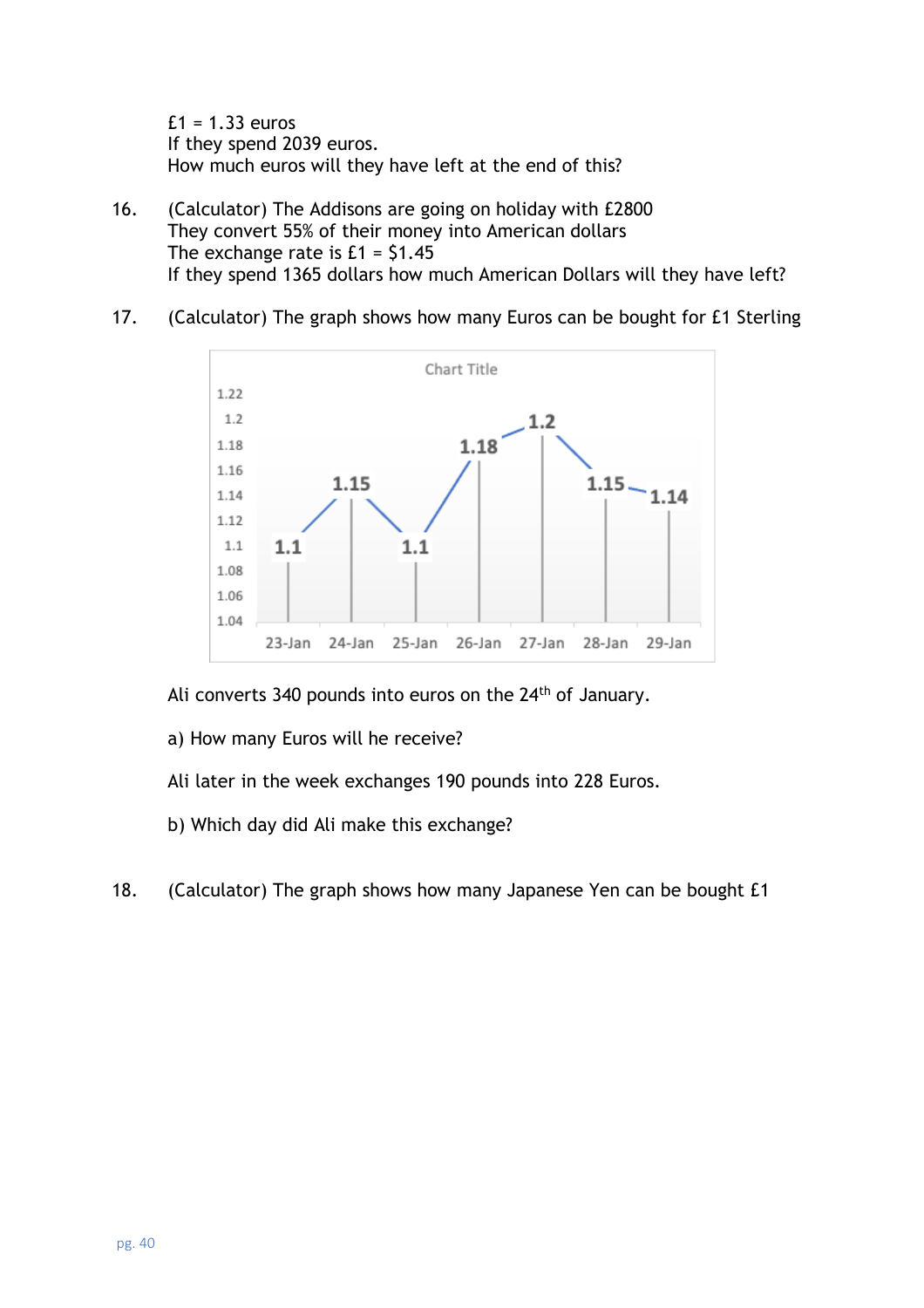

If Talliah converts £590 into Yen on the 13<sup>th</sup> of March a) how much Yen will she get

b) How much more would Talliah have receive is she had converted the money a day later?

Talliah converts £1400 into 204400 Yen

c) On which day did Talliah convert this money.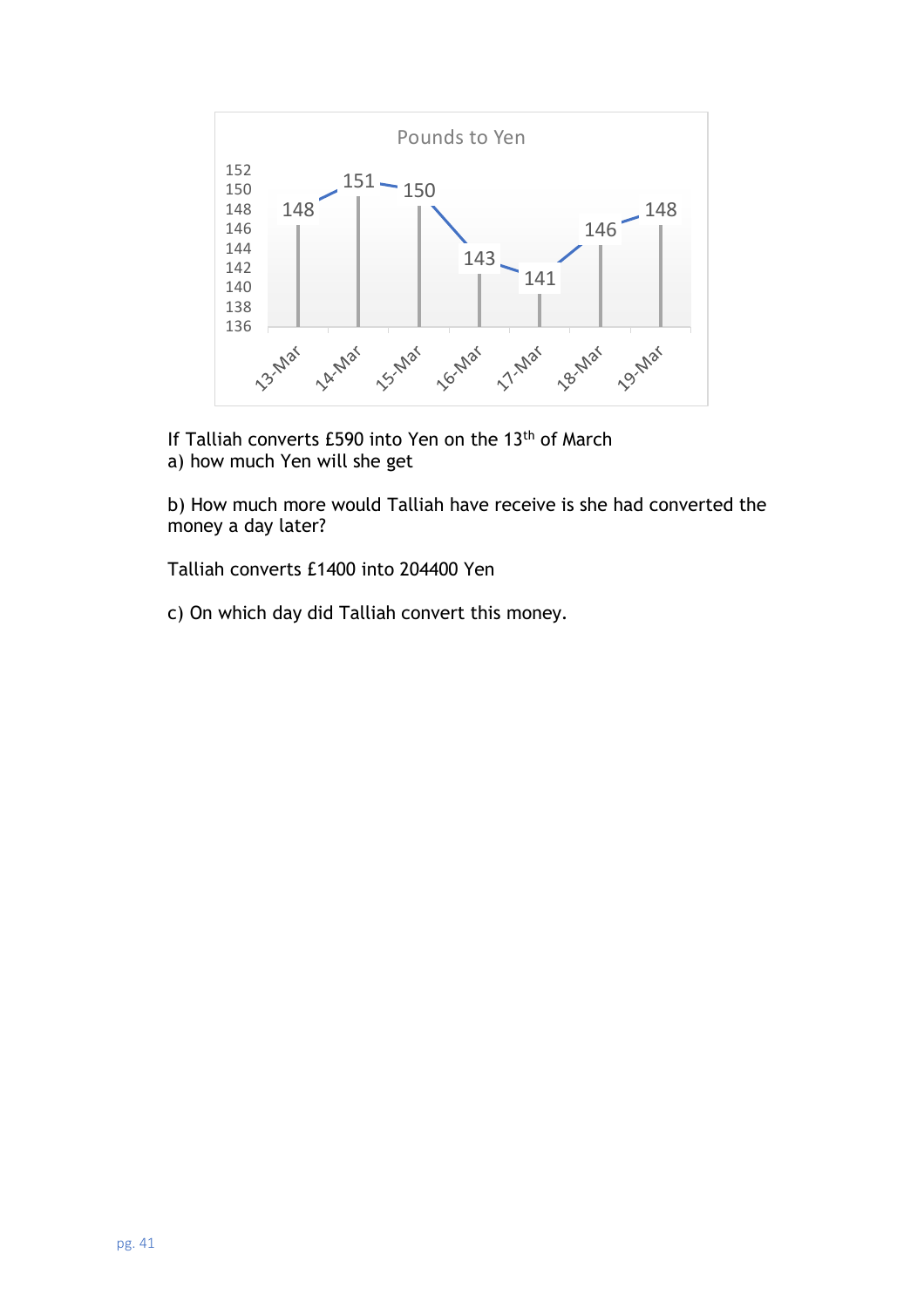#### <span id="page-40-0"></span>Chapter 10: Shares

- 1. Harriot buys 600 shares for £500 After a few years she sells them for a profit at £1.50 for each one. How much profit will Harriot make?
- 2. Leanne buys 300 shares for £450. She sells them all and makes a total profit of £90. How much did Leanne sell each share for?
- 3. Jacob buys 400 shares for £620 After a few months Jacob decides to sell them for a loss at 1.20 each. How much of a loss did Jacob make on the stocks
- 4. Ryan buys 200 shares for £940 A few months later Ryan decides to sell the shares for £5.15 per share When he does this he also needs to pay a selling fee that is 3% of the selling price. How much profit did Ryan make selling the shares?
- 5. Tina buys 300 shares for £630 She sells them at a loss for £1.80 each. She also must pay a sellers fee of 4% of the selling price Calculate how much Tina will lose selling these shares
- 6. William buys 500 shares for £860 He sells for a profit at £2.13 each. He must pay a sellers fee for 2.5% of the selling price Calculate the profit that William will make selling the shares.
- 7. Angelica buys 400 shares for £550 She sells them all for a loss at £0.80 each. She also must pay a sellers fee of 3%. Calculate how much of a loss Angelica has made on the shares.
- 8. Mandy buys 600 shares for £678 She then sells the for a profit of £1.45 each. She must pay a sellers fee of 2.5% of the selling price. Calculate how much of a profit Mandy has made on the shares.
- 9. John buys 200 shares for £450 After a few months he sells 50% of his shares for £2.40 each. After that a few more months later John sells the rest of his shares for £1.65 each. How much money did John lose on his shares?
- 10. Helen buys 3200 shares for £2500 She sells 45% of them for £1.30 a share She sells the rest for £1.56 each.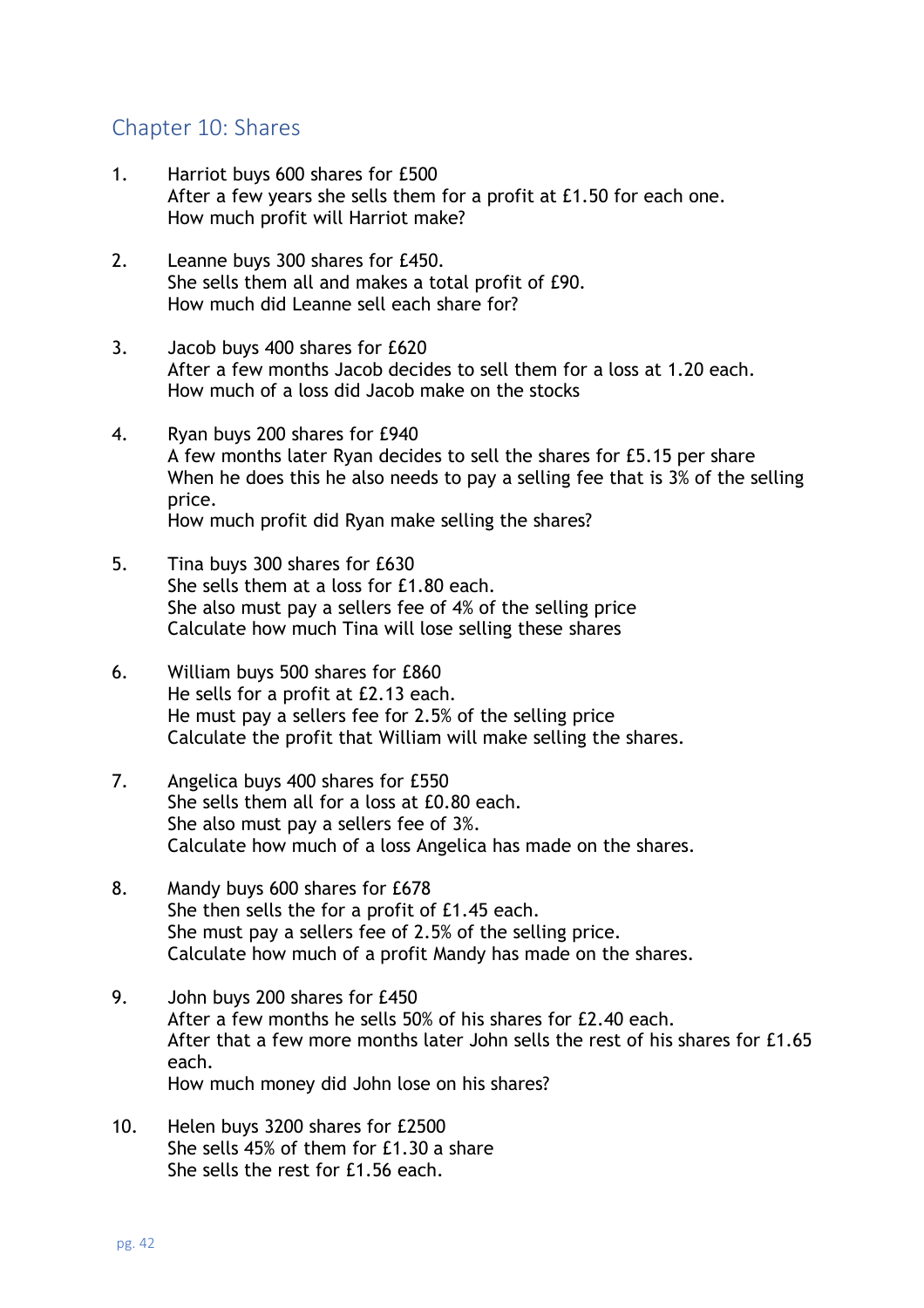How much profit did she make on the shares?

- 11. Christina buys 2400 shares for £2800 She sells 40% of them for £0.45 per share. She then sells the rest of them for £0.85 each. How much of a loss did she make on the shares?
- 12. Ross buys 400 shares for £340 He then sells 25% of his shares for £1.20 each He must pay a sellers fee of 2.5% a) How much has Ross made selling shares so far

Ross then sells the rest of his shares for £1.05 each. He must still pay a sellers fee of 2.5%

b) How much money has Ross sold all of his shares for?

- c) How much profit has Ross made selling his shares?
- 13. (Calculator) Gina buys 300 shares for £1.35 each. Gina finds an online investor from Europe looking to buy her shares. He offers her 680 euros for her shares. Gina checks and the current exchange rate is £1 = 1.24 euros. Would Gina make a profit or loss selling the shares and how much would it be?
- 14. (Calculator) Henry buys 420 shares for £2.70 each Henry finds an investor from America to buy his shares. The investor offers Henry \$1510 Henry sees that the exchange rate is  $£1 = $1.45$ Henry must also pay a 2% selling fee. Would Henry make a profit or loss selling the shares and how much would it be?
- 15. (Calculator) Jamie buys 340 shares for £1.90 each James finds an investor from Europe to buy his shares. The investor offers James 910 euros James sees that the exchange rate is  $£1 = 1.15$  euros James must also pay a 2.5% selling fee. Would James make a profit or loss selling the shares and how much would it be?
- 16. (Calculator) Anna buys 520 shares for £1.40 each Anna finds an investor from America to buy her shares. The investor offers Anna \$725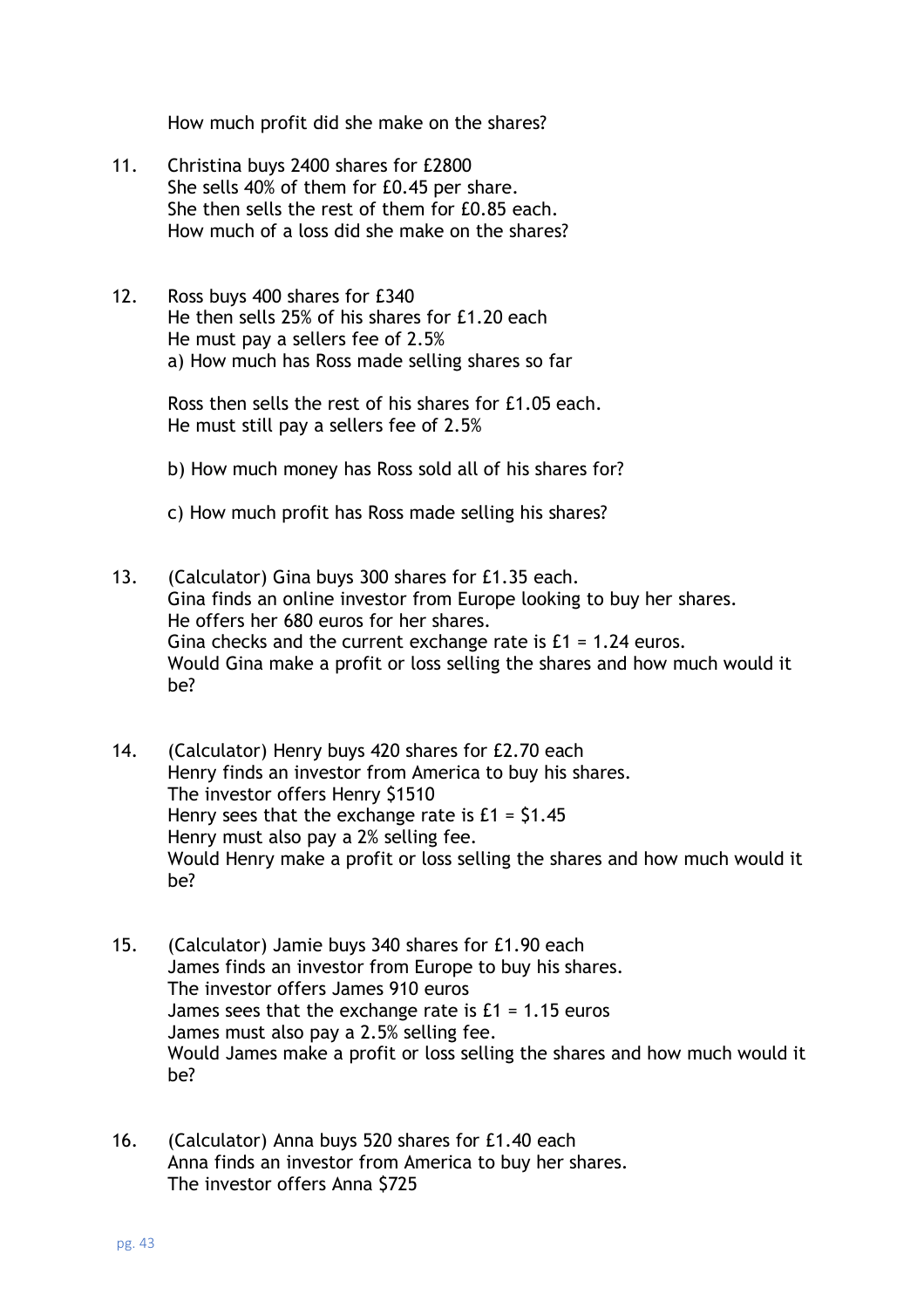Anna sees that the exchange rate is  $£1 = $1.30$ Anna must also pay a 4% selling fee. Would Anna make a profit or loss selling the shares and how much would it be?

- 17. (Calculator) Samantha buys 4000 shares for £2500 She sells 30% of the for £1.40 a share. After selling the rest she has made a profit of £1300. How much did she sell each of the last shares for?
- 18. (Calculator) Kenny buys 2400 shares for £3000 He sells 40% of them for £0.50 After selling the rest he has made a £1000 loss on his shares. How much did he sell each of the last shares for?
- 19. (Calculator) Steven buys 1800 shares for £2000 He sells 35% of them for £1.30 each He sells the rest and makes a total profit of £4084 How much did he sell each of the last shares for?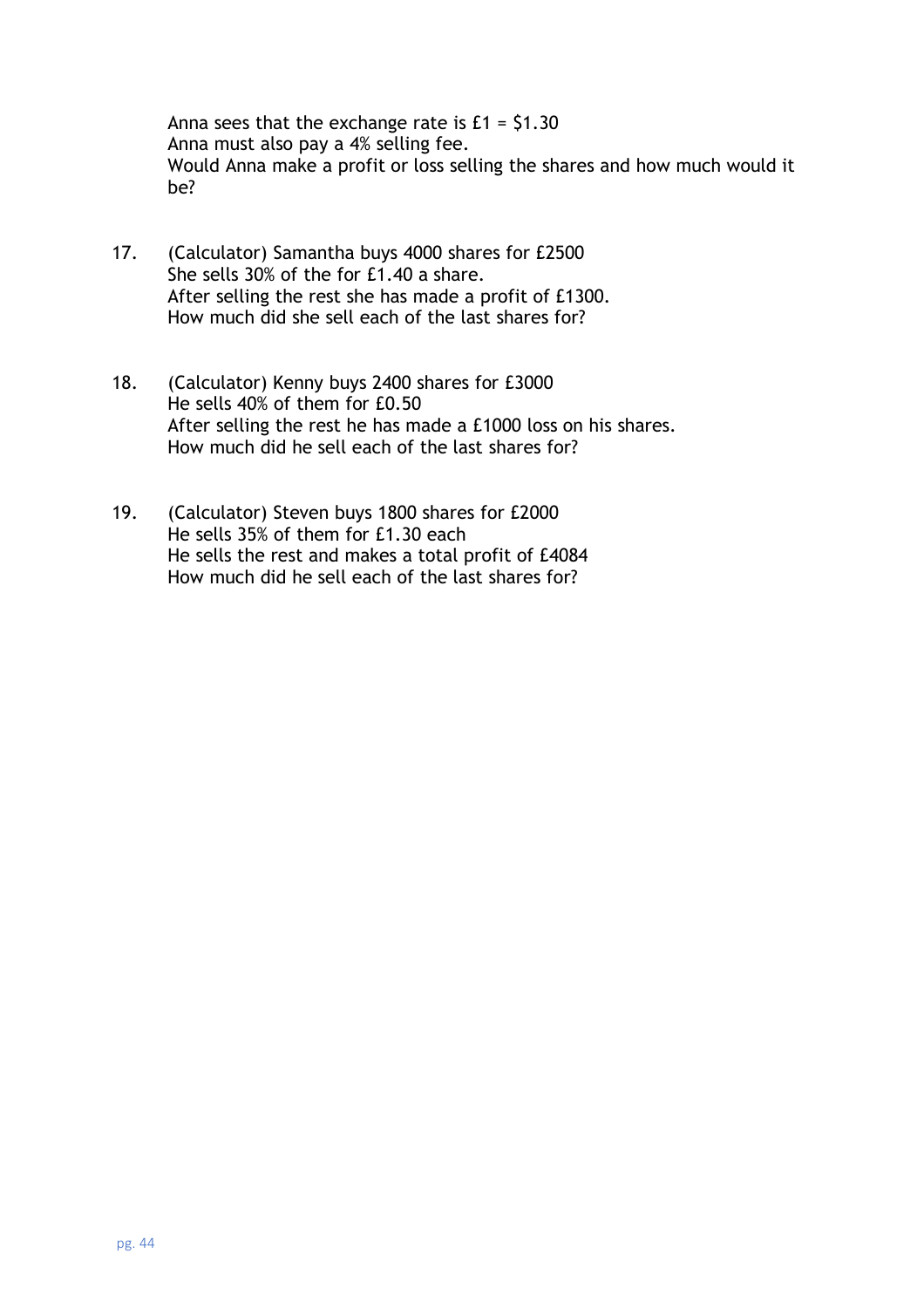## <span id="page-43-0"></span>Chapter 11: Hire Purchase

- 1. Emily is planning to buy a new laptop which has a cash price or £1380. She decides to use a finance package that is available. The breakdown of the payment structure is as follows.
	- A deposit of 25% of the cash price
	- 6 monthly payments of £165
	- A final payment of £240

Calculate how much Emily will spend on a laptop.

- 2. Thomas is planning on buying a new bed which has a cash price of £860 He decides to use the following payment plan.
	- A deposit which is  $\frac{1}{8}$  of the cash price
	- 12 monthly payments of £62
	- A final payment of £140

Calculate how much Thomas will spend on his new bed.

- 3. Danny is planning on buying a new guitar and amp which costs a total of £1250. He decides to pay for it with the following payment plan.
	- A deposit of 30% of the cash price
	- 6 monthly payments of £190
	- A final payment of £55

Calculate how much in total Danny will spend on the guitar/

- 4. Lynsey is planning on buying a new TV which has a cash price of £1099 She decides to use the following payment plan.
	- A deposit which is  $\frac{1}{7}$  of the cash price
	- 9 monthly payments of £85.40
	- A final payment of £208.25

Calculate how much Lynsey will spend on her new TV

5. Graham is going on holiday. He pays for it through a travel agent using the following payment structure.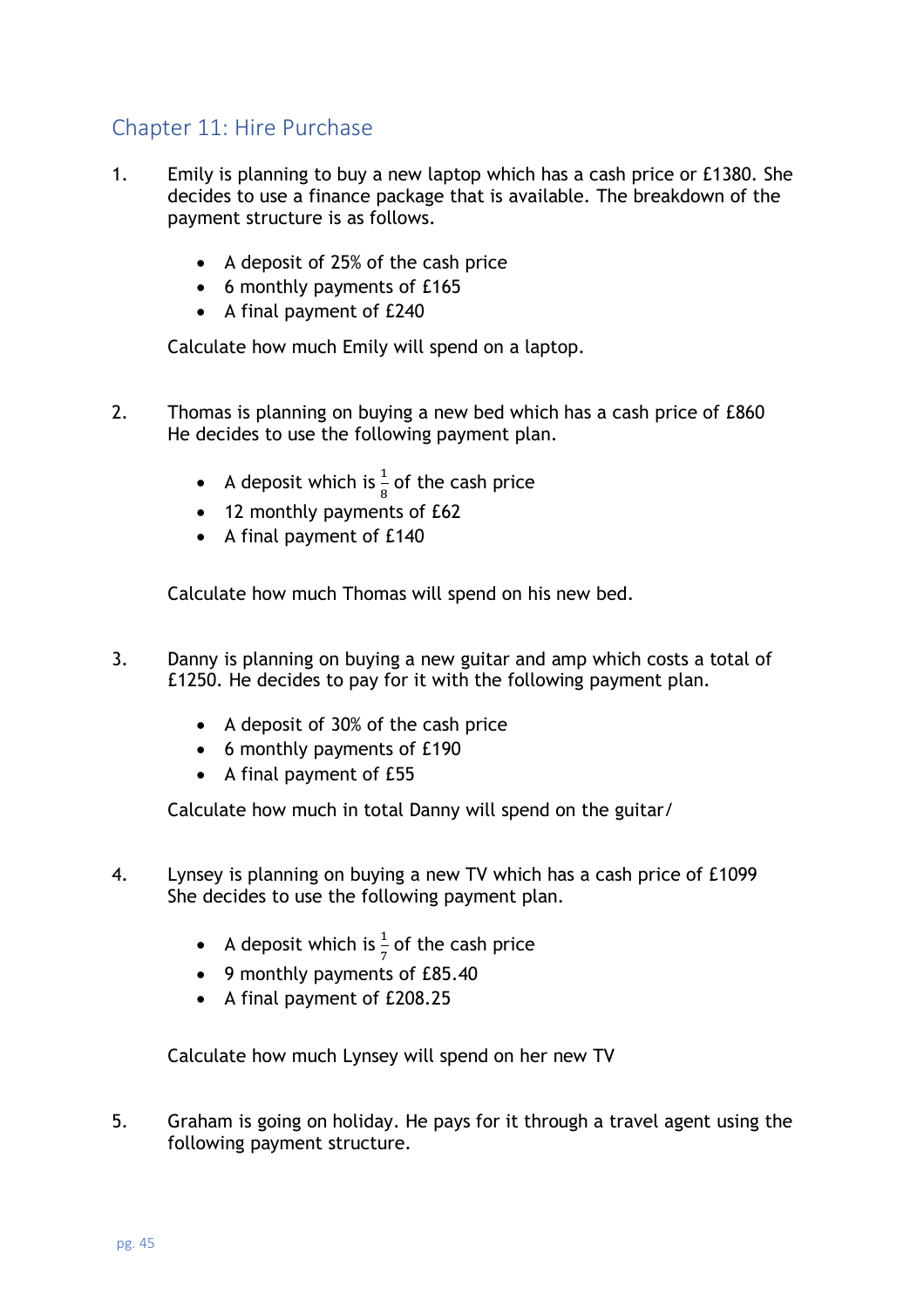- A deposit of £310
- 8 even monthly payments
- A final payment of £120

The total cost of the holiday is £1210. How much are each of the monthly payments?

- 6. Erin is buying a new kitchen. She uses the following payment plan
	- A deposit of £520
	- 20 even monthly payments
	- A final payment of £150

Erin spent a total of £2855 on the plan. How much were each of the monthly payments?

- 7. Lulu is getting an extension put onto her house. She uses the following payment plan.
	- A deposit of £800
	- 10 even monthly payments
	- A final payment of £560

The total cost of the extension is £3215. How much were each of the monthly payments?

- 8. Malcolm buys a new washing machine that ends up costing him £870 in total His payments involve a deposit and 12 monthly payments of £55.20. How much was the deposit?
- 9. (Calculator) Ian paid for a new garage. The total cost of the garage is £8500 Ian paid 30% of the cost of the garage as a deposit a) How much did Ian pay as a deposit. Ian then spread the rest of the payments across 35 months b) How much per month did the new garage cost Ian?
- 10. (Calculator) Simone is buying a hot tub. The total cost of the hot tub is £1800. Simone pays for 25% of the hot tub as a deposit. a) How much did Simone pay as a deposit The rest is paid off across 24 monthly instalments, b) how much is each monthly instalment.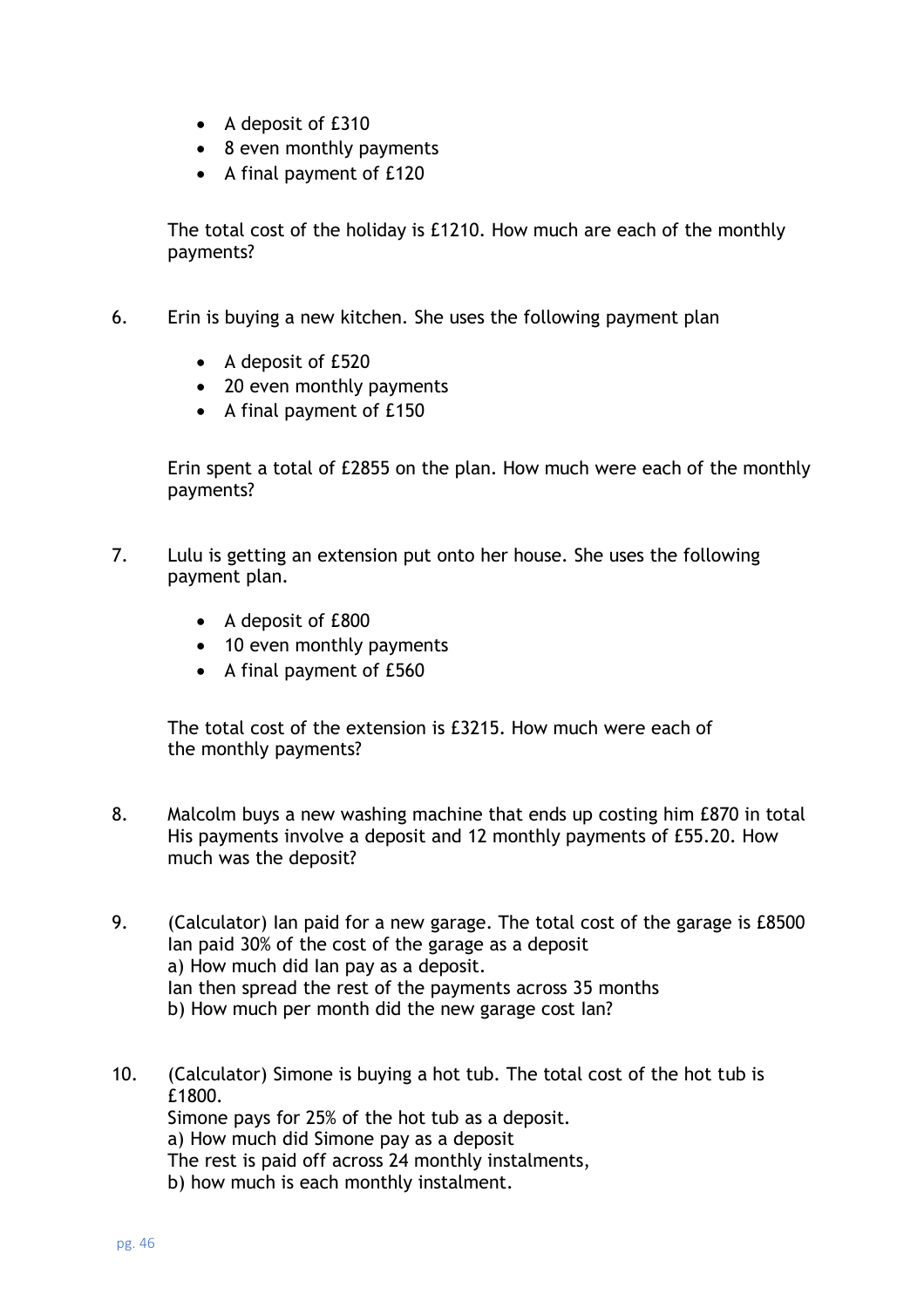- 11. (Calculator) Amy is buying a new motorcycle. In total she pays £9,500. She pays 12.5% of the cost up front as a deposit. The rest she pays over 25 months. How much were each of the monthly payments?
- 12. Mr Dune is looking at getting his kitchen done. The cost of the kitchen that Mr Dune wants is £4000. He looks at two companies that offer the following payment plans.
	- Company 1: 30% of the cost as a deposit. 12 monthly payments of £260.
	- Company 2:  $\frac{1}{8}$  of the cost as deposit. 20 monthly payments of £182.

Which company offers the cheaper deal?

- 13. (Calculator) Miss Lions is buying a new laptop which costs £980. She looks at the following deals.
	- Company 1: 20% of the cost as a deposit and 16 monthly payments of £52
	- Company 2:  $\frac{1}{4}$  of the cost as a deposit and 14 monthly payments of £62.50

Which company offers the cheaper deal and by how much?

- 14. Mr Quinn is buying a new sofa. The cash price of the sofa is £795 He decides to use a payment plan that costs a total of £845 The payments are as follows
	- deposit of 25% of the cash price
	- 8 equal monthly instalments
	- final payment of £114.25

Calculate how much the monthly instalments are.

- 15. Jen is buying a shed for the garden. The cash price of the shed is £411 She decides to use a payment plan that costs a total of £492.20
	- deposit  $\frac{1}{6}$  of the cash price
	- 8 equal monthly instalments
	- final payment of £35.70

Calculate how much the monthly instalments are.

16. Amina is buying a new set of golf clubs. The advertised price of the clubs is £698. She decides the use a payment play to pay for them. The total price of the payment plan is 15% more than the price of the advertised price. The payments are calculated as follows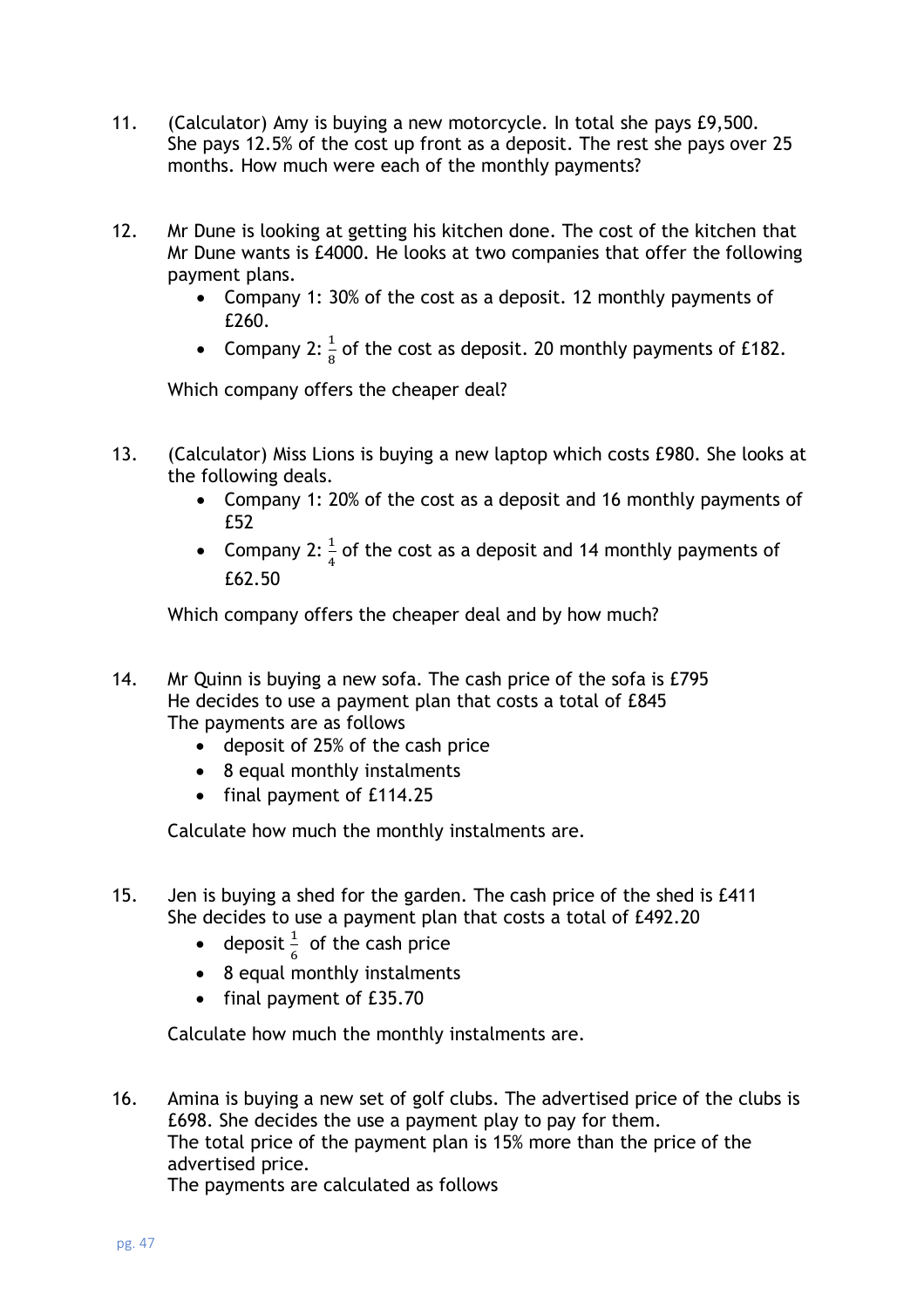- deposit  $\frac{1}{10}$  of the cash price
- 10 equal monthly instalments of £64.25
- final payment

How much will the final payment be?

17. (Calculator) Erin is going on holiday. The advertised cost of the holiday is £1300. But she decides to pay for it using a payment plan which costs 12% more than the advertised cost.

The payments are as follows,

- deposit of  $\frac{1}{8}$  of the advertised price.
- 6 equal monthly payments
- final payment of £84.20

How much are each of the monthly payments.

18. Tony bought a new car. The full price of the car was £14 000.

Tony purchased the car using a Hire Purchase agreement.

- When he first bought the car, tony immediately paid a deposit of  $\frac{1}{4}$  of the full price.
- Total interest of 15% was added to the amount that remained **after** the deposit was paid.
- All repayments are £480 per month.

Tony has made 8 repayments so far. Calculate the balance that Tony still has to pay.

19. Jill bought a new motorcycle. The full price of the motorcycle was £9000.

Jill purchased the motorcycle using a Hire Purchase agreement.

- When she first bought the car, Jill immediately paid a deposit of  $\frac{1}{6}$  of the full price.
- Total interest of 20% was added to the amount that remained **after** the deposit was paid.
- All repayments are £610 per month.

Jill has made 13 repayments so far. Calculate the balance that Jill still has to pay.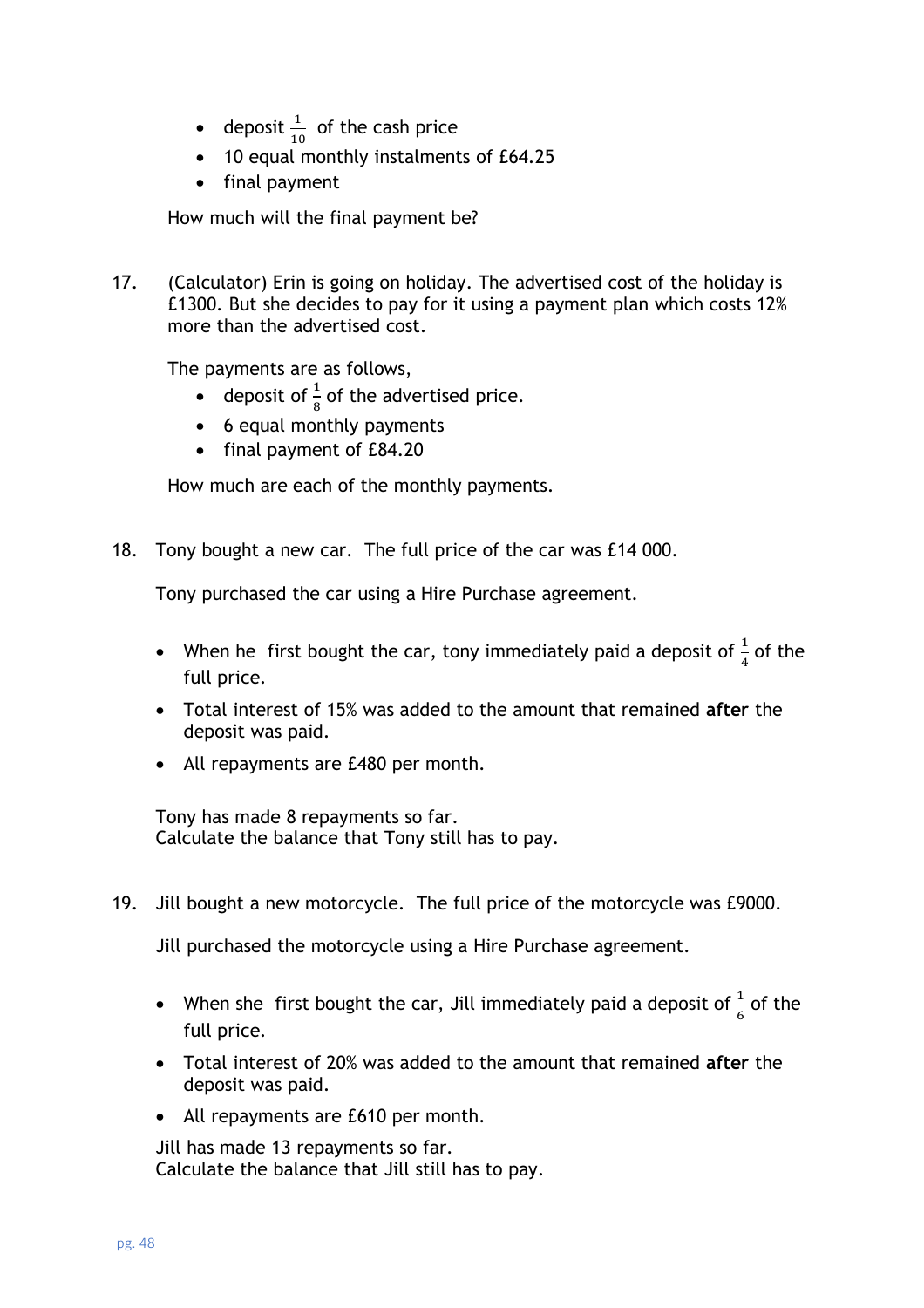20. Mark bought a new car. The full price of the car was £18 200.

Mark purchased the car using a Hire Purchase agreement.

- When he first bought the car, Mark immediately paid a deposit of  $\frac{2}{7}$  of the full price.
- Total interest of 15% was added to the amount that remained **after** the deposit was paid.
- All repayments are £440 per month.

Mark has made 6 repayments so far. Calculate the balance that Mark still has to pay.

21. Stuart bought a new car. The full price of the car was £12 500.

Stuart purchased the car using a Hire Purchase agreement.

- When he first bought the car, Stuart immediately paid a deposit of  $\frac{3}{8}$  of the full price.
- Total interest of 12% was added to the amount that remained **after** the deposit was paid.
- All repayments are £415 per month.

Stuart has made 15 repayments so far. Calculate the balance that Stuart still has to pay.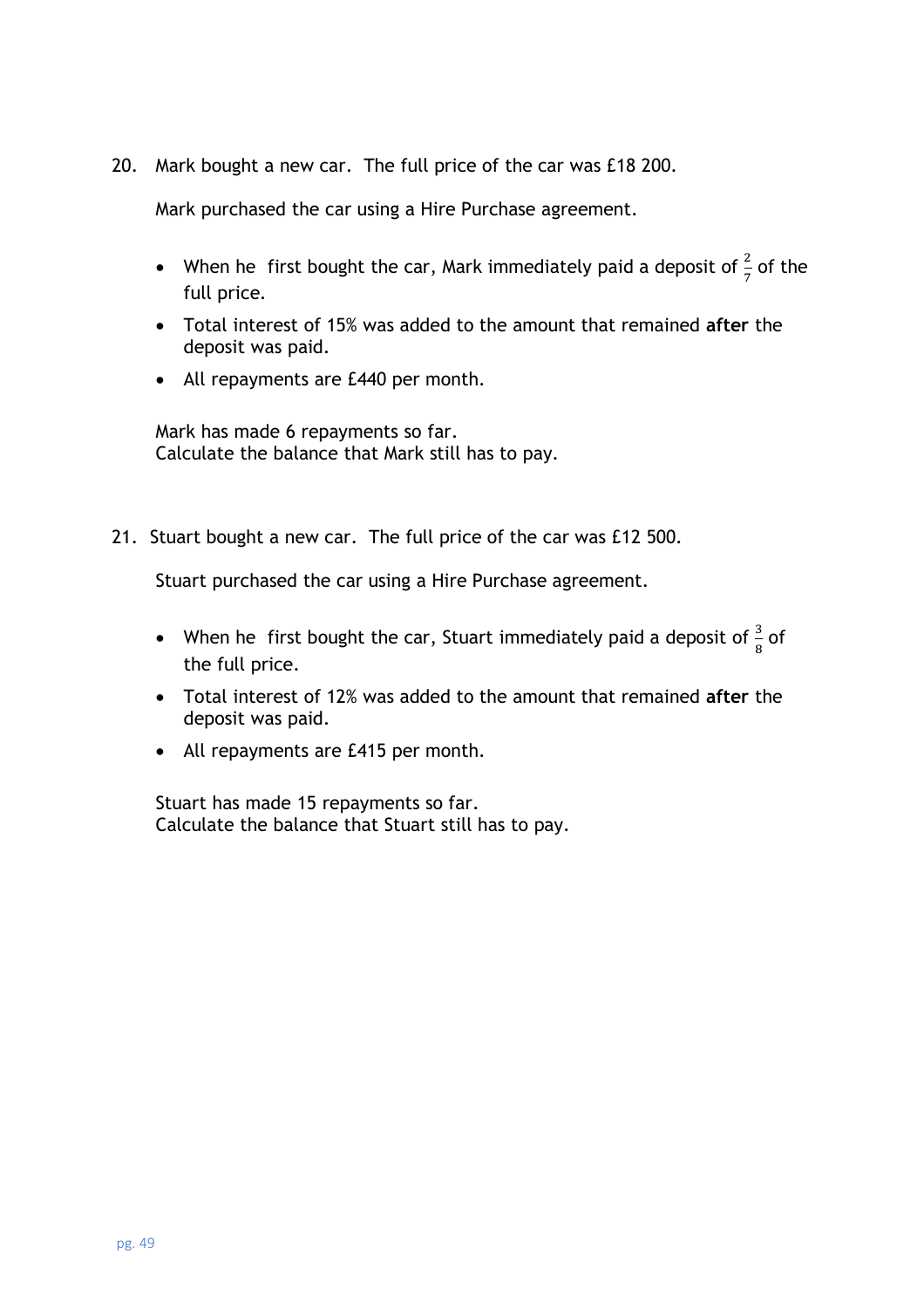#### <span id="page-48-0"></span>Chapter 12: Interest and Loan Repayments

This chapter should be done with a calculator.

1. For each of the following amounts use these APRs to calculate the monthly payments over 1 year. Give your answer to the nearest penny when appropriate.

| Under<br>£1000 | 1000-2000 | 2001-3000 | 3001-4000 | +4000 |
|----------------|-----------|-----------|-----------|-------|
| 7.5%           | 6.3%      | 5.8%      | 4.5%      | 4.1%  |

a) Borrowing £750 b) Borrowing £2400 c) Borrowing £5600

- d) Borrowing £3650
- 2. For each of the following amounts use these interest rate to calculate the monthly payments over 6 months, 1 year, 2 years or 3 years. Give your answer to the nearest penny when appropriate.

|          | Under<br>£1000 | 1000-2000 | 2001-3000 | 3001-4000 | $+4000$ |
|----------|----------------|-----------|-----------|-----------|---------|
| 3 years  | 11.5%          | 9.7%      | 8.4%      | 7.7%      | 7%      |
| 2 years  | 10.9%          | 9%        | 7.6%      | 6.5%      | 4.2%    |
| year     | 9.8%           | 8.1%      | 6.2%      | 4.9%      | 3.6%    |
| 6 months | 8.5%           | 8%        | 5.1%      | 4.2%      | 2.5%    |

- a) Borrowing £2800 for 2 years.
- b) Borrowing £7000 for 6 months
- c) Borrowing £1200 for 6 months
- d) Borrowing £3300 for 1 year
- e) Borrowing £2250 for 3 years
- 3. Vince needs to borrow £4000 he see's two options
	- Option 1: 8.6% APR, if he repays it over 1 year
	- Option 2: Pay back over 6 months, paying £750 a month

Which option means that Vince pays the least amount of money.

4. The Martin family are buying a new car for £8000 but they need to take out a loan. They have two options.

Option 1: 9.5% interest rate over 2 year.

Option 2: 7.6% interest rate over 1 years.

Calculate the difference in monthly payments between the two options.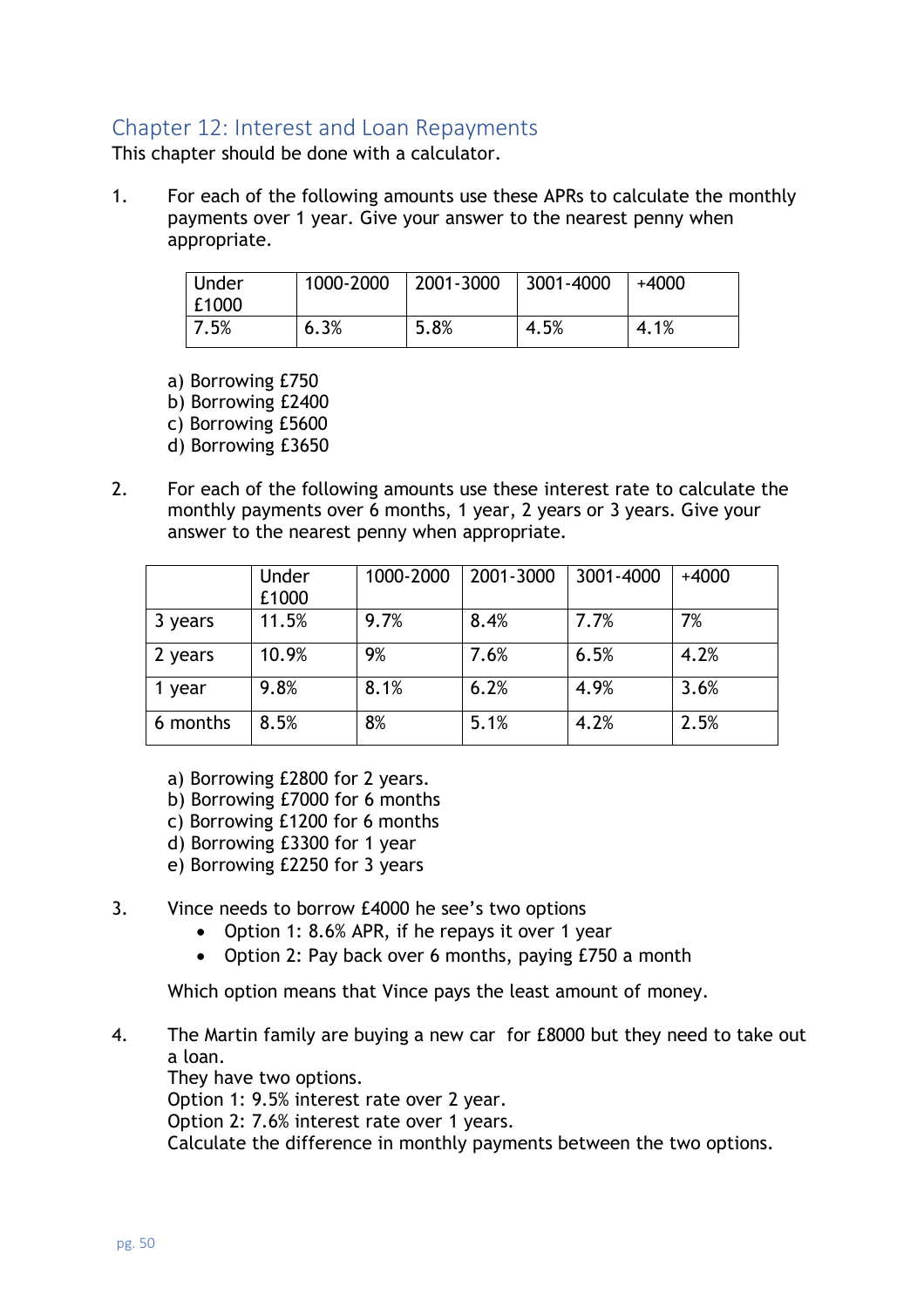- 5. Olivia borrows £6800. She has two options to repay it. Option 1: 6.2% interest rate over 1 year Option 2: 5.5% interest rate over 6 months Calculate the difference in monthly payments between the two options
- 6. Harry borrows £12,000. He has two options to repay it. Option 1: 5.8% interest rate over 2 years Option 2: 7.1% interest over 3 years Calculate the difference in monthly payments between the two options
- 7. Lewis borrows £5500. He has three options to repay it. Option 1: 3.2% interest rate over 1 year Option 2: 5.3% interest rate over 18 months Option 3: 8.1% interest rate over 2 years

a) Calculate the monthly payments of the three options

Lewis decides he can afford £350 a month

- b) Which Option should Lewis use?
- 8. Esme has spent £1600 on her credit card. Her bank charges her £85 a month for the following 6 months.

Esme realises this and takes out a loan to cover the money spent on her credit card plus the additional charges.

a) How much money does Esme need to borrow

The loan Esme takes has an interest rate of 7.5% and she must pay it back over the next 18 months.

- b) How much will Esme pay per month? (to the nearest pound)
- 9. Andrew has spent £2140 on his credit card. Every month the bank charges Andrew £114 when it remains unpaid for 8 months.

a) How much does Andrew have on his credit card to pay after the charges?

Andrew then takes up a loan for the amount. The interest rate is 12.7% and it must be paid monthly over the next 3 years.

b) How much will Andrew spend per month on loan repayments? (to the nearest pound)

10. Fill in the missing parts of the following table.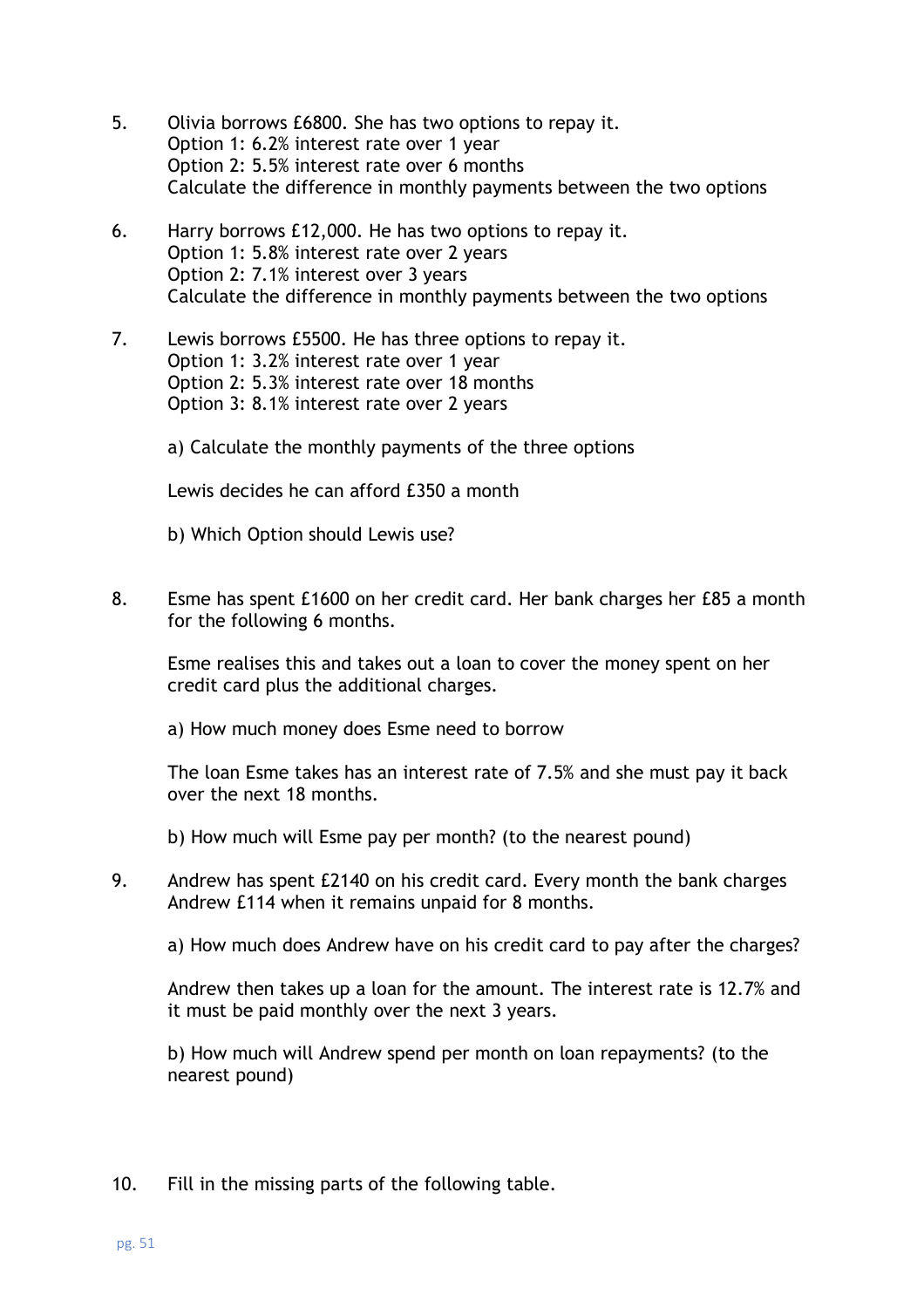| Loan<br>amount       | £3000   |       | £5000   |       | £7000   |       |
|----------------------|---------|-------|---------|-------|---------|-------|
| Interest per<br>year | 15%     |       | 12.5%   |       | 11%     |       |
| Repayments           | Monthly | Total | Monthly | Total | Monthly | Total |
| over 1 year          | £287.50 | A     | B       | £5625 |         | D     |

Calculate the missing values of A, B, C and D

#### 11. Fill in the missing parts of the following table.

| Loan<br>amount       | £2000   |              | £4000   |              | £6000   |       |
|----------------------|---------|--------------|---------|--------------|---------|-------|
| Interest per<br>year | 22.4%   |              | 19.7%   |              | 15.4%   |       |
| Repayments           | Monthly | <b>Total</b> | Monthly | <b>Total</b> | Monthly | Total |
| over 1 year          | А       | £2448        | £399    | B            |         | D     |

Calculate the missing values of A, B, C and D

#### 12. Fill in the missing parts of the following table.

| Loan<br>amount       | £2000   |       | £3000   |       | £6000   |              |
|----------------------|---------|-------|---------|-------|---------|--------------|
| Interest per<br>year | 13.5%   |       | 11.8%   |       | 10.4%   |              |
| Repayments           | Monthly | Total | Monthly | Total | Monthly | <b>Total</b> |
| over 1 year          | А       | £2270 | £279.50 | B     |         | D            |

a) Calculate the missing values of A, B, C and D

Tom and Christina want to take out a £6000 loan.

b) What would be the difference in overall payments between taking out an overall loan of £6000, compared to each of them taking out a loan of £3000?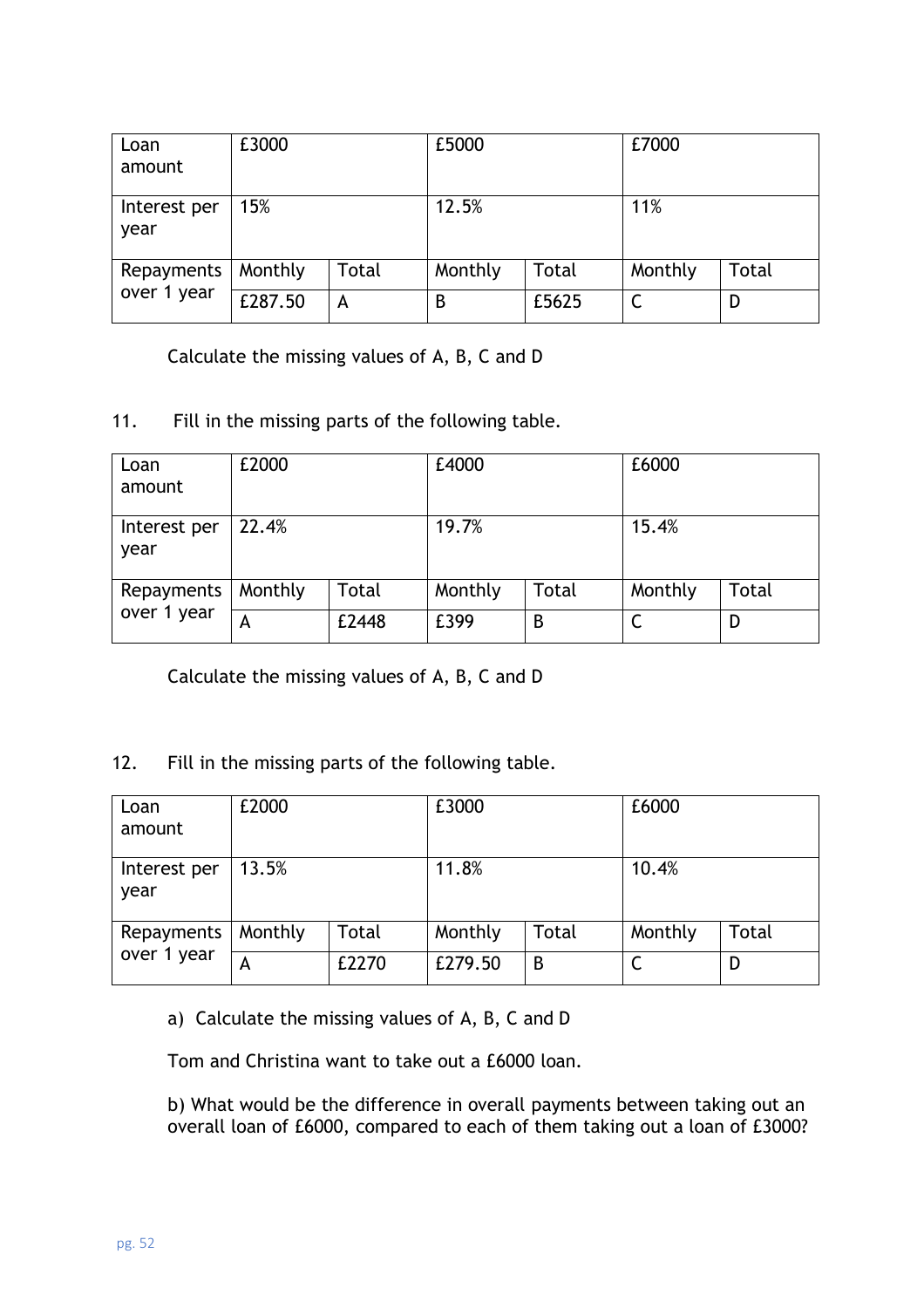#### 13. **BE CAREFUL!** Fill in the missing parts of the following table.

| Loan<br>amount       | £4000   |       | £8000   |              |
|----------------------|---------|-------|---------|--------------|
| Interest per<br>year | 14%     |       | 12%     |              |
| Repayments           | Monthly | Total | Monthly | <b>Total</b> |
| over 2<br>years      | £216.60 | A     | B       | £9856.80     |

Calculate the missing values of A, B, C and D

14. **BE CAREFUL!** Fill in the missing parts of the following table.

| Loan<br>amount       | £2000   |       | £4000   |              | £8000   |       |
|----------------------|---------|-------|---------|--------------|---------|-------|
| Interest per<br>year | 8%      |       | 5%      |              | 2%      |       |
| Repayments           | Monthly | Total | Monthly | <b>Total</b> | Monthly | Total |
| over 2<br>years      | £97.20  | A     | B       | £4410        |         | D     |

Calculate the missing values of A, B, C and D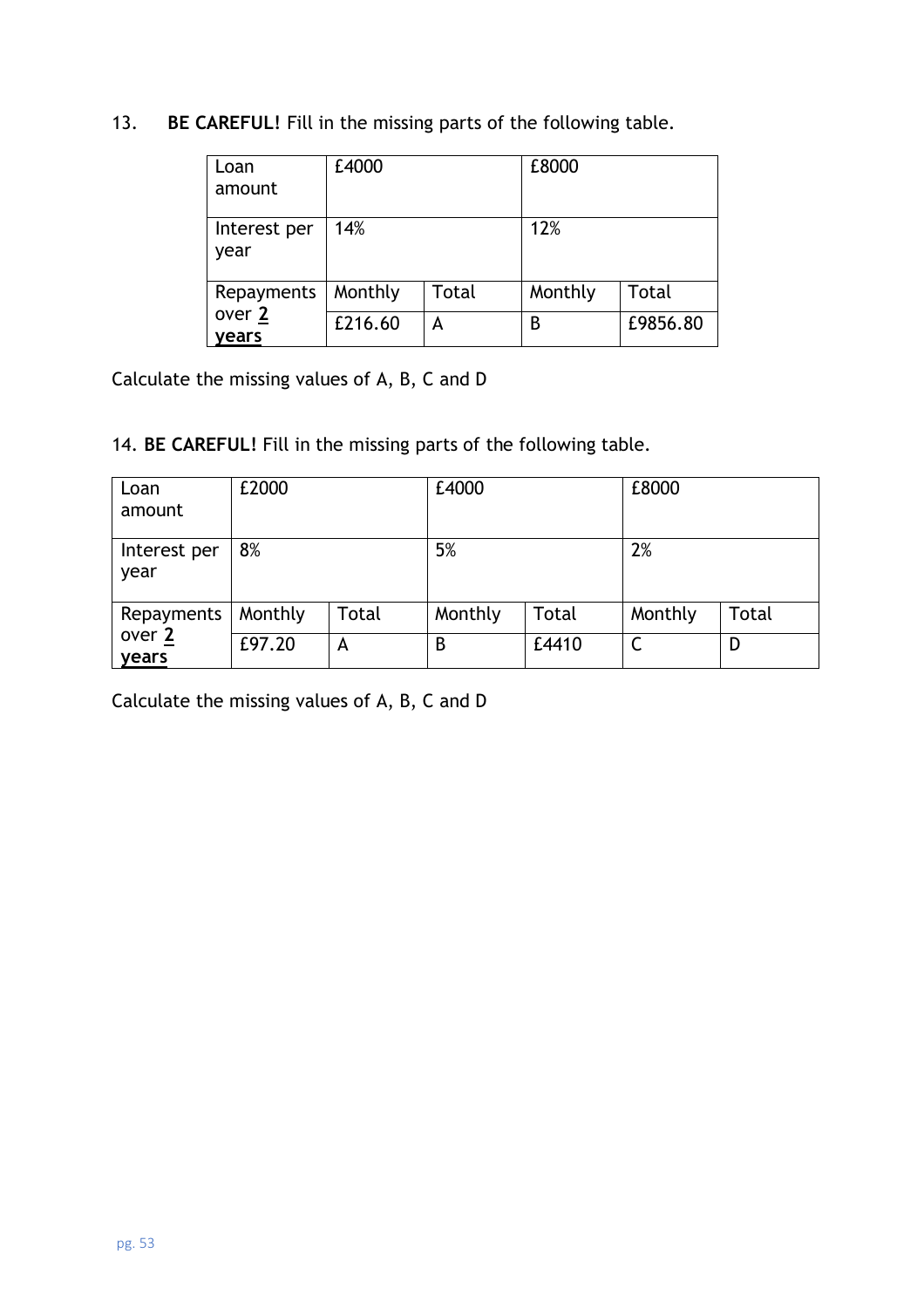#### <span id="page-52-0"></span>Chapter 13: Comparing Cost and Best Deals

- **1.** Tesco sells bottles of cola at two different prices. A 500ml bottle costs £1.20 and a litre bottle costs £2.20.
	- (a) Calculate the cost per 100ml for the 500ml bottle (b) Calculate the cost per 100ml for the 1 litre bottle. (c) Which is better value?
- 2. A shop sells packs of eggs in the following mounts 6 eggs - £1.44 10 eggs - £2.50 12 eggs - £3.12 Which deal is the best per egg.
- 3. (Calculator) A shop sells flour in the following amounts. 250g – 55p 600g - £1.32 1.3kg - £2.63 Which of these is the best deal?
- 4. (Calculator) A fast food restaurant sells chicken nuggets at the following amounts and prices. 4 nuggets - £1.99 6 nuggets - £2.85 9 nuggets - £3.40 20 nuggets - £4.99 How much cheaper per nugget is it to buy 20 than to buy 6?
- 5. (Calculator) A shop sells packets of crisps in the following amounts. 4 packets - £1.20 10 packets - £2.80 15 packets – £4.15 Which of these is the best deal?
- 6. (Calculator) A manufacturer sells planks of wood at three different amounts. Pack A which is 8kg for £40. Pack B which is 15kg for £70 and Pack C which is 50kg for £200. Which is the best value for money.
- 7. In a shop snacks are sold separately or in packs of 4, 6 and 12. The prices are as follows.

Single pack = 55p Four Pack – £1.80 Six Pack - £2.90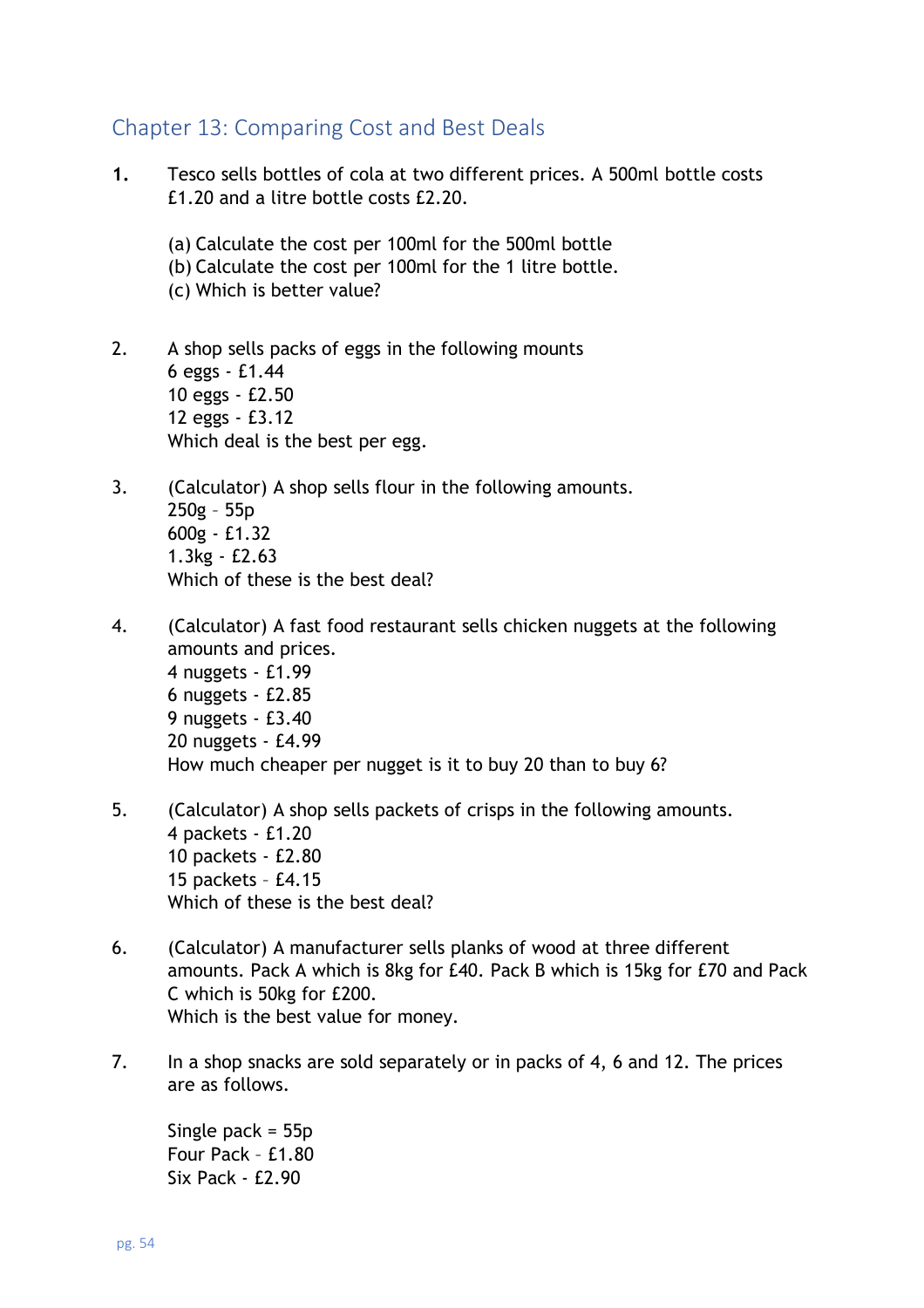Twelve Pack - £5.90

Which is the best value for money.

**8.** Mrs Thompson is hiring an electrician. Online she finds two different companies willing to send someone.

Company 1's Offer: £35 deposit plus £18 for every hour of work. Company 2's Offer: No deposit, £22 for every hour of work.

- (a) Mrs Thompson estimates that the job will take 5 hours. Which company should she choose and why?
- (b) What is the minimum number of hours required so that she chooses the other company?
- 9. (Calculator) A builder is buying screws. There are three choices.

Supplier 1 – 2000 screws for £23 Supplier 2 – 3200 screws for £41.50 Supplier 3 – 4500 screws for £61.20

Which supplier should they use if they wish to get the best deal?

10. Mrs McDougall is getting her roof fixed. She tries calling three different companies.

Company A – Tell her that it is £40 as a call out fee. Plus the added charge of £25 per hour plus materials.

Company B – The call out fee is £65 with a fee of £20 per hour. With any cost of materials added on at the end.

Company C - offer no call out fee and will charge £500 for the whole job.

It is estimated that it would take 14 hours and that materials would cost £130. List the three companies in order of cheapest to most expensive.

11. The Thomas family are looking to go on holiday. Their travel agent tells them that it will cost £1120 and has three offers for them.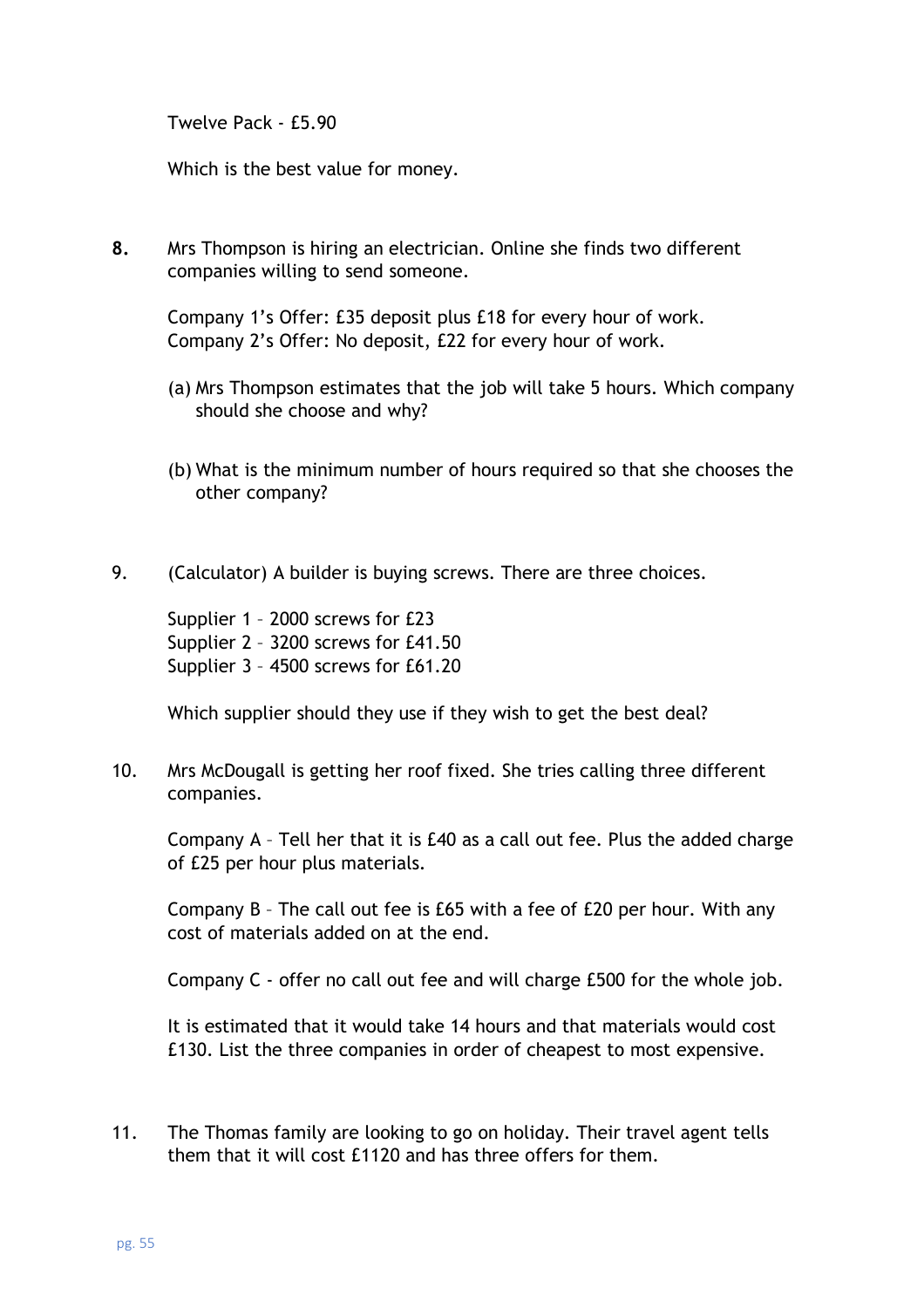Offer 1: Pay 25% deposit plus 6 monthly payments of £160 Offer 2: Pay 15% deposit plus 12 monthly payments of ££90 Offer 3: Pay 40% deposit plus 3 monthly payments of £235.

Which offer should the Thomas family take? Explain your answer

12. Simon is looking to buy a new TV which costs £440. He has two options. Option 1: Pay 15% up front. Then 6 monthly instalments of £65.40 Option 2: Pay 30% up front. Then 12 monthly instalments of £33.60

Which offer is cheaper and how much does extra does Simon spend compared to just buying the TV outright?

- 13. Fiona is buying a new kitchen. She can either pay for it up front at £2270 or she can pay a first instalment of 30%, followed by 12 payments of £145. How much money would Fiona save paying for it all up front?
- 14. A restaurant supplier sells Potatoes in two sizes of bag.

A 12kg bag that costs £53.04 A 20kg bag that costs £89

Which size of bag is better value for

15. (Calculator) Kelsie is building her own computer and is looking into the prices of each of the individual parts in the shops below.

| Part/Shop                   | <b>Computers R</b> | Cheap CPUs | <b>Star Tech</b> | The IT Guys |
|-----------------------------|--------------------|------------|------------------|-------------|
|                             | Us                 |            |                  |             |
| <b>CPU</b>                  | £88.90             | £93.40     | £86.20           | £90.50      |
| Motherboard                 | £56.90             | £76.20     | £66.40           | £62.10      |
| <b>RAM</b>                  | £45.60             | £30.10     | £33.40           | £51.00      |
| Power Supply<br><b>Unit</b> | £60.40             | £60.40     | £77.10           | £65.70      |
| <b>Computer Case</b>        | £55.20             | £54.30     | £48.90           | £49.60      |

a) What is the cheapest that Kelsie can build the computer for?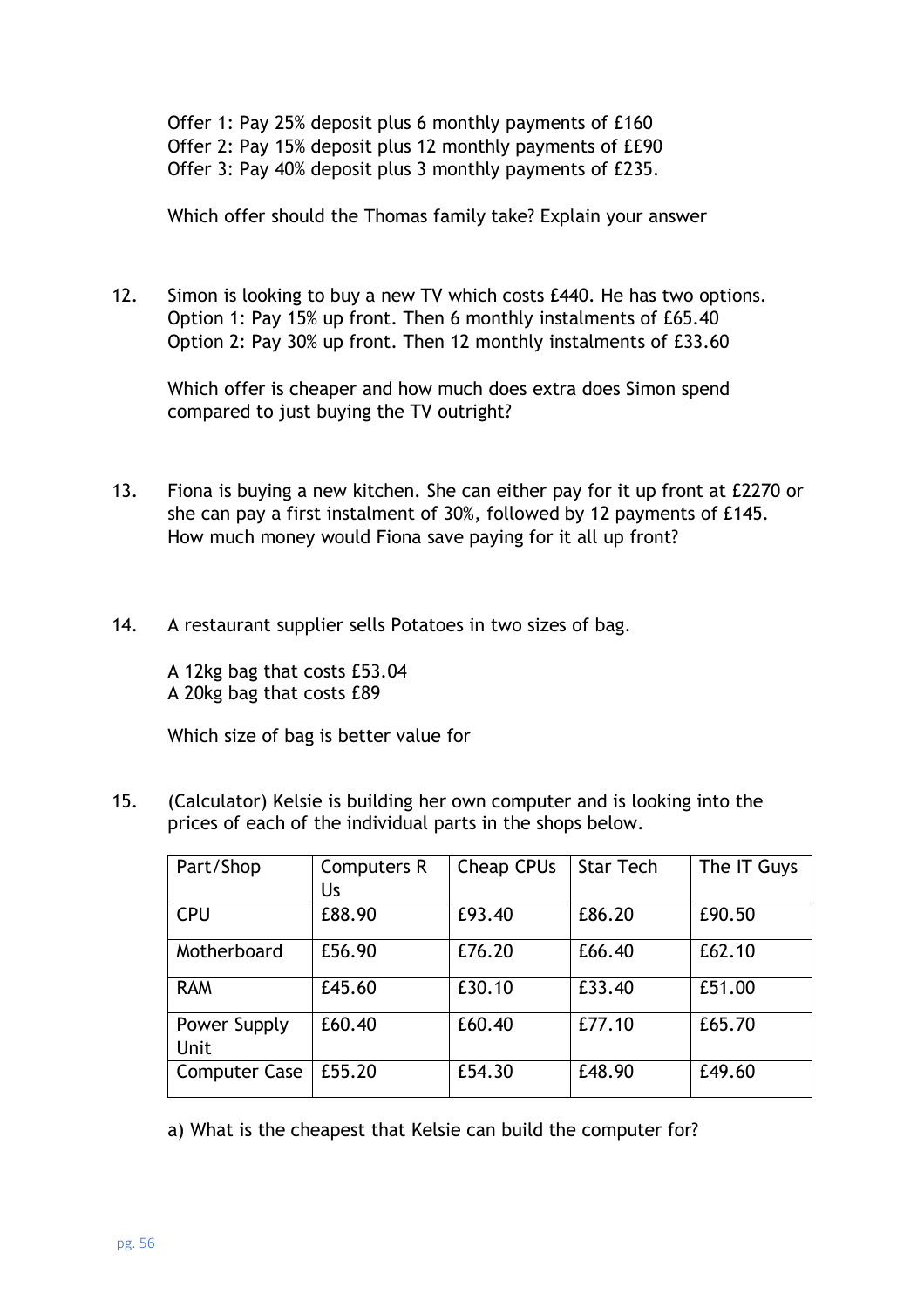b) Cheap CPUs are running a deal where the computer costs £250, she pays a deposit of 20%. Then 12 payments of £18.99. How much more will she pay using this method?

16. Mr Law is looking to buy presents for Christmas. His children want each of the following things. Toy castle, a football net, a new games console and a board game.

| Toy/Shop             | <b>Toys Galore</b> | <b>Toy Land</b> | The Toy | The Toy |
|----------------------|--------------------|-----------------|---------|---------|
|                      |                    |                 | Palace  | Shop    |
| <b>Toy Castle</b>    | £76.50             | £78.99          | £76.99  | £80.49  |
| <b>Football Net</b>  | £131               | £127.99         | £126.99 | £135.99 |
| <b>Games Console</b> | £400               | £340            | £360    | £380    |
| <b>Board Game</b>    | £30                | £30             | £28     | £35     |

a) What is the cheapest that Mr Law could buy all these presents for?

b) What is the difference in cost between buying all the present from 'The Toy Shop' and buying them all from 'Toy Land'?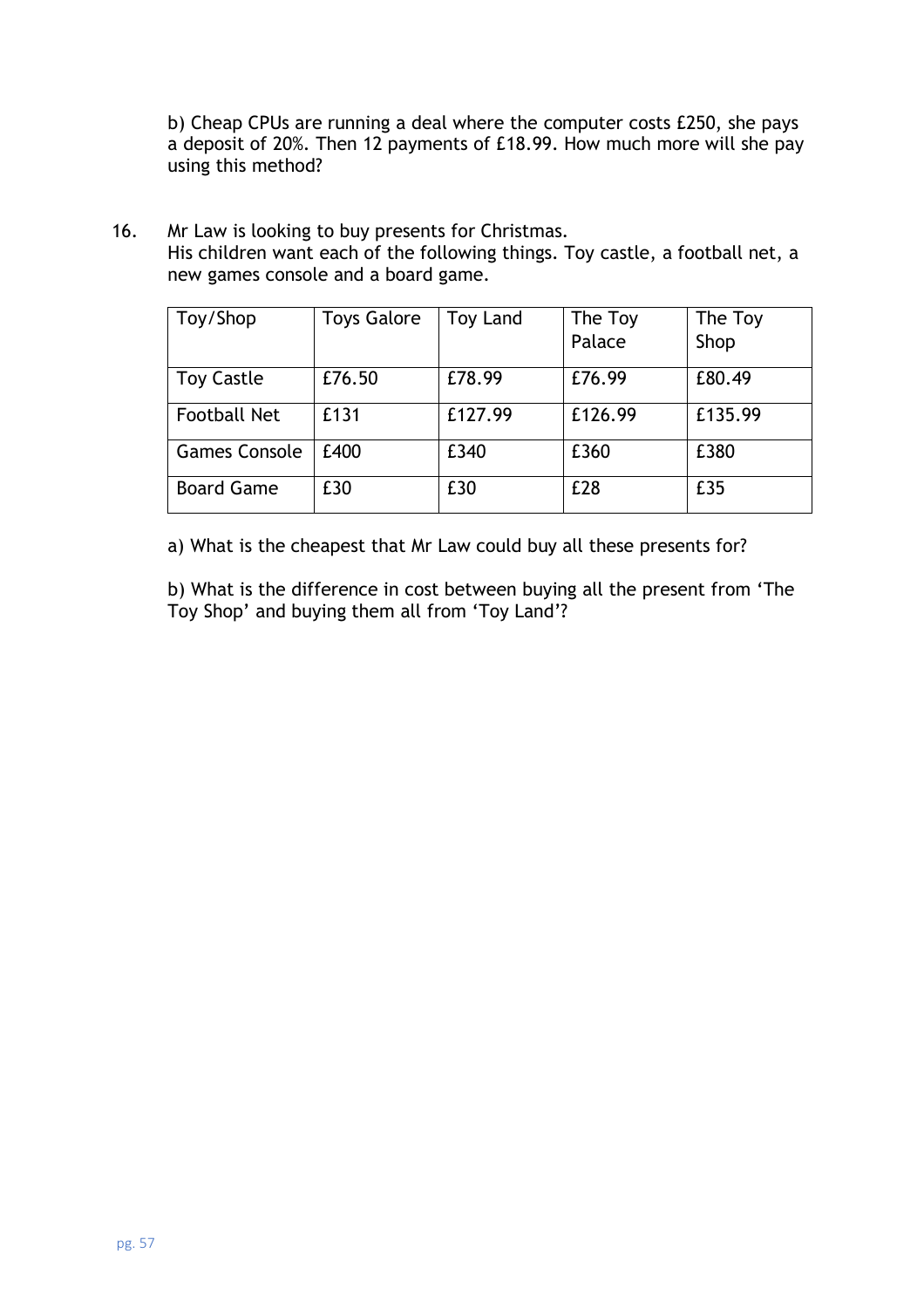#### Answers

#### **Chapter 1: Basic Wages**

1(a) £222 (b) £338 (c) £367.50 (d) £399 (e) £252 (f) £306 (g) £462.50 (h) £426 (i) £183.75 (j) £309.75 (k) £427.50 (l) £282.50 (m) £336 (n) £329.70 2(a)£40,800 (b) £16,200 (c) £30600 (d) £18720 3(a) £26000 (b) £57200 (c) £31200 (d) £48100 4(a) £1600 (b) £1500 (c) £2600 (d) £3200 5. £297.50 6. £462.50 7. £336 8. £533 9. £399 10. £306.75 11. £410 12. £378

13. £237.50 14. £295.80

#### **Chapter 2: Overtime**

1(a). time and a half: £13.50 double time: £14.00 (b) time and a half:£21 double time: £28 (c) time and a half: £16.50 double time: £22 (d) time and a half: £12.75 double time: £17 (e) time and a half: £14.10 double time: £18.80 (f) time and a half: £15.30 double time: £20.40 (g) time and a half: £21.45 double time: £28.60 (h) time and a half: £35.55 double time: £47.40

2(a) £144 (b) £105 (c) £63.75 (d) £123.75 (e) £165 (f) £117 (g) £245.25 (h) £124.20

## 3. £270 4. £243.60 5. £348.40

- 
- 6. £392
- 7. £326.40
- 8. £268.75
- 9. £292.25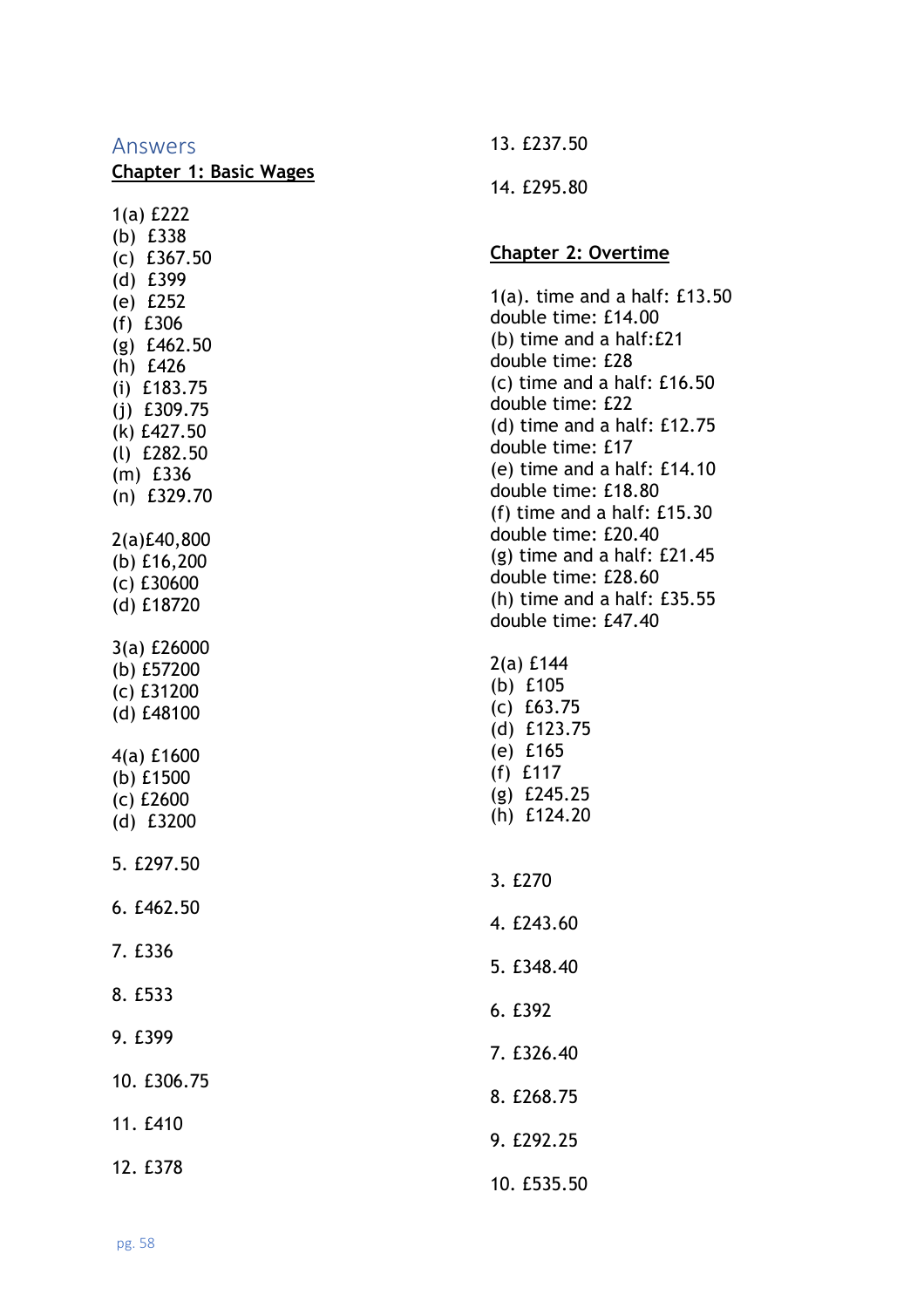| 11. £550.80                  | 1a.£104<br>b. £165.50<br>c. £125.86      |
|------------------------------|------------------------------------------|
| 12. £392                     | 2a. £342.55                              |
| <b>Chapter 3: Commission</b> | b. £1111.40<br>c. £322.30<br>d. £1790.10 |
| 1. £90                       | 3. £507.25                               |
| 2. £375                      |                                          |
| 3. £420                      | 4. £497.20                               |
| 4. £177                      | 5. £31 748                               |
| 5. £42.50                    | 6. £2916.67                              |
| 6. £105.60                   | 7. £2004.17                              |
| 7. £120                      | 8. £1512.47                              |
| 8. £57                       | 9. £204.95                               |
| 9. £166.80                   | 10. £352.40                              |
| 10. £365                     | 11a. £577.50<br>b. £457.05               |
| 11. £1260                    | 12a. £365.8                              |
| 12. £578                     | b. £273.77                               |
| 13. £1490                    | 13a.£342<br>b. £231.30                   |
| 14. £296.10                  | 14a. £768<br>b. £534.90                  |
| 15. £1765                    | 15a. £428.40                             |
| 16. £364                     | b. £258.21                               |
| 17. £265.20                  | <b>Chapter 5: National Insurance</b>     |
| 18. £330                     | <b>Payments</b>                          |
| 19. £564.20                  | 1. £1560                                 |
| 20. £510.30                  | 2. £3000<br>3. £2795.40                  |
| <b>Chapter 4: Deductions</b> | 4. £3667.80                              |
|                              |                                          |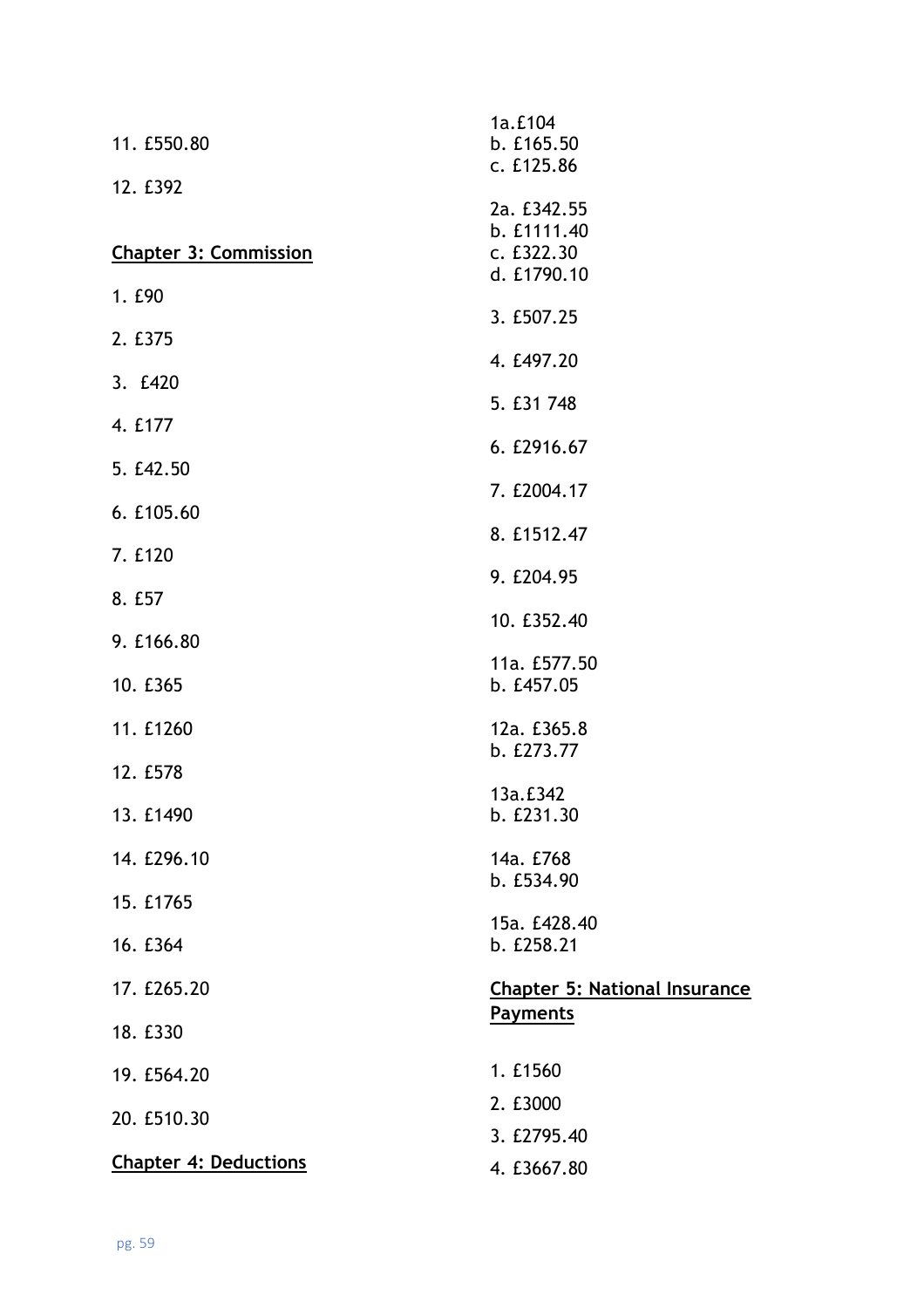| 5. £3671                                             |
|------------------------------------------------------|
| 6. £3895                                             |
| 7. £3752.50                                          |
| 8. £4195.40                                          |
| 9. £4831.40                                          |
| 10. £4226.60                                         |
| 11a. £3347.40                                        |
| b. £25100.50                                         |
| 12a. £4250.80                                        |
| b. £4296.18                                          |
| 13a. £2718                                           |
| b. £23566                                            |
| 14a. £3859                                           |
| b. £37119                                            |
| 15a. £3778                                           |
|                                                      |
| b. £2882.50                                          |
| <b>Chapter 6 Saving Wages</b>                        |
| 1a. £255                                             |
| b. £126                                              |
| 2a. £408<br>b. £330                                  |
| 3a. 288<br>b. £179.50<br>c. £71.80                   |
| 4a. £345<br>b. £202<br>c. £333.30, no she needs more |

5a. £1200 b. 25% c) £345

6a. £392

| b. £294                                 |
|-----------------------------------------|
| c. £793.80, yes she will                |
| 7a. £675                                |
| b. £451.50                              |
| c. £1128.75                             |
| 8a. £492                                |
| b. £369                                 |
| c. 40%                                  |
| 9a. £405                                |
| b. £277                                 |
| c. £124                                 |
| d. £86.80                               |
| 10a. £892                               |
| b. £722.90                              |
| c.34%                                   |
| 11a. £3200                              |
| b. £2400                                |
| c. £552                                 |
| d. 4 months                             |
| 12a. £4113                              |
| b. £4040.58                             |
| c. £2887.58                             |
| d) no, only has £1155                   |
| <b>Chapter 7 - Wages Exam Questions</b> |
| 1a. £220.60                             |
| b. £60.60                               |

2a. £1916.40 b. £20747.78

c. £484.80, yes she will

3. £493

4a. £680 b. £534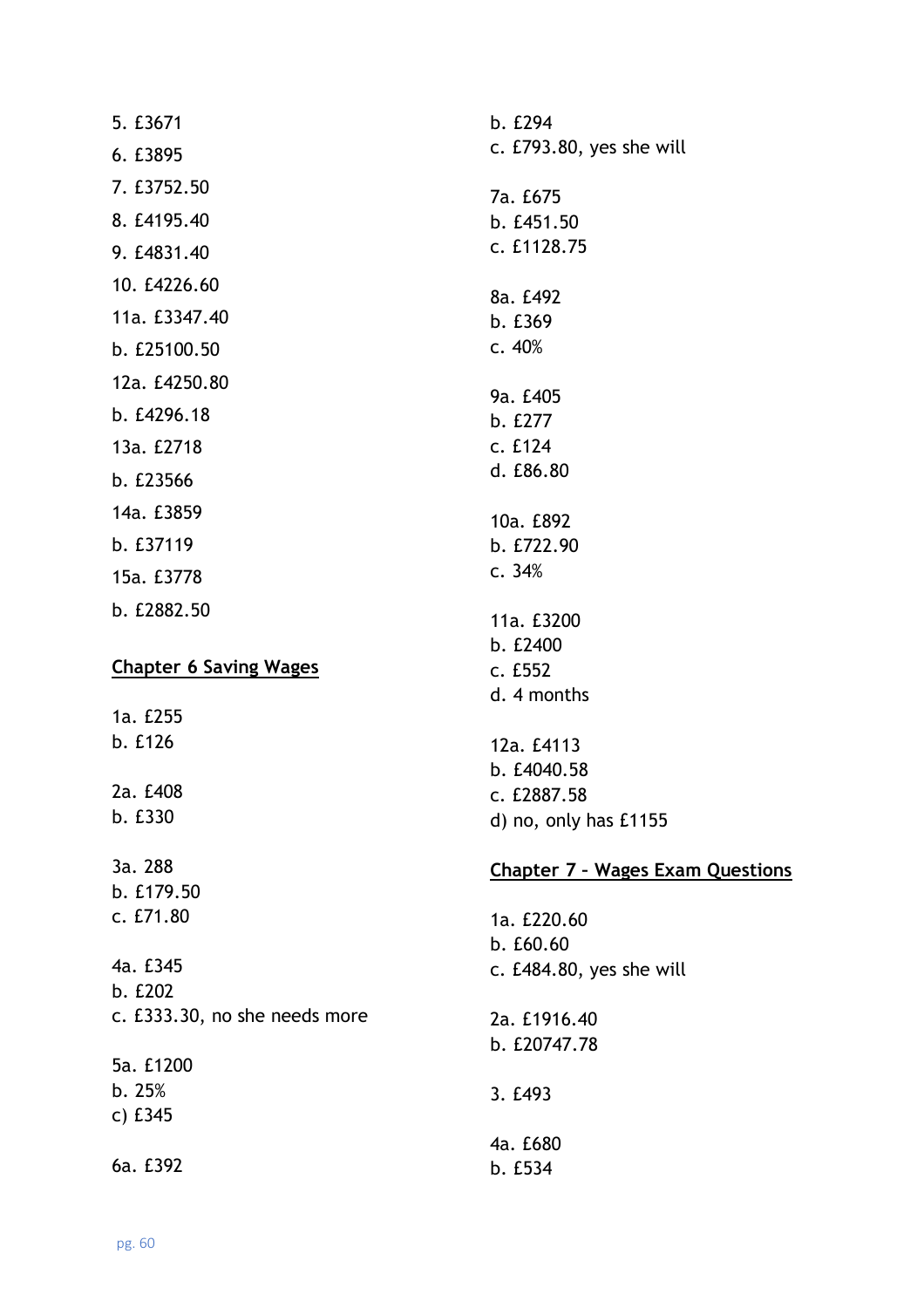c. £385 d. £2887.50 5. £280.80 6a. £2575 b. £1851.20 7. £700 8a. £1284 b. £1104.24 c. 45.3% 9a. £4061 b.£46022.98 10a. £1476.50 b. £73.95 **Chapter 8 – Foreign Exchange Basic** 1a. 136.80 euros b. 10962 peso c. 112408 yen d. 432.08 Zloty e. 2280 AUS Dollars f. he got 30 euros more 2a. 1400 Zloty b. 3750 Yen c. 90 Euros 3a. £234.38 b. £32.84 c. £213.51 d. £564.97 e. £151.58 f. £1052.63 4a. 127 b. 97 5a.400.78 euros b. 4334.21 peso c. 77.39 AUS Dollars d. 37.44 euros 6a. £1 = 1.2 euros b. £1 = 27.78 peso c. £1 = 156.25 Yen 7a. 330 euros b. £289.47 8a. £101.56 b. £13.44 9. £205.25 10. 51 million pounds 11. £88 – UK is cheapest 12. £50847.46 13. £454 14. £537.60 **Chapter 9 – Foreign Exchange Exam** 1a. 3500 b. 1625 AUS Dollars 2a. 1305 euros b. 365 euros 3a. 600,000 forint b. 1050 euros 4a. 14000 Zloty b. £831 5a. 18000 Peso b. £917 (916.66)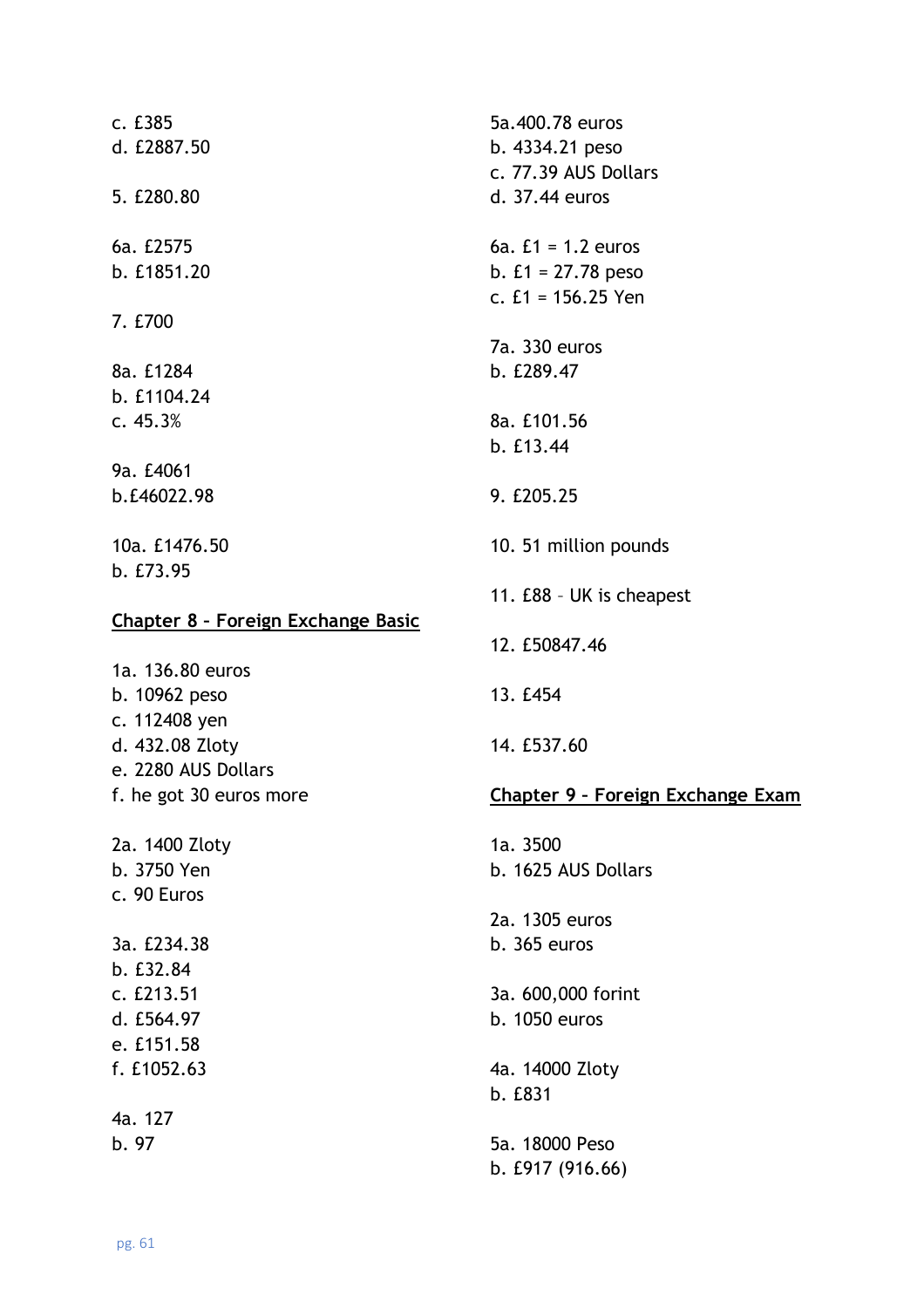|                                                     | 4. £59.10                         |
|-----------------------------------------------------|-----------------------------------|
| 6a. 17600 Krone                                     |                                   |
| b. 2250 euros                                       | 5. £111.60                        |
| 7a. 420000 yen                                      | 6. £178.37                        |
| b. 3825 AUS Dollars                                 |                                   |
|                                                     | 7. £239.60                        |
| 8a. 25220 Lira<br>b. 2254.23 Swiss Francs           | 8. £170.25                        |
| 9. 21350 euros from factory                         | 9. £45                            |
| 10. £685.71 - European supplier is<br>cheapest      | 10. £2117.60                      |
|                                                     | 11. £1144                         |
| 11. £2439.64 - European supplier is<br>the cheapest | 12a. £117                         |
|                                                     | b. £424.13                        |
| 12. no, need 108 euros more                         | c. E84.13                         |
| 13. UKs best Europe deals                           | 13. 177.80 euros/£143 Profit      |
| 14. 1125 euros                                      | 14. 101.41 Dollars/£69.94         |
| 15. 1591.90 euros                                   | 15. 185.69 euros, £161.47         |
| 16. 868 euros                                       | 16. \$183.54 / £141.19            |
| 17a. 391                                            | 17. £1.17 per share               |
| b. $27th$ Jan                                       |                                   |
|                                                     | 18. £1.05 per share               |
| 18a. 87320 yen                                      |                                   |
| b. 1770yen<br>c. 18 <sup>th</sup> March             | 19. £4.50 per share               |
|                                                     | <b>Chapter 11 - Hire Purchase</b> |
| Chapter 10 - Shares                                 |                                   |
|                                                     | 1. £1575bar                       |
| 1. £250                                             | 2. £991.50                        |
|                                                     | 3. £1570                          |
| 2. £1.80 per share                                  | 4. £1133.85                       |
|                                                     | 5. £97.50                         |
| 3. £140                                             | 6. £109.25<br>7. £185.50          |
|                                                     |                                   |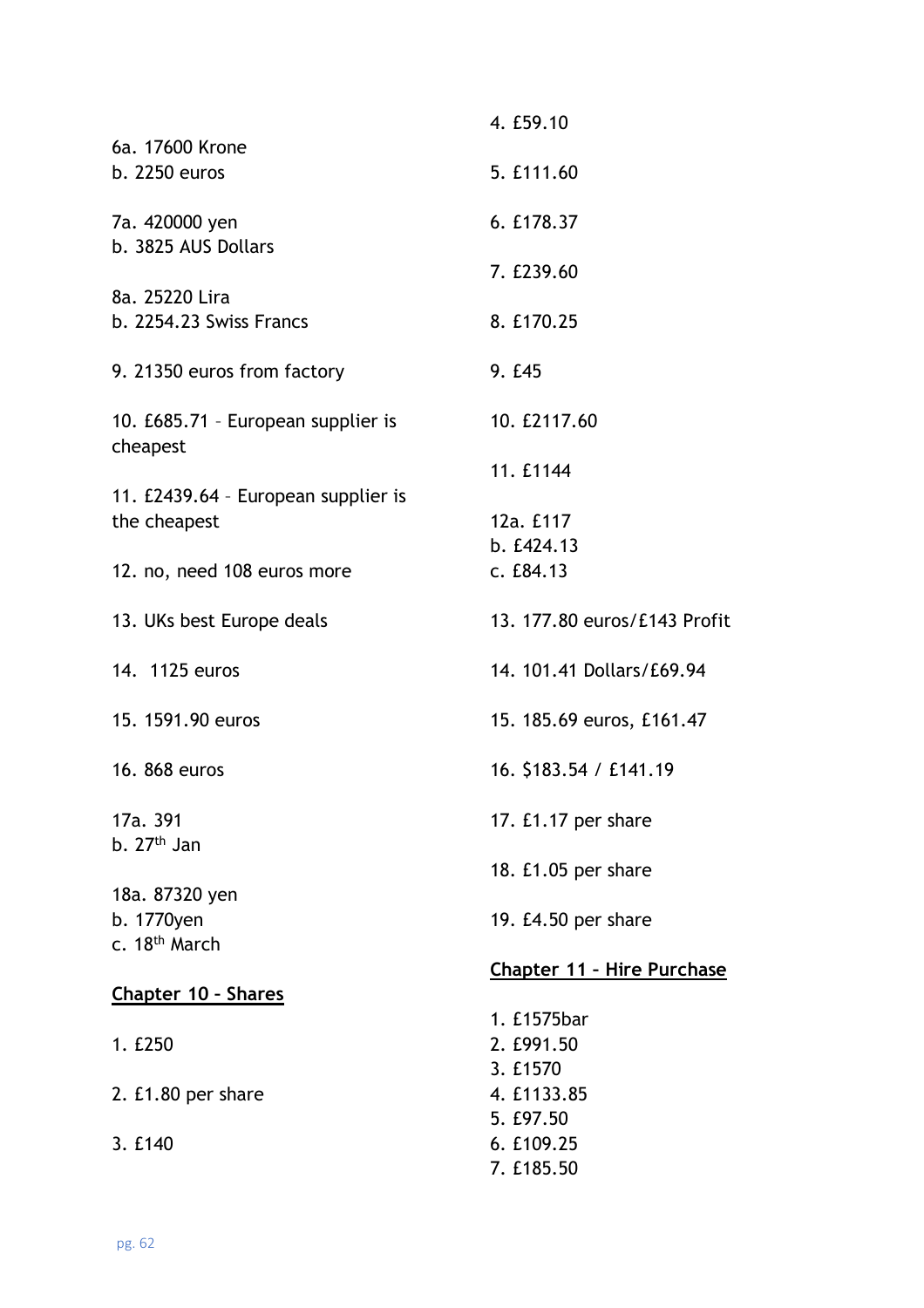| 8. £207.60                     | b. Option 2 or 3 is within budget.     |
|--------------------------------|----------------------------------------|
| 9a. £2550                      | Option 2 pays it off faster.           |
| b. £170                        |                                        |
| 10a. £450                      | 8a. £2110                              |
| b. £56.25                      | b. £126                                |
| 11. £332.50                    |                                        |
| 12. Company 2 is £180 cheaper  | 9a. £3052                              |
| 13. Company 1 is £92 cheaper   | b. £96                                 |
| 14. £66.50                     |                                        |
| 15. £48.50                     | 10. $A = £3450$                        |
| 16. £90.40                     | $B = £468.75$                          |
| 17. £201.55                    | $C = £647.50$                          |
| 18. £8235                      | D= £7770                               |
| 19. £1070                      |                                        |
| 20. £12310                     | 11. $A = £204$                         |
| 21. £2525                      | $B = £4788$                            |
|                                | $C = £577$                             |
| Chapter 12 - Interest and Loan | $D = £6924$                            |
| <b>Repayments</b>              |                                        |
|                                | 12. $A = £189.16$                      |
| 1a. £67.19                     | $B = £3354$                            |
| b. £211.60                     | $C = £552$                             |
| c. £485.80                     | $D = £6624$                            |
| d. £317.85                     | b. £84 cheaper to get the £6000 loan   |
|                                |                                        |
| 2a. £125.53                    | 13. $A = £5198.40$                     |
| b. £1195.83                    | $B = £410.70$                          |
| c. E216                        |                                        |
| d. £288.48                     | 14. $A = \text{\pounds}2332.80$        |
| e. £67.75                      | $B = £367.50$                          |
|                                | $C = £346.80$                          |
| 3. Option 1 is £156 cheaper    | D= £8323.70                            |
| 4. Option 1 is £352.30 a month | <b>Chapter 13 - Comparing Cost and</b> |
| cheaper                        | <b>Best Deals</b>                      |
| 5. Difference is £593.87       | 1a. 24p                                |
|                                | b. 22p                                 |
| 6. Difference is £172          | c. The 1L bottle is cheaper            |
| 7a. 01: £573                   | 2. 6 eggs for £1.44 is the best deal   |
| O2: £321.75                    |                                        |
| O3: £247.73                    |                                        |